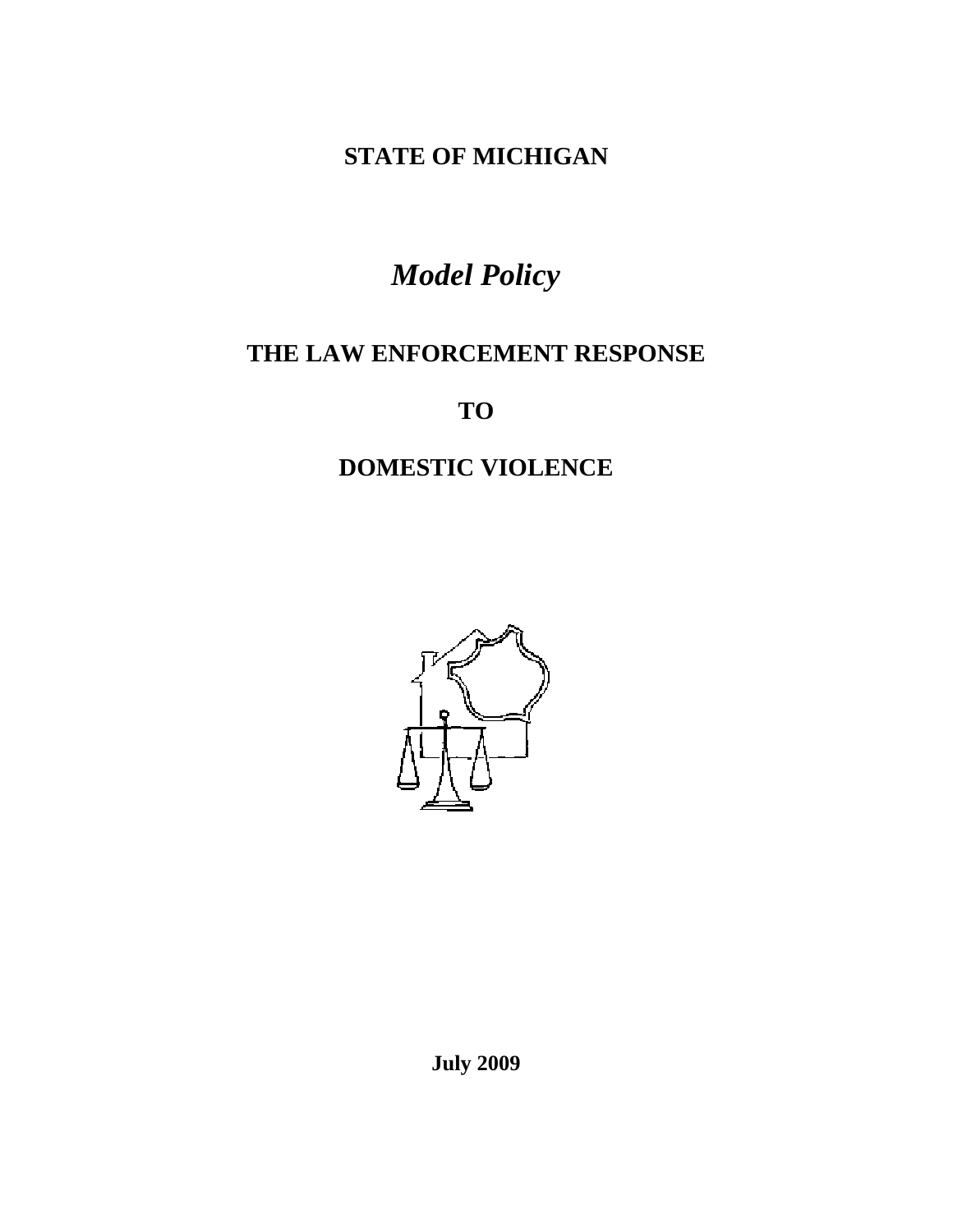# **The Michigan Domestic Violence Law Enforcement Training Project**

All products of the Michigan Domestic Violence Law Enforcement Training Project were produced in cooperation with law enforcement practitioners, law enforcement trainers, domestic violence service agencies and prosecutorial and judicial representatives.

This project was supported by Grant No. 09-WF-NX-0026 awarded by the Bureau of Justice Assistance, Office of Justice Programs, U.S. Department of Justice. The Assistant Attorney General, Office of Justice Programs, coordinates the activities of the following program offices and bureaus: Bureau of Justice Assistance, Bureau of Justice Statistics, National Institute of Justice, Office of Juvenile Justice and Delinquency Prevention, and the office for Victims of Crime.

Points of view in this document are those of the authors and producers and do not necessarily represent the official position or policies of the U.S. Department of Justice.

The Michigan Commission on Law Enforcement Standards wishes to thank the Michigan Domestic Violence Prevention & Treatment Board for their financial support of this project.



**MICHIGAN DOMESTIC VIOLENCE PREVENTION & TREATMENT BOARD** 

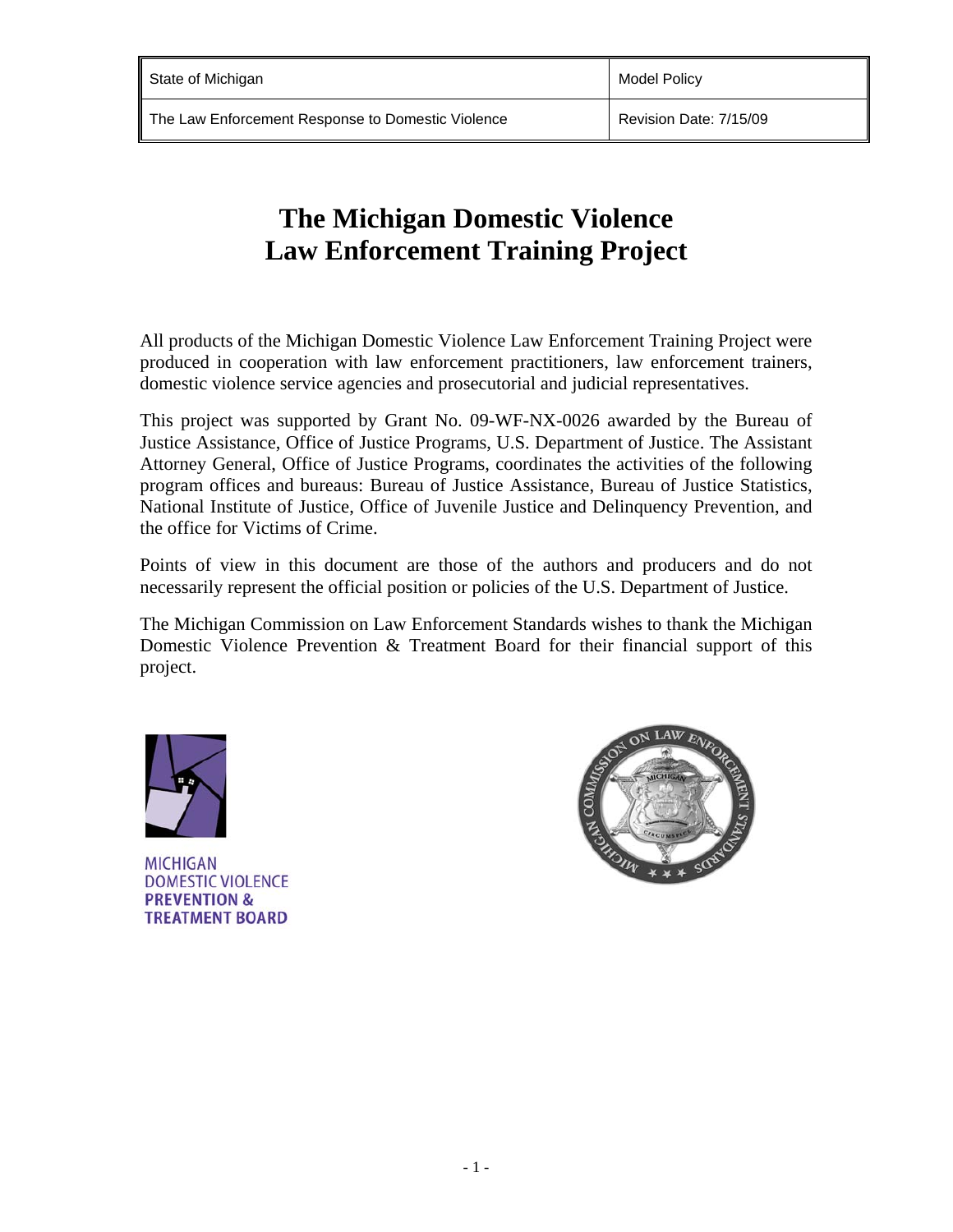| State of Michigan                                 | <b>Model Policy</b>    |
|---------------------------------------------------|------------------------|
| The Law Enforcement Response to Domestic Violence | Revision Date: 7/15/09 |

### **OVERVIEW**

Domestic violence is criminal behavior that affects the entire community. Race, age, marital status, socioeconomic class, educational level or occupation does not limit it. Our most important societal interests are at stake. Data from the National Crime Survey indicate that injuries inflicted in domestic violence are as serious as, or more serious than, injuries inflicted in 90% of all violent felonies. The data also show that the severity of injuries sustained in domestic violence assaults is significantly greater than that sustained in stranger assaults. Every year, thousands of deaths in this country are the result of domestic violence.

It is imperative that those involved in the criminal justice system work toward applying the most sensible and effective measures to confront the problem of domestic violence. Domestic violence differs from other crimes because of the intimate relationship between the victim and the accused. Notwithstanding this difference, the criminal justice system should respond to domestic violence as it would respond to any crime. Police should arrest and pursue criminal remedies appropriate to the crime that they have probable cause to believe the accused has committed.

# **INTENT AND USAGE**

We created the State of Michigan Model Policy Committee to address concerns about how law enforcement could further improve its response to domestic violence. The committee developed and published this model policy to assist law enforcement administrators in their efforts to develop a domestic violence response policy specific to their own community.

In formulating this model policy the committee drew from the best available information, existing policies and the extensive expertise of the committee members. We formed subcommittees and each addressed one major component of this model policy. The group formulated policy statements and recommended procedures to properly implement these policy statements. We brought the work of each subcommittee before the entire committee for review before it was included in the model policy. This process was met with enthusiasm and the dedicated participation of committee members.

The model policy consists of seventeen sections. These sections meet specific requirements of the law mandating each law enforcement agency to develop and publish a response policy. Note that statements of policy in each section appear in **bold,** upper case print. The committee agreed that these policy statements are essential for any domestic violence law enforcement response policy. Where a policy statement required further explanation, the explanation follows the policy statement in normal print. The committee also felt it of critical importance to include recommended implementation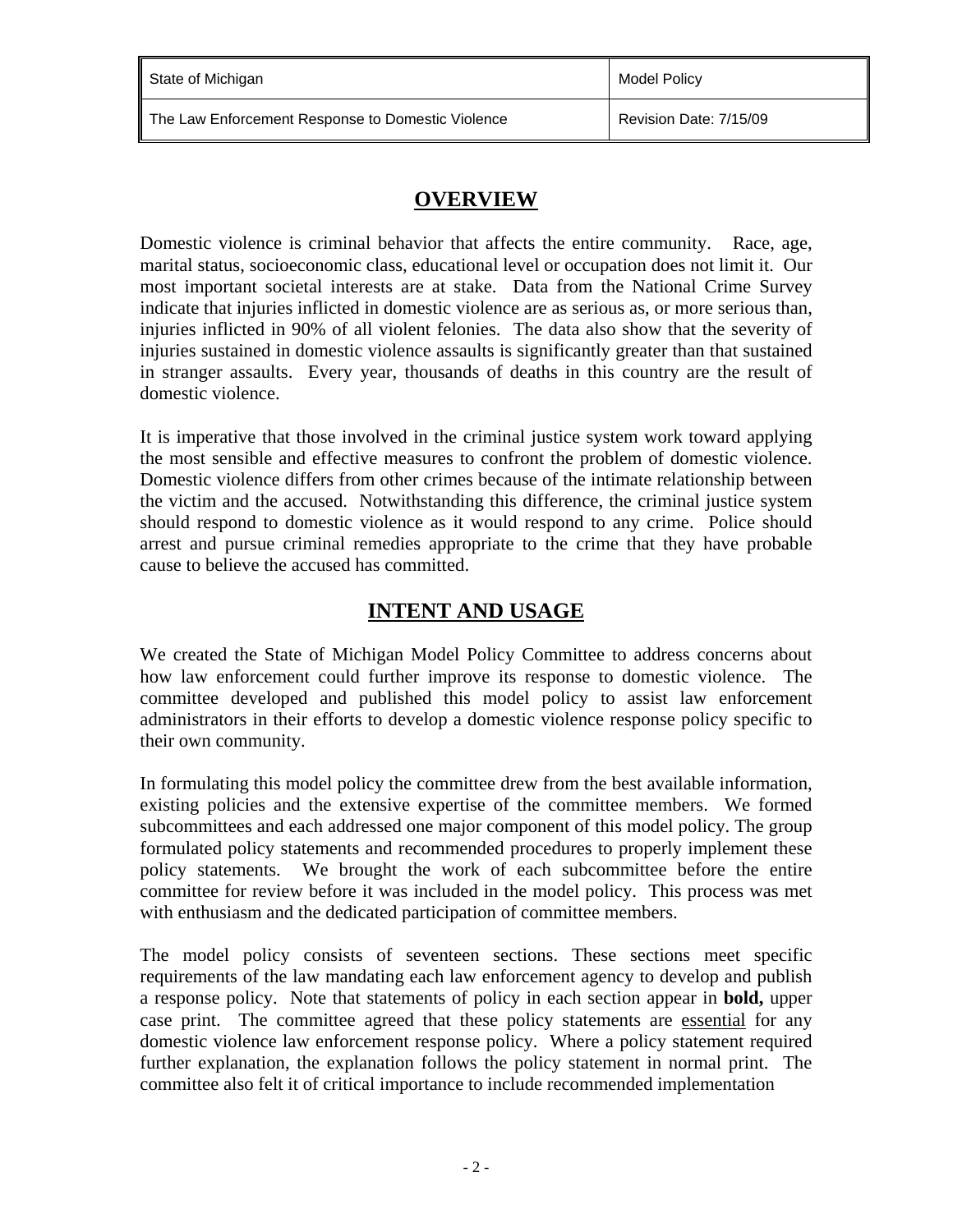| ll State of Michigan                                | Model Policy           |
|-----------------------------------------------------|------------------------|
| ∥ The Law Enforcement Response to Domestic Violence | Revision Date: 7/15/09 |

procedures for some statements of policy in order to give as much guidance as possible, while still allowing local law enforcement administrators the ability to customize the policy to meet their local community's needs. These recommended procedures appear in italic print following the statement of policy to which they are related.

As additional legislation was enacted to assist the criminal justice system in responding to domestic violence, we added the new requirements and the specific Michigan Compiled Laws. The gray shaded areas indicate new additions to each edition of the policy. These remain until the committee publishes the next edition. We also cited other authorities to clarify the requirements, such as opinions from the Attorney General.

The foundation of this model policy is the provision that police should arrest the domestic violence assailant whenever arrest is authorized. Law enforcement administrators, while using this model policy as a guide, can apply more stringent requirements for their own agencies.

The committee members believe that this model policy provides for an effective law enforcement response to domestic violence. The committee encourages all Michigan law enforcement agencies to use this model policy in developing their own written policy for responding to domestic violence.

To be most effective, a preferred arrest policy of police response to domestic violence must be coupled with other criminal justice policies aimed at ensuring that offenders are prosecuted, punished, and (when appropriate) encouraged to enter rehabilitation programs. In addition, officers must offer victims necessary information, support and services.

The committee also felt strongly that it is of critical importance that law enforcement and other professionals involved in the criminal justice response receive specialized training in the response to domestic violence and that steps be taken to help assess the scope of the problem and the impact of policy changes. The law mandates that such training and evaluation components be included in the written policy and implemented by all Michigan law enforcement agencies (MCLA 776.22).

Co-Chair Co-Chair

Janet E. Findlater Martin E. Trombley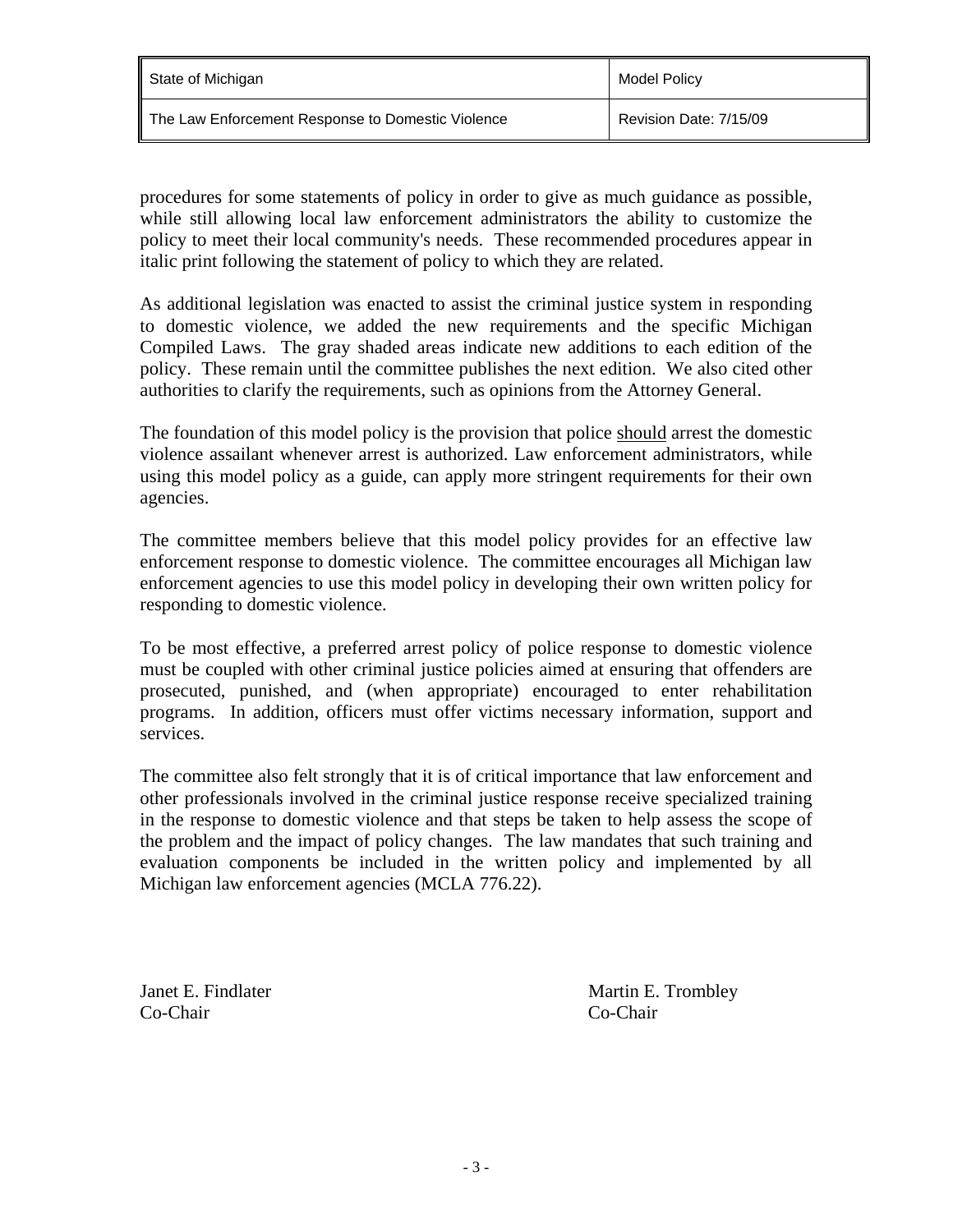# **THE MICHIGAN LAW ENFORCEMENT RESPONSE TO DOMESTIC VIOLENCE MODEL POLICY**

### **ACKNOWLEDGMENTS**

The authors would like to acknowledge the time and energy volunteered by all the members of the review teams and Advisory Board. We would like to express our sincerest thanks for your input, assistance and support, without which we could not have completed this work.

Also, the authors would like to acknowledge the significant contributions to this project made by Emily Wolfe (Wayne County Prosecutor's Office). Emily, who has trained law enforcement officers throughout the state of Michigan using the first edition of this manual, provided valuable feedback, including many helpful suggestions for improving these materials.

In addition, the authors acknowledge the contributions of other trainers, including Jodi Davidson Richhart (Adrian College), Joyce Wright (MDVPTB), Lore Rogers (Domestic Violence Project Safe House), Penny Hackett-Evans (MDVPTB), Thomas Beadle (Wayne County Prosecutor's Office) and David Thompson (Manistee County).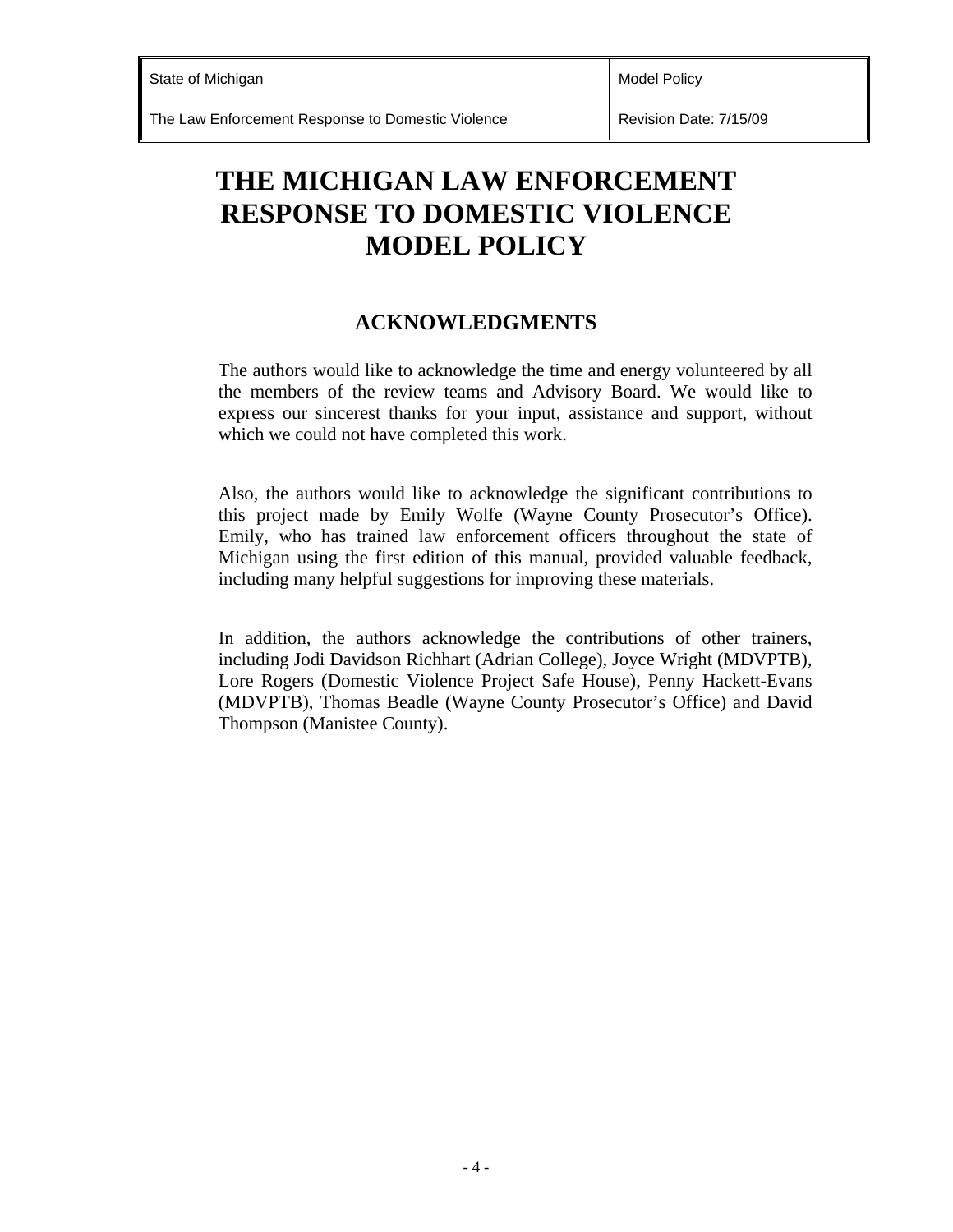| State of Michigan                                 | Model Policy           |
|---------------------------------------------------|------------------------|
| The Law Enforcement Response to Domestic Violence | Revision Date: 7/15/09 |

### Reviewers:

| Dan Bartley             | Police Officer's Labor Council                          |
|-------------------------|---------------------------------------------------------|
| James Bennett, Jr.      | Michigan State Police                                   |
| Jo Bullis               | Northwestern Michigan College                           |
| <b>Kevin Courtney</b>   | Big Rapids Department of Public Safety                  |
| <b>Wayne Carlson</b>    | Michigan Commission on Law Enforcement Standards        |
| Jan Findlater           | Wayne State University Law School                       |
| <b>Gary Gibbons</b>     | Meridian Township Police Department                     |
| Carol Hackett-Garagiola | Domestic Violence Prevention & Treatment Board          |
| David Greydanus         | Michigan State Police                                   |
| Kathy Hagenian          | Michigan Coalition Against Domestic and Sexual Violence |
| Sarah Heuser            | Domestic Violence Prevention & Treatment Board          |
| <b>Rick Jones</b>       | Eaton County Sheriff's Office                           |
| Mary Lovik              | Domestic Violence Prevention & Treatment Board          |
| Kathy Mahalick          | Washtenaw County Sheriff's Office                       |
| Eileen Martin           | <b>Detroit Police Department</b>                        |
| Kathleen McCabe         | <b>Troy Police Department</b>                           |
| John Reder              | Midland County Sheriff's Office                         |
| <b>Tom Robertson</b>    | <b>Prosecuting Attorney's Coordinating Council</b>      |
| Donna Sherwood          | <b>Macomb Community College</b>                         |
| Jon Voelkner            | <b>Washtenaw County Sheriff's Office</b>                |
| Don Williams            | Michigan Commission on Law Enforcement Standards        |
| Emily Wolfe             | Wayne County Prosecutor's Office                        |
| Woodrow Wright          | Michigan Commission on Law Enforcement Standards        |
| <b>Greg Zarotney</b>    | Michigan State Police                                   |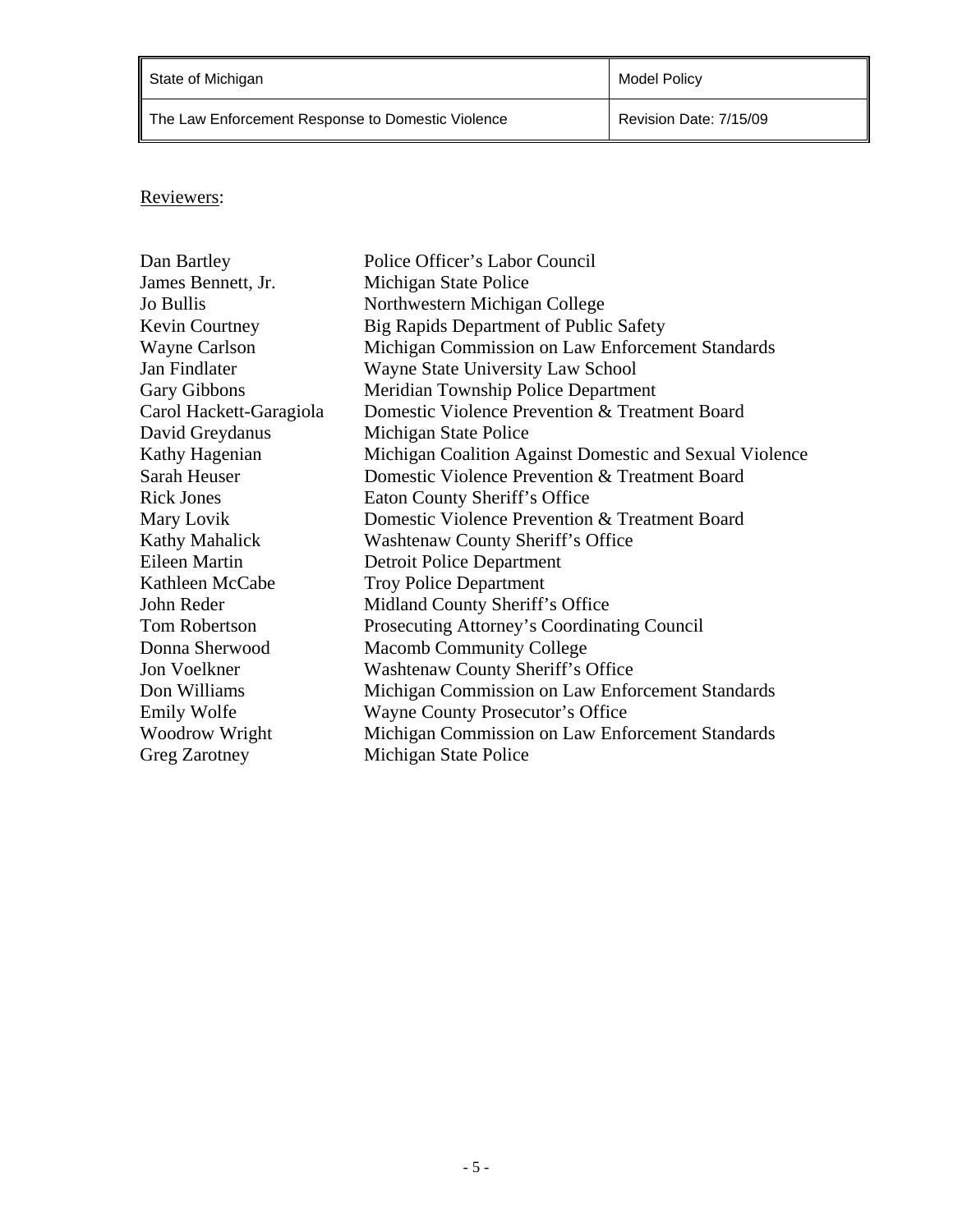| State of Michigan                                 | <b>Model Policy</b>    |
|---------------------------------------------------|------------------------|
| The Law Enforcement Response to Domestic Violence | Revision Date: 7/15/09 |

# **TABLE OF CONTENTS**

| I.         |                                                                                                      | 7  |
|------------|------------------------------------------------------------------------------------------------------|----|
| II.        |                                                                                                      | 8  |
| Ш.         |                                                                                                      | 15 |
| IV.        |                                                                                                      | 18 |
| V.         | ENFORCEMENT OF PERSONAL PROTECTION ORDERS (PPOs)<br>AGAINST AN ADULT RESPONDENT WHERE THE ORDER      | 23 |
| VI.        | ENFORCEMENT OF FOREIGN PROTECTION ORDERS                                                             | 31 |
| VII.       | ENFORCEMENT OF A PERSONAL PROTECTION ORDER ISSUED<br>AGAINST A JUVENILE WHERE THE ORDER IS ISSUED BY | 36 |
| VIII.      | ENFORCEMENT OF A CONDITIONAL RELEASE ORDER                                                           | 39 |
| IX.        |                                                                                                      | 43 |
| <b>X</b> . |                                                                                                      | 45 |
| XI.        |                                                                                                      | 47 |
| XII.       |                                                                                                      | 50 |
| XIII.      |                                                                                                      |    |
| XIV.       |                                                                                                      | 56 |
| XV.        |                                                                                                      |    |
|            |                                                                                                      |    |
|            | XVII. MANDATED WRITTEN DOMESTIC VIOLENCE RESPONSE POLICY 65                                          |    |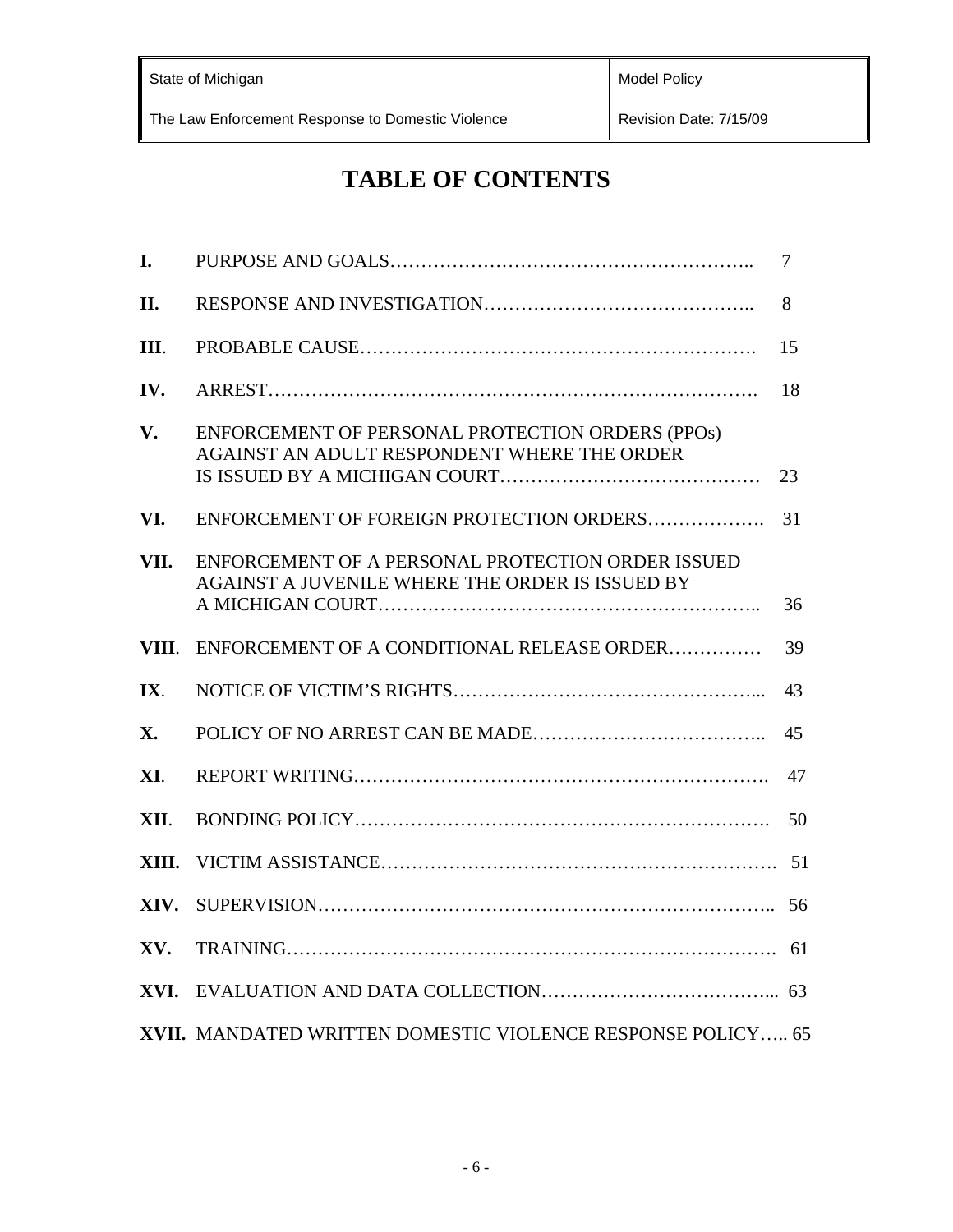State of Michigan Model Policy and Model Policy and Model Policy and Model Policy

The Law Enforcement Response to Domestic Violence **Revision Date: 7/15/09** 

# **STATE OF MICHIGAN MODEL POLICY THE LAW ENFORCEMENT RESPONSE TO DOMESTIC VIOLENCE**

# **I. PURPOSE AND GOALS**

### **Purpose**

Domestic violence is criminal behavior. This policy defines the agency's commitment to and the officer's responsibility in responding to domestic violence. The establishment of this policy is intended to help eliminate indecision in the minds of agency personnel and to create confidence in officers when exercising judgment in the performance of their duties.

### **Goals**

The goals of this agency's domestic violence response policy are to:

- 1. Protect victims and their children;
- 2. Hold assailants accountable;
- 3. Reduce domestic homicides;
- 4. Reduce domestic assaults;
- 5. Establish arrest as the preferred response to domestic violence;
- 6. Reduce police callbacks;
- 7. Reduce injuries to officers; and
- 8. Reduce liability risks for the department.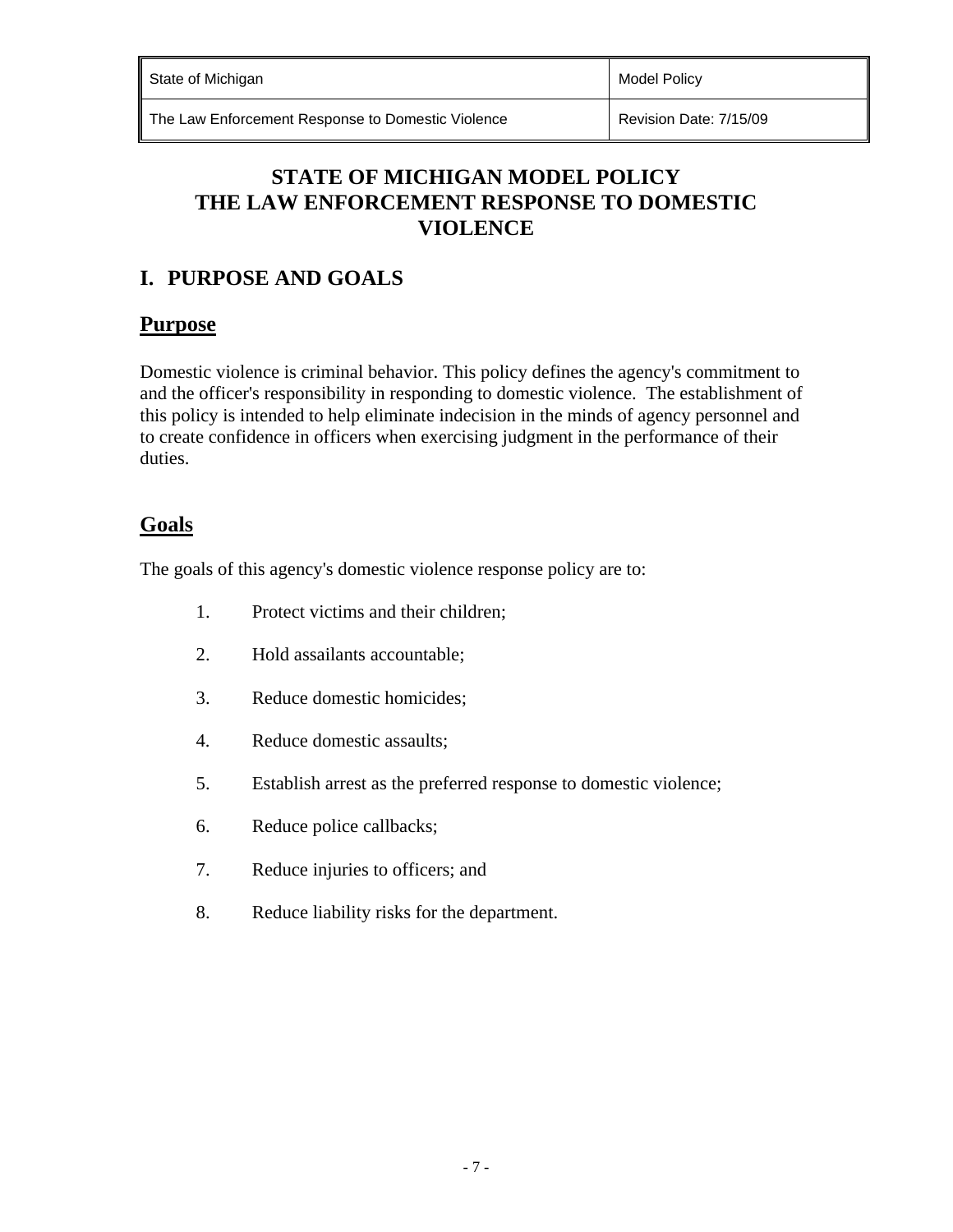| State of Michigan                                 | Model Policy           |
|---------------------------------------------------|------------------------|
| The Law Enforcement Response to Domestic Violence | Revision Date: 7/15/09 |

# **II. RESPONSE AND INVESTIGATION**

### **Dispatch Policy**

The officer or dispatcher who receives the initial domestic violence call can provide the responding officers with vital information that could save the lives of the officers and persons at the scene.

**A DOMESTIC VIOLENCE CALL SHALL BE GIVEN THE SAME PRIORITY AS ANY OTHER LIFE THREATENING CALL. TWO OFFICERS SHOULD BE DISPATCHED WHENEVER POSSIBLE. ONE OFFICER RESPONSES SHOULD BE AVOIDED.** 

### **B. THE CALL SHALL NOT BE CANCELED AT THE REQUEST OF THE CALLER OR ANY OTHER PARTY. RESPONDING OFFICERS SHALL CONTINUE TO THE SCENE TO VERIFY THAT ASSISTANCE IS NOT NEEDED.**

### *Recommended Procedures*

- *1. Domestic violence calls should not be referred to other dispatch numbers or personnel since a victim may be unable to wait or return a call for help due to the possibility of detection by the assailant.*
- *2. The call taker should attempt to obtain as much of the following information from the caller as possible:*

 *Address/location of the domestic violence scene Call back number Caller's name - is caller the victim? Nature of the current incident: Is this incident in progress? Are there weapons involved? What kind? Is the suspect present? What is the suspect's name? Are there children present? Are there weapons in the house? What kind? Where? Is there a history of domestic violence at this location?*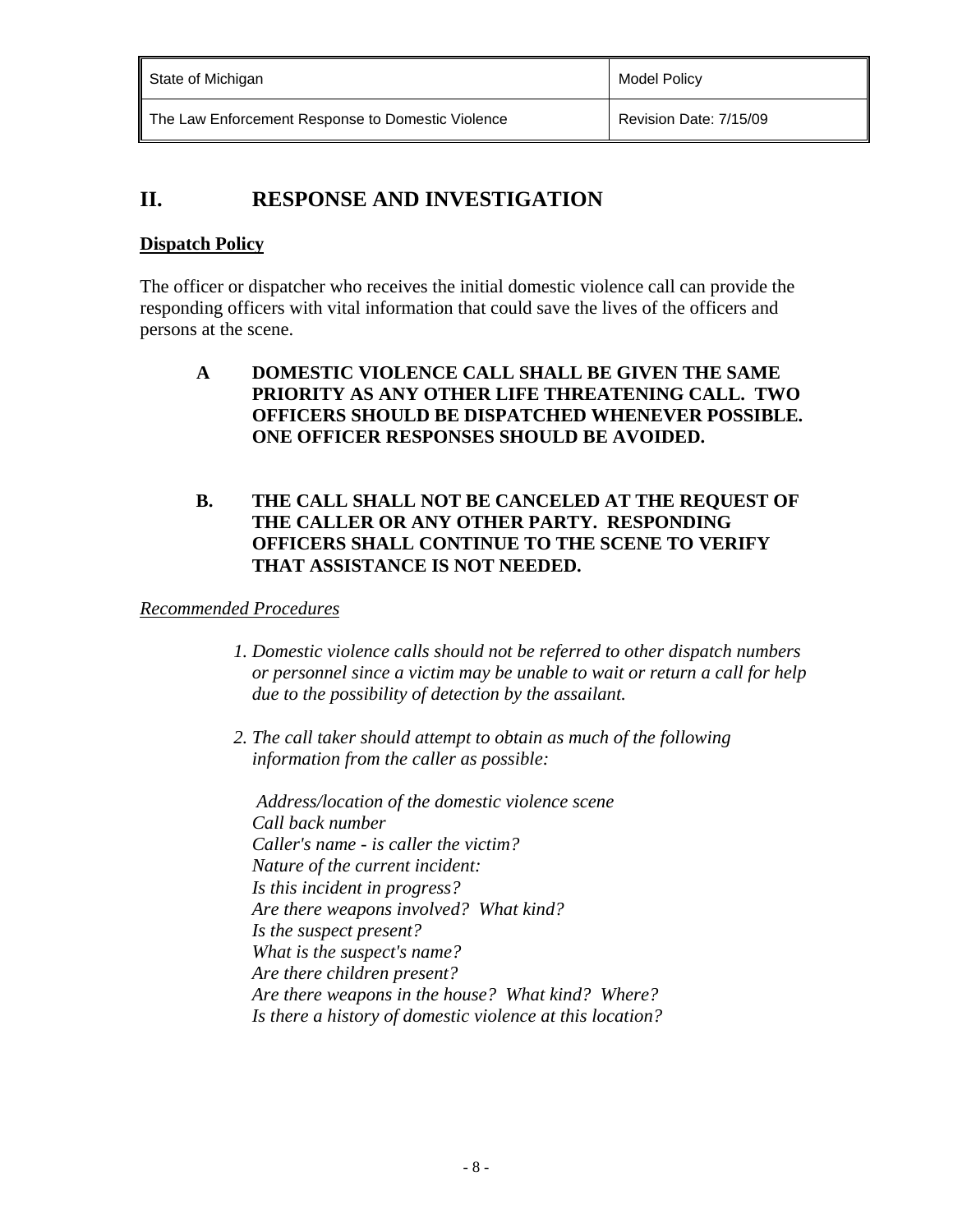| State of Michigan                                 | <b>Model Policy</b>    |
|---------------------------------------------------|------------------------|
| The Law Enforcement Response to Domestic Violence | Revision Date: 7/15/09 |

### *Recommended Procedures (continued)*

- *3. The call taker should keep the caller on the phone as long as possible, reassuring the caller that help is en route and updating responding officers as additional information is received. The call taker should avoid placing blame or making judgments. If contact with the caller is broken, an attempt to reestablish contact shall be made. The call taker should advise the responding officers if contact is lost.*
- *4. Medical assistance should be dispatched as soon as it is determined to be needed.*
- *5. The call taker should access agency records to determine history and the existence of personal protection orders to assist officers in their response when possible.*

### **Officer Response**

### **RESPONDING OFFICERS SHALL APPROACH THE SCENE AS A CRIMINAL INVESTIGATION. RESPONDING OFFICERS SHALL USE APPROPRIATE PRECAUTIONARY PROCEDURES AND TACTICS WHEN APPROACHING AND ENTERING THE SCENE.**

#### *Recommended Procedures*

- *1. Upon arrival officers shall establish contact with all parties involved, separating the parties while remaining in sight of each other. Officers shall identify and secure weapons and objects that can be used as weapons.*
- *2. Officers should attempt to create a calm, safe environment in which to conduct the criminal investigation.*
- *3. Officers should determine the need for medical attention (if not already dispatched).*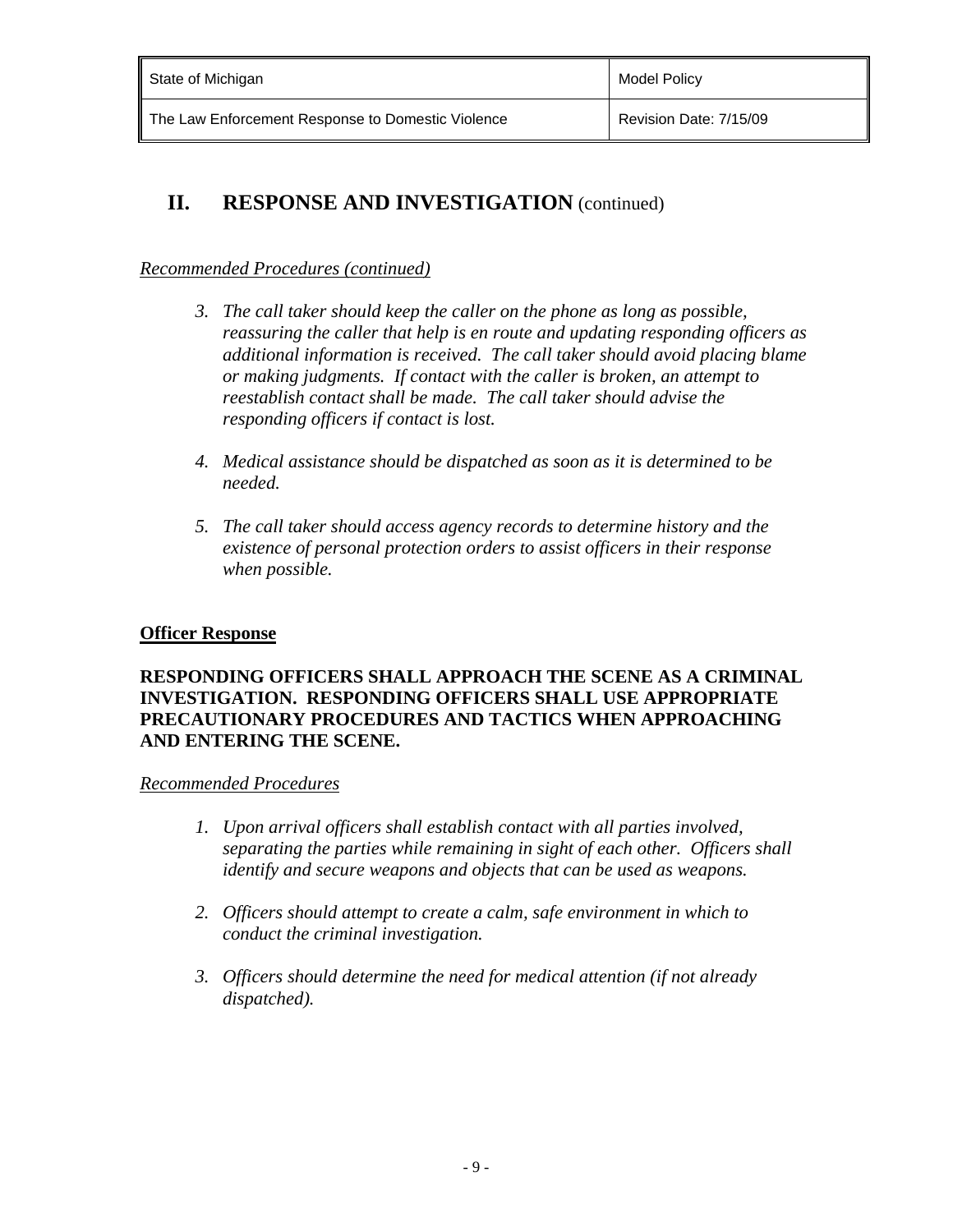| State of Michigan                                 | <b>Model Policy</b>    |
|---------------------------------------------------|------------------------|
| The Law Enforcement Response to Domestic Violence | Revision Date: 7/15/09 |

#### *Recommended Procedures (continued)*

*4. Officers should attempt to provide for the safety and care of children when necessary (e.g., by other family members, contact with DHS, etc.)*

### **On-Scene Investigation**

#### **A. OFFICERS SHALL ALWAYS CONDUCT A THOROUGH CRIMINAL INVESTIGATION. THIS INVESTIGATION SHALL INCLUDE INTERVIEWING ALL WITNESSES AND COLLECTING EVIDENCE OF ALL POSSIBLE CRIMES COMMITTED.**

*Recommended Procedures* 

- *1. Officers should interview the victim, suspect and other witnesses, including children, separately and as fully as circumstances allow. Officers should be aware that the presence of the assailant might intimidate the victim, children, and other witnesses.*
- *2. In order to respond effectively to the present incident, the officer will need to know historical information. The officer should ask the victim questions such as the following, using supportive interview techniques:*

 *When was the first time this happened? How often has it happened? What was the worst incident? When did it occur? What weapons were used? Has the suspect ever been arrested for assaulting you or another family member? When was the last time you were treated by a doctor or hospitalized for injuries inflicted by the suspect? Has the suspect been following, calling, threatening, (stalking) you? Have family members or friends of the suspect been following, calling, threatening, (stalking) you?*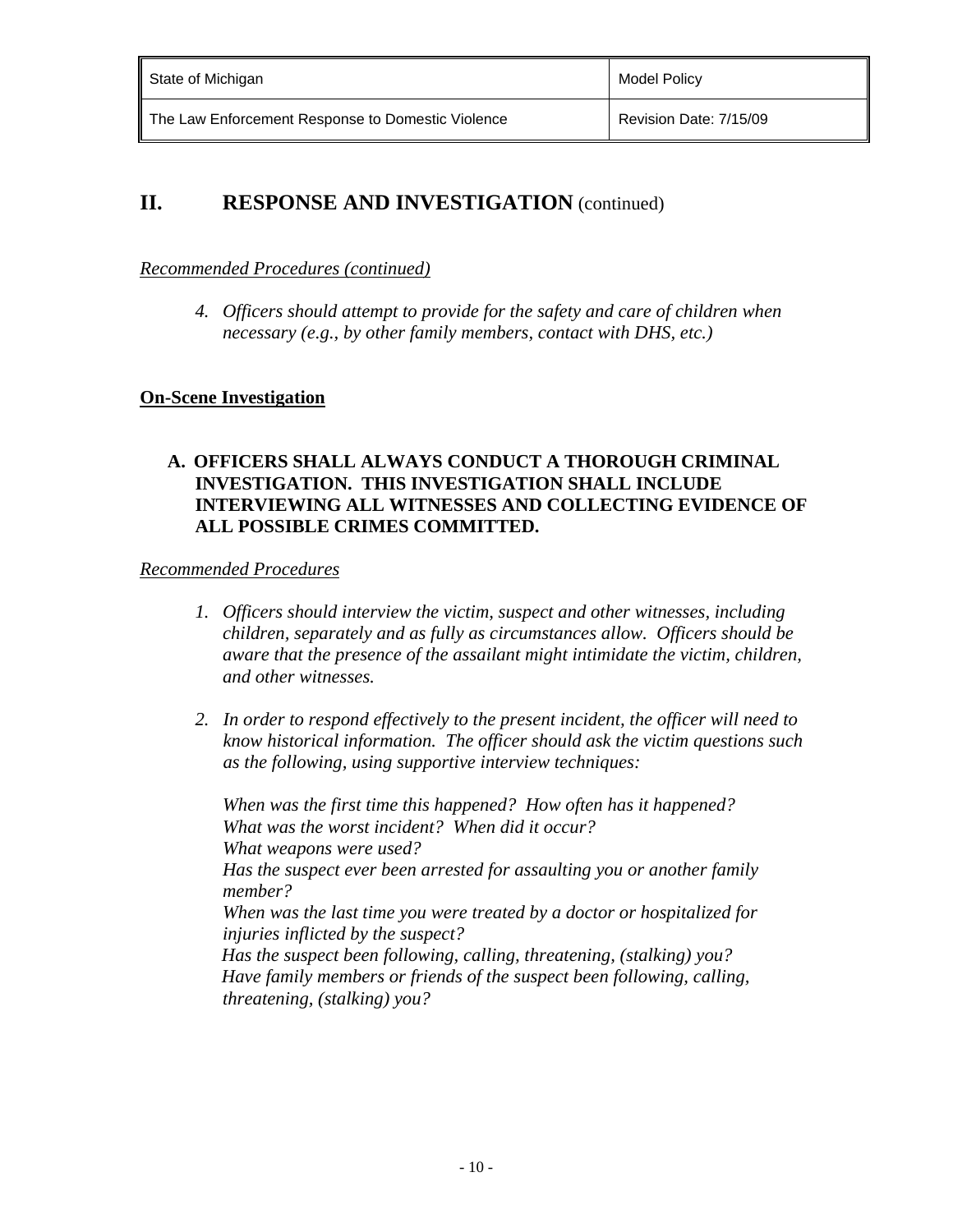| State of Michigan                                 | Model Policy           |
|---------------------------------------------------|------------------------|
| The Law Enforcement Response to Domestic Violence | Revision Date: 7/15/09 |

#### *Recommended Procedures* (continued)

*3. Officers should identify and collect all possible evidence, including:* 

 *Documentation of excited utterances made by those present; Statements from the parties and other witnesses; Documentation of injuries - both visible and complained of; Description of the victim's general appearance; Description of the scene; Photographs of any injuries and of the scene; Photographs of victim and children at the scene whenever possible; Weapons and objects used as weapons.* 

### **B. OFFICERS SHOULD REQUEST THE RECORDING OF THE ORIGINAL CALL BE HELD AND TAGGED AS EVIDENCE.**

**C. OFFICERS SHOULD ASSESS THE LETHALITY OF THE SITUATION BY CONSIDERING INDICATORS OF A LIFE THREATENING ATTACK SUCH AS THE ASSAILANT HAS: THREATENED TO KILL; THREATENED TO TAKE THE VICTIM HOSTAGE; THREATENED THE CHILDREN; USED OR THREATENED TO USE A WEAPON; KILLED OR MUTILATED A PET; KNOWLEDGE THAT THE VICTIM IS LEAVING OR FILING FOR DIVORCE; ACCESS TO WEAPONS; A HISTORY OF WEAPONS USE; A HISTORY OF DOMESTIC VIOLENCE; A HISTORY OF ASSAULTIVE BEHAVIOR; ENGAGED IN STALKING BEHAVIOR; ACCESS TO THE VICTIM AND/OR THE VICTIM'S FAMILY; THREATENED SUICIDE; OR ALCOHOL OR DRUG ADDICTION.**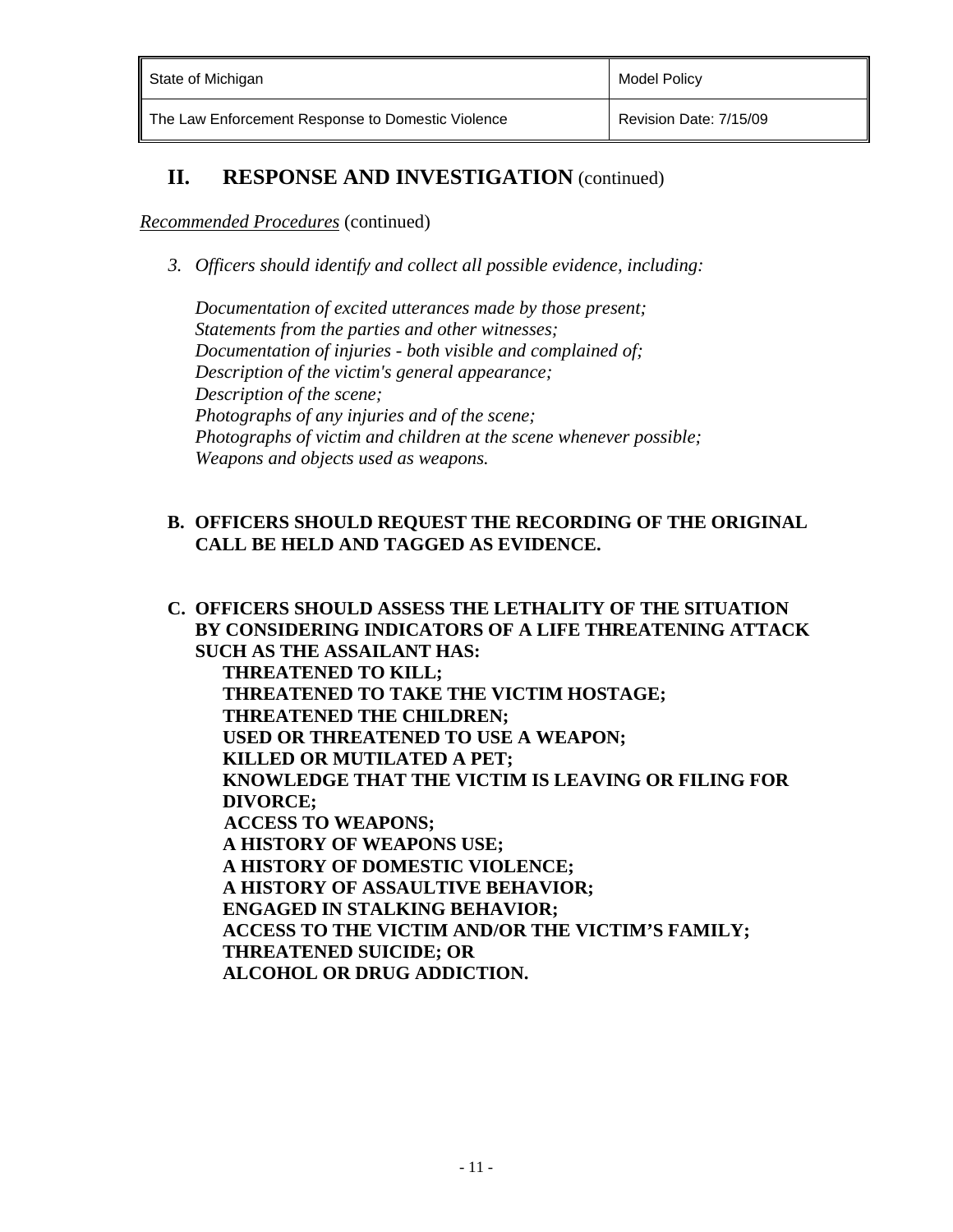| State of Michigan                                 | Model Policy           |
|---------------------------------------------------|------------------------|
| The Law Enforcement Response to Domestic Violence | Revision Date: 7/15/09 |

When an arrest is made, documentation of lethality factors can provide critical information later when a magistrate sets bond or as the basis for holding the assailant longer based on a determination that it is unsafe to release the assailant (MCL 780.581).

If the assailant has access to firearms, officers should request the court require, as a condition of the assailant's release, the removal of all firearms from the home in accordance with agency policy. (See section IV of this policy.)

### *Recommended Procedures*

- *1. If the assailant has threatened suicide consider taking the assailant for a psychiatric evaluation, where appropriate.*
- *2. If the assailant has engaged in stalking behavior the victim should be advised to seek a Personal Protection Order (PPO).*
- *3. Officers should document all conduct that constitutes stalking behavior.*
- *4. Officers should seek a warrant for stalking if the assailant has engaged in two or more acts of unconsented contact.*
- *5. If the assailant has threatened the children, a report to children's protective services may be required.*
- *6. If indicators of lethality are identified, officers should determine if new probable cause for an arrest has been established based upon the lethality assessment.*
- *7. Officers should document the presence of weapons and ask for removal of the weapons from the home as a condition of bond.*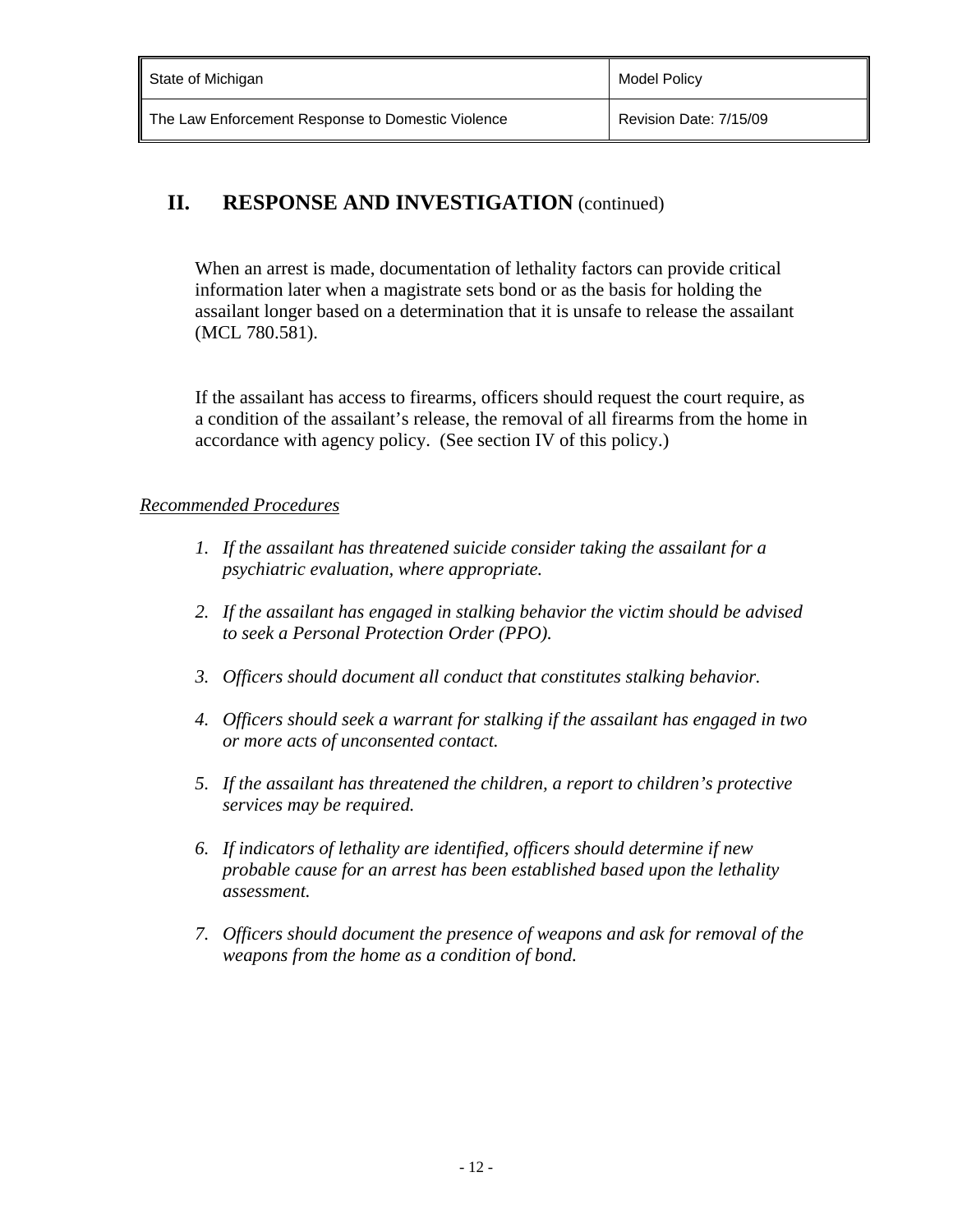| State of Michigan                                 | <b>Model Policy</b>    |
|---------------------------------------------------|------------------------|
| The Law Enforcement Response to Domestic Violence | Revision Date: 7/15/09 |

### **D. OFFICERS SHOULD DETERMINE WHAT CRIMES THEY HAVE PROBABLE CAUSE TO BELIEVE WERE COMMITTED AND WHO COMMITTED THEM.**

- **E. OFFICERS SHOULD DETERMINE IF THEY HAVE PROBABLE CAUSE TO BELIEVE THAT THERE IS OR HAS BEEN A VIOLATION OF A PERSONAL PROTECTION ORDER (PPO) OR "FOREIGN PROTECTION ORDER", WHICH INCLUDES AN INJUNCTION OR OTHER ORDER ISSUED BY A COURT OF ANOTHER STATE, INDIAN TRIBE, OR UNITED STATES TERRITORY (MCL 600.2950).**
- **F. OFFICERS SHOULD DETERMINE IF THEY HAVE PROBABLE CAUSE TO BELIEVE THERE IS OR HAS BEEN A VIOLATION OF A CONDITION OF RELEASE (CONDITIONAL BOND), PROBATION OR PAROLE. A PERSON WHO VIOLATES A "FOREIGN PROTECTION ORDER" THAT IS A CONDITIONAL RELEASE ORDER OR A PROBATION ORDER ISSUED BY A COURT IN A CRIMINAL PROCEEDING IS GUILTY OF A MISDEMEANOR. (SEE MCL 600.2950m)**

### **G. COMPLAINTS OF CHILD ABUSE BY A PARENT OR GUARDIAN**

When investigating complaints of child abuse officers should refer to the Michigan Penal Code, section 750.136b for guidance. It states, in part: "This section does not prohibit a parent or guardian, or other person permitted by law or authorized by the parent or guardian, from taking steps to reasonably discipline a child including the use of reasonable force."

Crimes committed against children:

 Officers should determine whether the abuser has committed any crimes against children (such as child abuse or assault/battery). Officers should document thoroughly the information in the incident report and request criminal charges against the abuser for these crimes against children. The documentation and criminal charges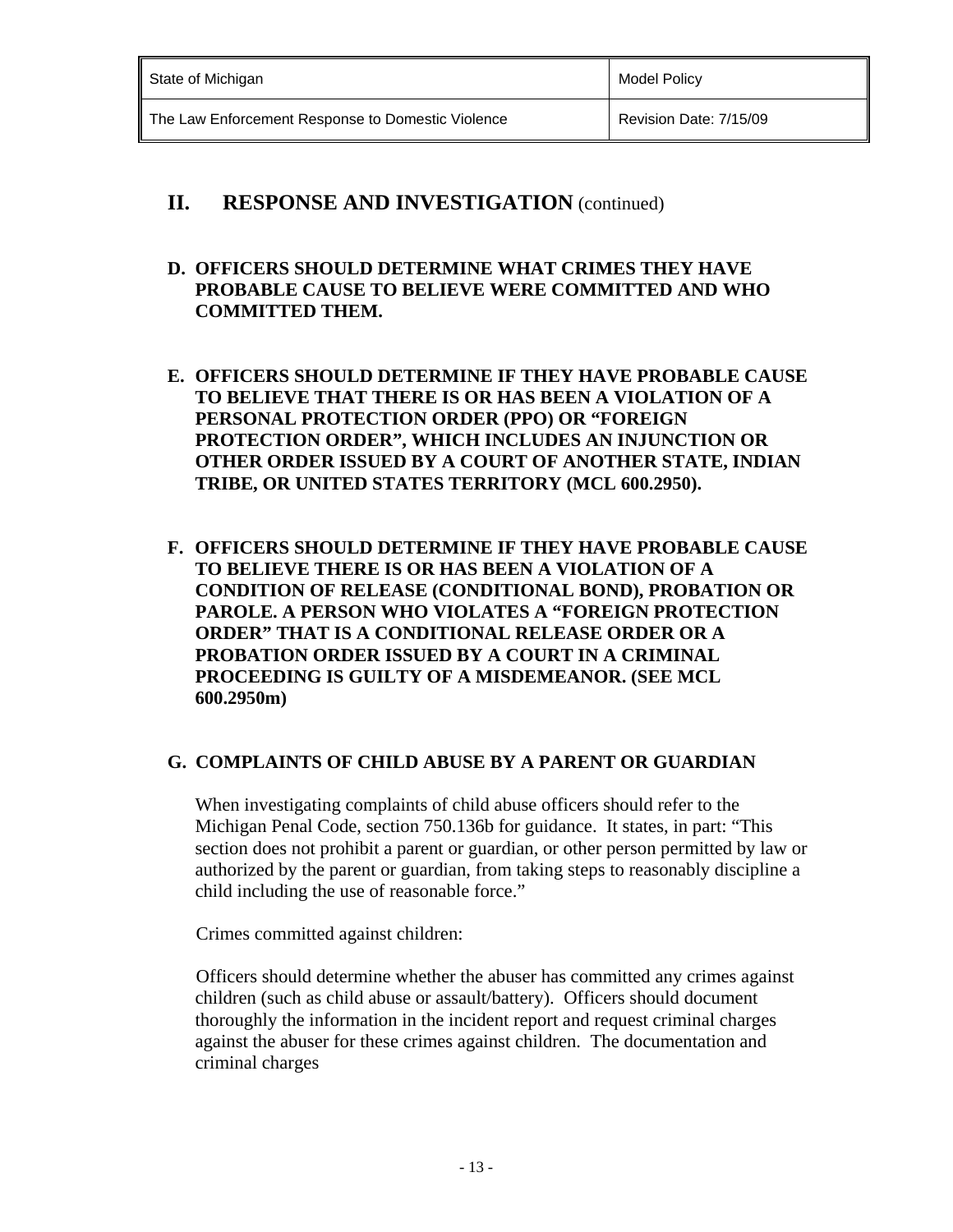| State of Michigan                                 | <b>Model Policy</b>    |
|---------------------------------------------------|------------------------|
| The Law Enforcement Response to Domestic Violence | Revision Date: 7/15/09 |

 regarding crimes against children assist courts to enter appropriate orders for the safety of the children and non-offending parent. Children are best protected when the abuser is held accountable for abuse against the children and the nonoffending parent.

Children contacted during an investigation should be treated with care and proper parental notifications made. For example, if a child is a visitor in a home where a crime of domestic violence has occurred, that child's parents or guardian should be advised.

Children witnessing domestic violence:

 Officers should not automatically contact child protective services when children are present at a domestic violence incident.

 There are unintended and harmful consequences resulting from automatic referrals to CPS for children witnessing domestic violence, which include:

- deterring children and victims from contacting law enforcement for protection;
- shifting blame for the abuse to the non-offending parent; and
- undermining the goals of providing safety and stability for children and victims, and accountability for the abuser.

### **H. COMPLAINTS OF ELDER ABUSE**

When investigating complaints of elder abuse, the complaint shall be investigated and treated the same as any other domestic violence complaint. A custodial arrest should be made and all domestic violence response procedures should be followed. If the victim is a "vulnerable adult", a report to the Department of Human Services may be required. For legal guidance, see MCL 400.11.

### **I. COMPLAINTS OF ABUSE PERPETRATED BY A MINOR CHILD**

When investigating complaints of abuse by a minor child, the complaint shall be investigated and treated the same as any other domestic violence complaint. A custodial arrest should be made and local procedures for lodging a minor should be followed.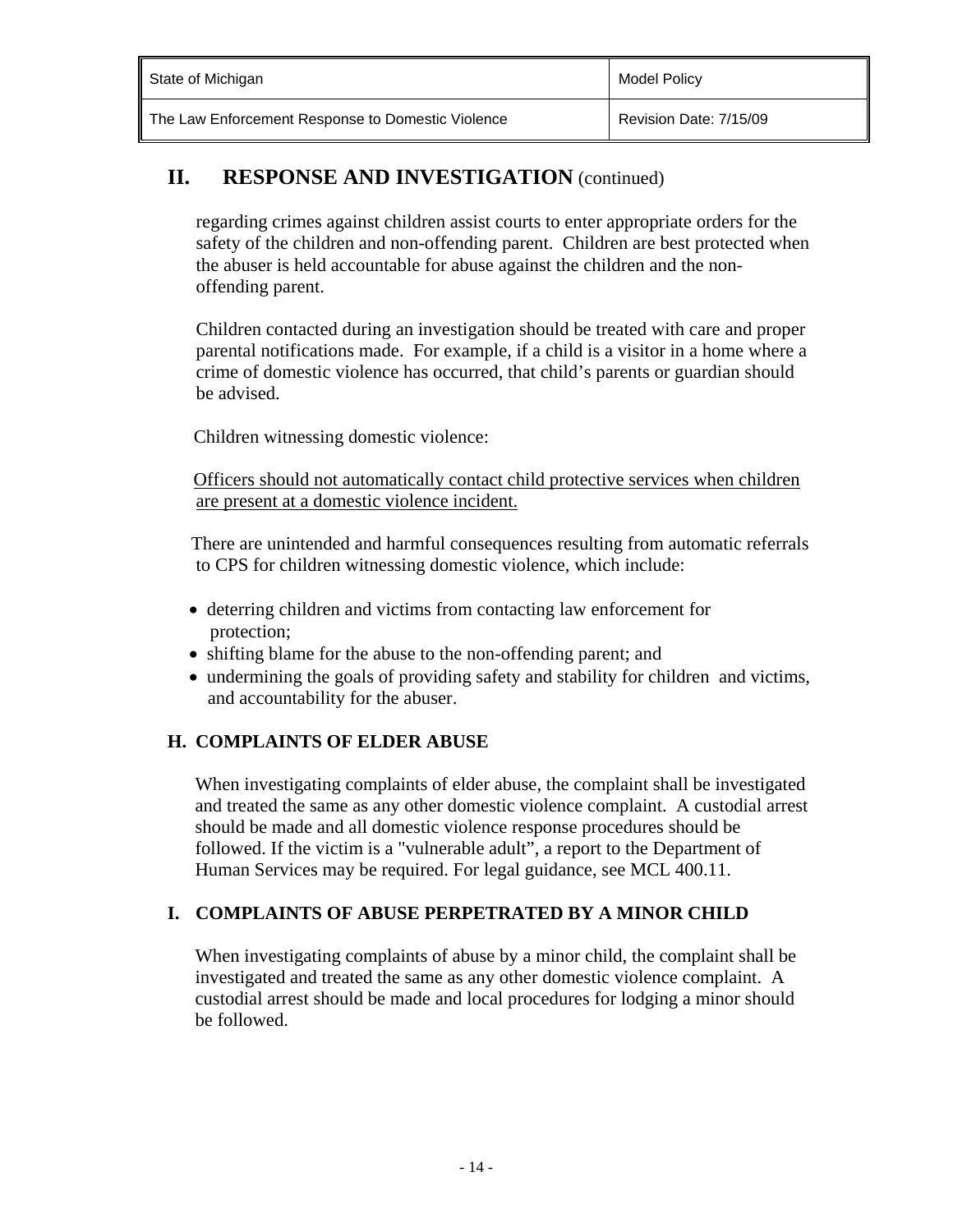| State of Michigan                                 | Model Policy           |
|---------------------------------------------------|------------------------|
| The Law Enforcement Response to Domestic Violence | Revision Date: 7/15/09 |

# **III. PROBABLE CAUSE**

**Reasonable cause** is defined in Michigan law as synonymous with probable cause. The probable cause standard applied to domestic violence crimes is no different from the standard applied to all other crimes. Probable cause means any facts and circumstances that would cause a fair-minded person of average intelligence to believe that the suspect has committed or is committing a crime.

There is no requirement that there be corroborating physical evidence or visible injury to establish probable cause. This means that the word of the victim alone, if believed, is sufficient ground for establishing reasonable cause.

**A. OFFICERS SHOULD NOT BASE A DECISION NOT TO ARREST SOLELY ON THE ABSENCE OF VISIBLE INDICATIONS OF INJURY.** (MCL 776.22) (See also Attorney General Opinion number 6822, issued November 23, 1994).

### **B. WHEN DETERMINING WHETHER PROBABLE CAUSE EXISTS TO BELIEVE THAT A CRIME HAS BEEN COMMITTED AN OFFICER SHOULD CONSIDER FACTORS SUCH AS:**

 **STATEMENTS MADE BY THE VICTIM, ASSAILANT, CHILDREN OR OTHER WITNESSES; INFORMATION RELAYED BY THE DISPATCHER; PHYSICAL EVIDENCE THAT A CRIME OCCURRED; AGGRESSIVE BEHAVIOR BY THE ASSAILANT; INFORMATION GATHERED BY INVESTIGATING WOUNDS TO DETERMINE:** 

**1. OFFENSIVE WOUNDS; 2. DEFENSIVE WOUNDS; DAMAGED OR BROKEN PROPERTY IN THE HOUSE; BRANDISHING A WEAPON; EXISTENCE OF A PERSONAL PROTECTION ORDER (PPO); EXISTENCE OF A SEXUAL ASSAULT PERSONAL PROTECTION ORDER; AND EXISTENCE OF A FOREIGN PROTECTION ORDER.**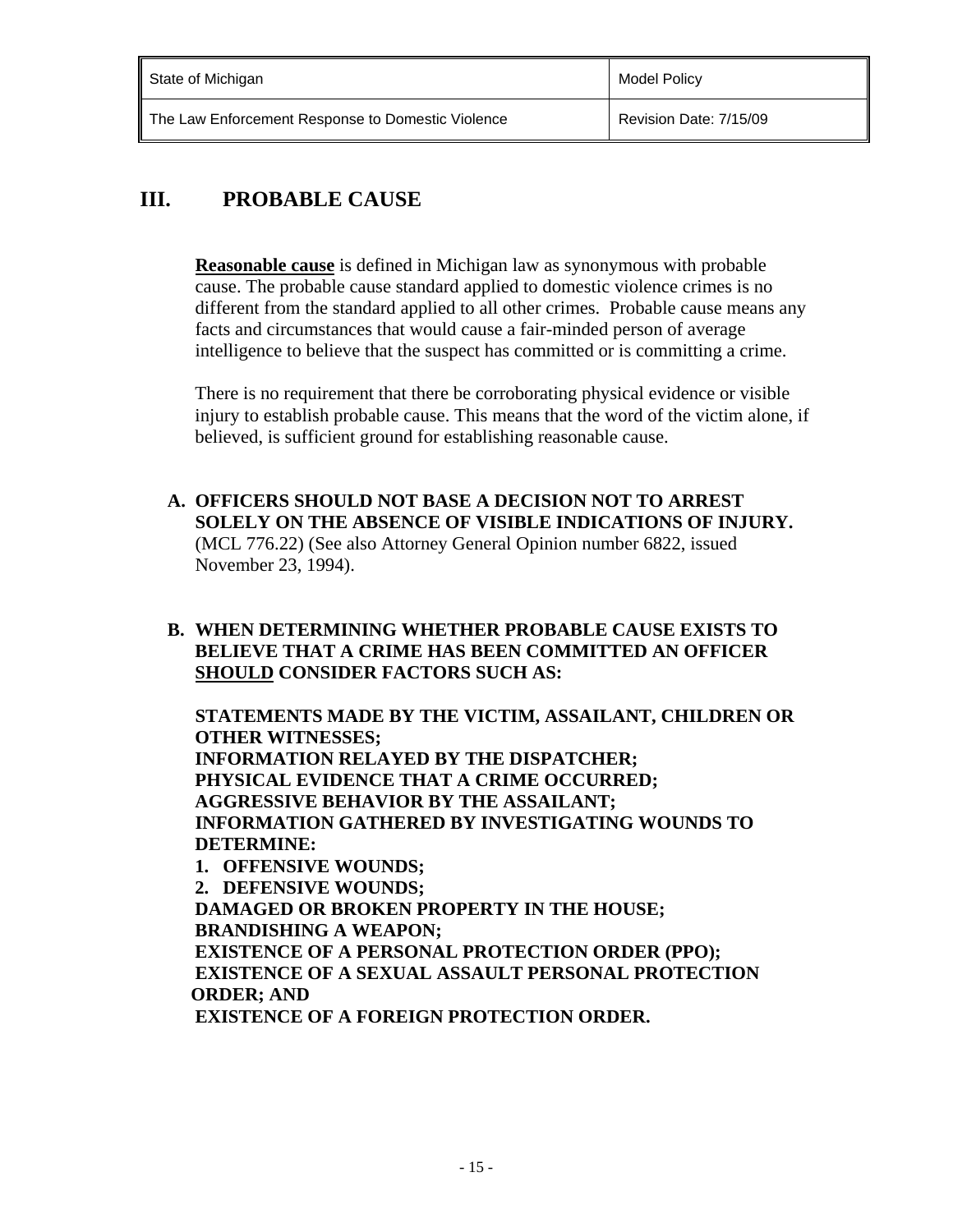| State of Michigan                                 | Model Policy           |
|---------------------------------------------------|------------------------|
| The Law Enforcement Response to Domestic Violence | Revision Date: 7/15/09 |

### **III.** PROBABLE CAUSE (continued)

### **C. WHEN DETERMINING WHETHER PROBABLE CAUSE EXISTS TO BELIEVE THAT A CRIME HAS BEEN COMMITTED AN OFFICER SHOULD NOT CONSIDER ANY OF THE FOLLOWING FACTORS:**

 **the lack of a personal protection order (PPO); the lack of a foreign protection order; the fact that no arrests were made previously; the victim's unwillingness to prosecute (MCL 776.22(3)(b)(iii); the officer's belief that there will be no prosecution; verbal assurances by either party that the violence will stop; the possibility of reprisals against the victim; the race, ethnicity, sexual preference, social class and/or occupation of the victim or the assailant; threats by the assailant to sue the police; or negative consequences to the assailant's status in the community.** 

### **D. OFFICERS SHOULD NOT ARREST AN INDIVIDUAL IF THE OFFICER HAS PROBABLE CAUSE TO BELIEVE THE INDIVIDUAL WAS ACTING IN LAWFUL SELF-DEFENSE OR IN THE LAWFUL DEFENSE OF ANOTHER PERSON (MCL 776.22(3)(B)(ii).**

A person may lawfully use:

- 1. whatever force the person honestly and reasonably believes is necessary for self-protection or to protect another person from danger; or
- 2. deadly force, when the person honestly and reasonably believes oneself or another person is in imminent danger of being killed, seriously injured or forcibly sexually penetrated.

A person has no duty to retreat from:

- 1. an assault in one's home, or
- 2. a forcible entry of one's home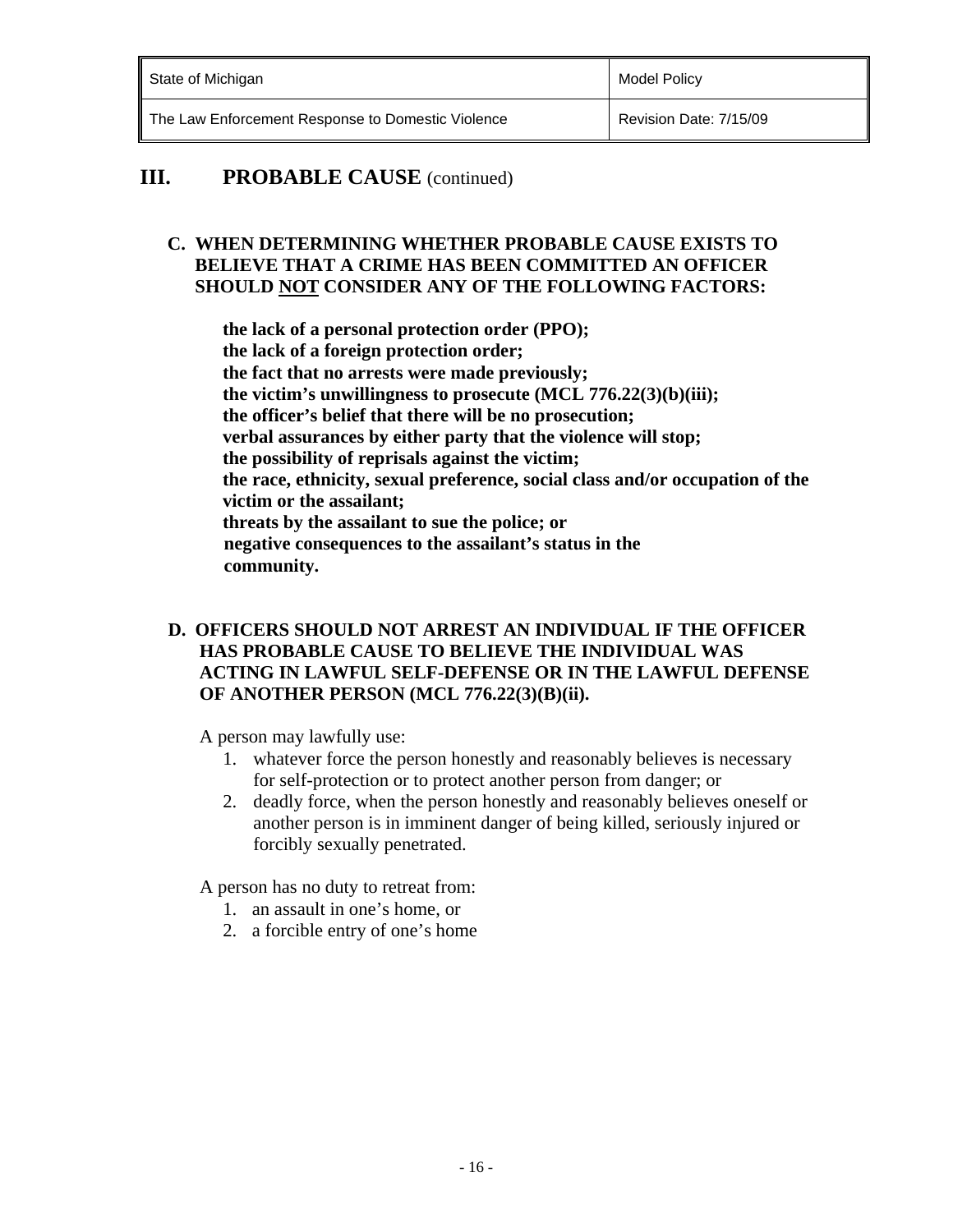| State of Michigan                                 | <b>Model Policy</b>    |
|---------------------------------------------------|------------------------|
| The Law Enforcement Response to Domestic Violence | Revision Date: 7/15/09 |

## **III.** PROBABLE CAUSE (continued)

Where there is a claim of self-defense the officer should determine if there is probable cause to believe that the party was acting in lawful self-defense or in lawful defense of another by considering:

- 1. the size, strength and bulk of the parties;
- 2. the apparent ability of each party to do what was alleged;
- 3. witness statements;
- 4. offensive and defensive wounds;
- 5. any history of domestic violence between the individuals; and
- 6. other evidence (e.g., physical, circumstantial, etc.).

### **E. A DETERMINATION BY THE RESPONDING OFFICER THAT EACH PARTY HAS COMMITTED ASSAULTS AGAINST THE OTHER AND NEITHER WAS ACTING IN SELF-DEFENSE MUST NOT AUTOMATICALLY LEAD TO DUAL ARRESTS.**

When the officer has probable cause to believe spouses, former spouses, individuals who have had a child in common, other individuals who reside together or formerly resided together or individuals who have or have had a dating relationship are committing or have committed crimes against each other, the officer, when determining whether to make an arrest of one or both individuals, should consider:

- 1. the intent of the law to protect victims of domestic violence;
- 2. the degree of injury inflicted on the individuals involved;
- 3. the extent to which the individuals have been put in fear of physical injury to themselves or other members of the household; and
- 4. any history of domestic violence between the individuals, if that history can reasonably be ascertained by the officer.

Only in the rare cases where, after ruling out self-defense and determining through observation of these factors neither party is a victim of domestic violence, should a dual arrest be considered.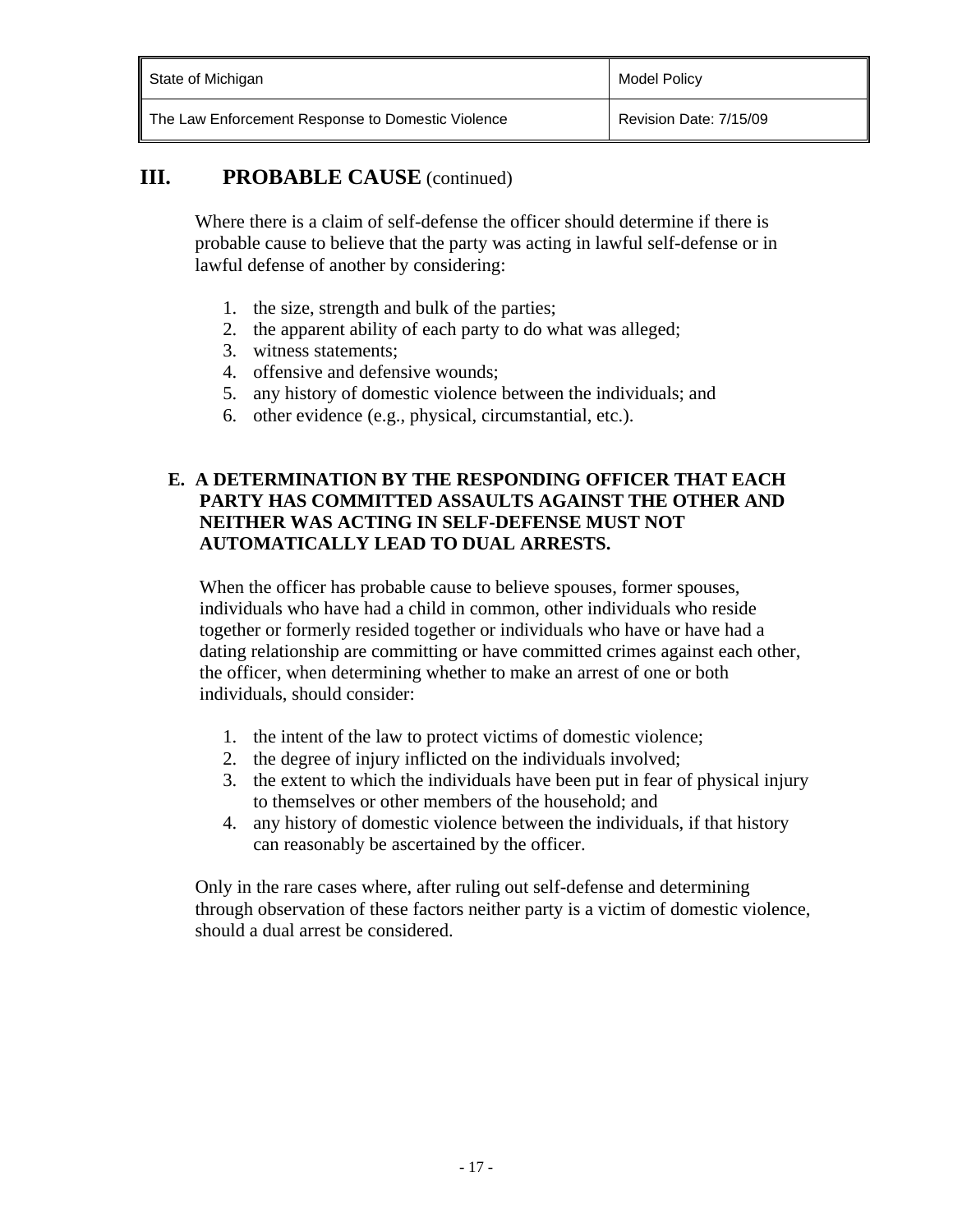| State of Michigan                                 | Model Policy           |
|---------------------------------------------------|------------------------|
| The Law Enforcement Response to Domestic Violence | Revision Date: 7/15/09 |

### **IV. ARREST**

#### **A. OFFICERS RESPONDING TO THE SCENE OF DOMESTIC VIOLENCE SHOULD ARREST THE ASSAILANT IN ALL OF THE FOLLOWING CIRCUMSTANCES:**

 **When a warrant exists;** 

 **A felony, misdemeanor, or ordinance violation is committed in the officer's presence (MCL 764.15 (1)(a)); or Probable cause exists to believe:** 

- **a felony has been committed;**
- **a misdemeanor assault, assault and battery, aggravated assault, or a violation of a substantially corresponding local ordinance occurred or is occurring, and the assailant is the spouse or former spouse of the victim, has had a child in common with the victim, is a person who resides or has resided in the same household as the victim, or is a person who has or has had a dating relationship with the victim (MCL 764.15a);**
- **the person is violating or has violated a personal protection order (PPO) or a valid foreign protection order, (MCL 764.15b (1));**
- **the person is violating or has violated a condition of release (MCL 764.15e);the person has violated 1 or more conditions of a probation or parole order imposed by a court of this state, another state, Indian tribe, or United States territory (MCL 764.15(1)(g)); or**
- **the officer has received positive information broadcast from a recognized police or other governmental radio station, or teletype, that gives the officer reasonable cause to believe a misdemeanor punishable by more than 92 days or a felony has been committed and reasonable cause that the assailant committed it (MCL 764.15(1)(f)).**

#### **1. Warrantless arrest for violation of a personal protection order (PPO) or valid foreign protection order:**

MCL 764.15b (1) Grants an officer the authority to make an arrest without a warrant if the officer has probable cause to believe: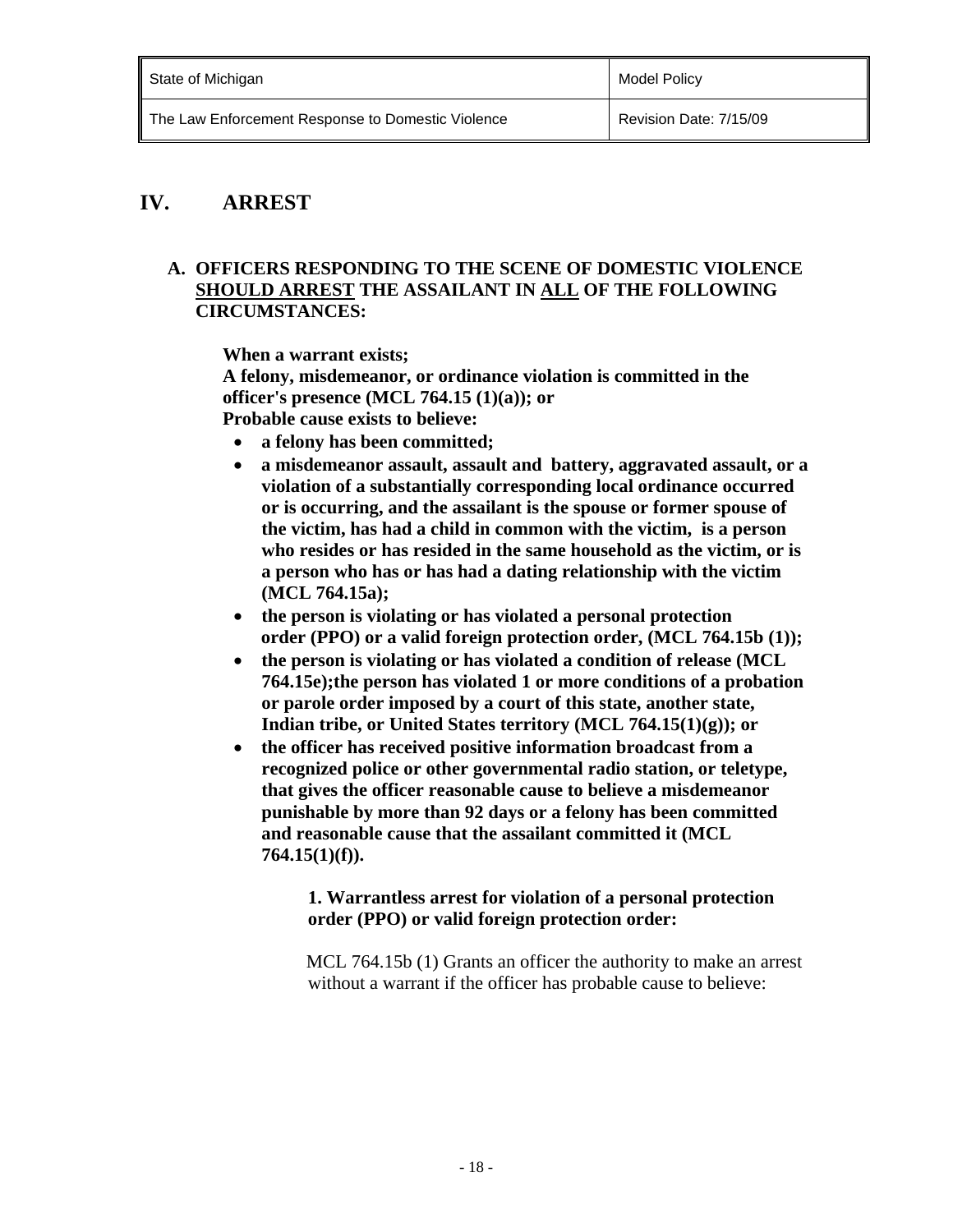- a. a domestic relationship PPO, non-domestic stalking PPO, or valid foreign protection order exists;
- b. if the personal protection order was issued under MCL 600.2950 or MCL 600.2950a, the PPO states on its face that violation subjects the violator to immediate arrest and criminal contempt punishable by not more than 93 days and/or a fine of not more than \$500;
- c. the individual is violating or has violated the PPO by engaging in or having engaged in conduct restrained or enjoined by the PPO (MCL 764.15b(1));
- d. for enforcement procedures for a foreign protection order see Section VI.

#### **2. Warrantless arrest for violation of a Michigan condition of release (conditional bond):**

MCL 764.15e(1) grants an officer the authority to make an arrest without a warrant if the officer has probable cause to believe the individual is violating or has violated a condition of release imposed under MCL 765.6b.

### **3. Warrantless arrest for violation of a condition or probation or parole:**

MCL 764.15(1) $(g)$  grants an officer the authority to make an arrest without a warrant if the officer has probable cause to believe the individual has violated a condition of parole or has violated 1 or more conditions of a conditional release order or probation order imposed by a court of this state, another state, Indian tribe, or United States territory.

### **B. THE DECISION TO ARREST RESIDES WITH THE OFFICER AND SHOULD NOT BE BASED UPON WHETHER OR NOT THE VICTIM WILL CONSENT TO PARTICIPATE IN ANY SUBSEQUENT PROSECUTION (MCL 776.22).**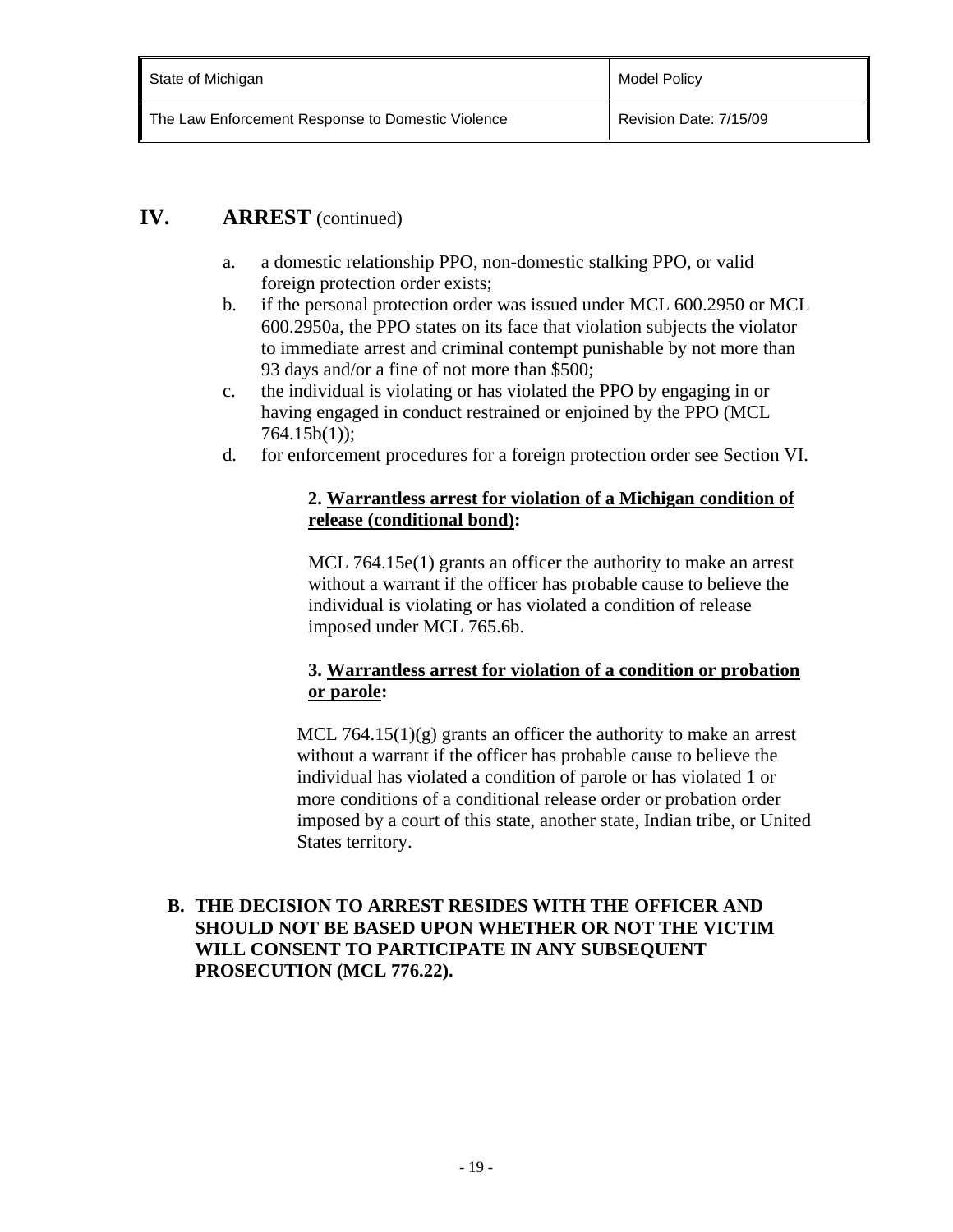| State of Michigan                                 | Model Policy           |
|---------------------------------------------------|------------------------|
| The Law Enforcement Response to Domestic Violence | Revision Date: 7/15/09 |

### *Recommended Procedures*

- 1. *Whenever possible, officers should avoid surprising the victim or making a physical arrest of the assailant in the victim's presence.*
- *2. Officers should emphasize to the victim and the assailant that the criminal action is being initiated by the officers, not the victim.*

#### **C. OFFICERS MAKING AN ARREST FOR A FELONY, A MISDEMEANOR, OR A LOCAL ORDINANCE SUBSTANTIALLY CORRESPONDING TO ASSAULT OR ASSAULT AND BATTERY SHALL ACT AS THE COMPLAINANT AND SHALL SWEAR TO THE COMPLAINT AND WARRANT ON INFORMATION AND BELIEF AS NECESSARY.**

MCL 764.1a provides that a magistrate shall not refuse to accept a complaint alleging an assault, assault and battery, violation of a substantially corresponding local ordinance, or aggravated assault by a spouse or former spouse of the victim, an individual with whom the victim has had a child in common, or an individual residing or having resided in the same household as the victim on grounds that the complaint is signed upon information and belief by an individual other than the victim.

### **D. WHEN AN ARREST IS MADE FOR A VIOLATION OF A PERSONAL PROTECTION ORDER OR FOREIGN PROTECTION ORDER, OFFICERS SHOULD INVESTIGATE AND ARREST FOR ANY VIOLATION OF ANY CRIMINAL LAW.**

Arrest for violation of a Personal Protection Order or Foreign Protection Order should not affect the decision to arrest for any crime.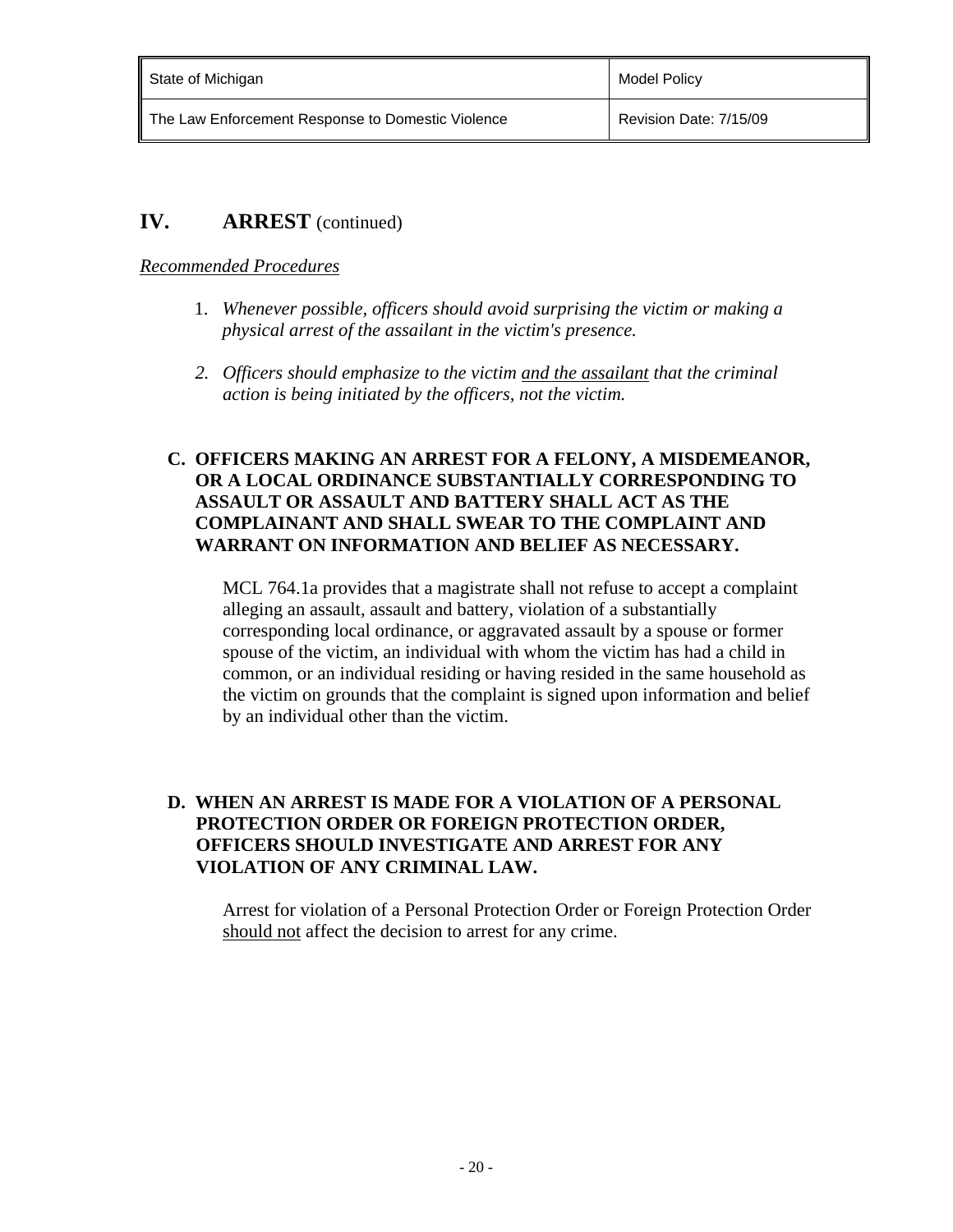| State of Michigan                                 | Model Policy           |
|---------------------------------------------------|------------------------|
| The Law Enforcement Response to Domestic Violence | Revision Date: 7/15/09 |

**E. WHEN AN ARREST IS MADE FOR VIOLATION OF A CONDITION OF RELEASE (CONDITIONAL BOND), OR A CONDITION OF PROBATION OR PAROLE, OFFICERS SHOULD ALSO CONDUCT A THOROUGH CRIMINAL INVESTIGATION AND ARREST FOR ANY VIOLATION OF ANY CRIMINAL LAW.** 

 Arrest for violation of a provision of conditional release or a violation of a condition of probation or parole should not affect the decision to arrest for any crime.

 Note: Violation of a foreign protection order that is a conditional release order or a probation order issued by a court in a criminal proceeding is a misdemeanor punishable by not more than 93 days jail, a fine of \$500.00 or both (MCL 600.2950m).

- **F. IF THE SUSPECT HAS LEFT THE SCENE, ALL REASONABLE ATTEMPTS TO LOCATE AND ARREST THE SUSPECT SHALL BE MADE. A DESCRIPTION SHALL BE DISSEMINATED TO OTHER OFFICERS AND LOCATIONS KNOWN TO BE FREQUENTED BY THE SUSPECT SHOULD BE CHECKED.**
- **G. AN OFFICER OF A COUNTY, CITY, VILLAGE, TOWNSHIP, OR UNIVERSITY OF THIS STATE MAY EXERCISE THE AUTHORITY AND POWERS OF A PEACE OFFICER OUTSIDE THE GEOGRAPHICAL BOUNDARIES OF THE OFFICER'S JURISDICTION IF:** 
	- **1. The officer is enforcing the laws of this state in conjunction with the Michigan state police; or**
	- **2. The officer is enforcing the laws of this state in conjunction with a peace officer of any other county, city, village, township, or university in which the officer may be; or**
	- **3. The officer has witnessed a person violate a law or ordinance within the geographical boundaries of the officer's county, city, village, township, or university and immediately pursues the person outside the boundaries of the officer's jurisdiction.**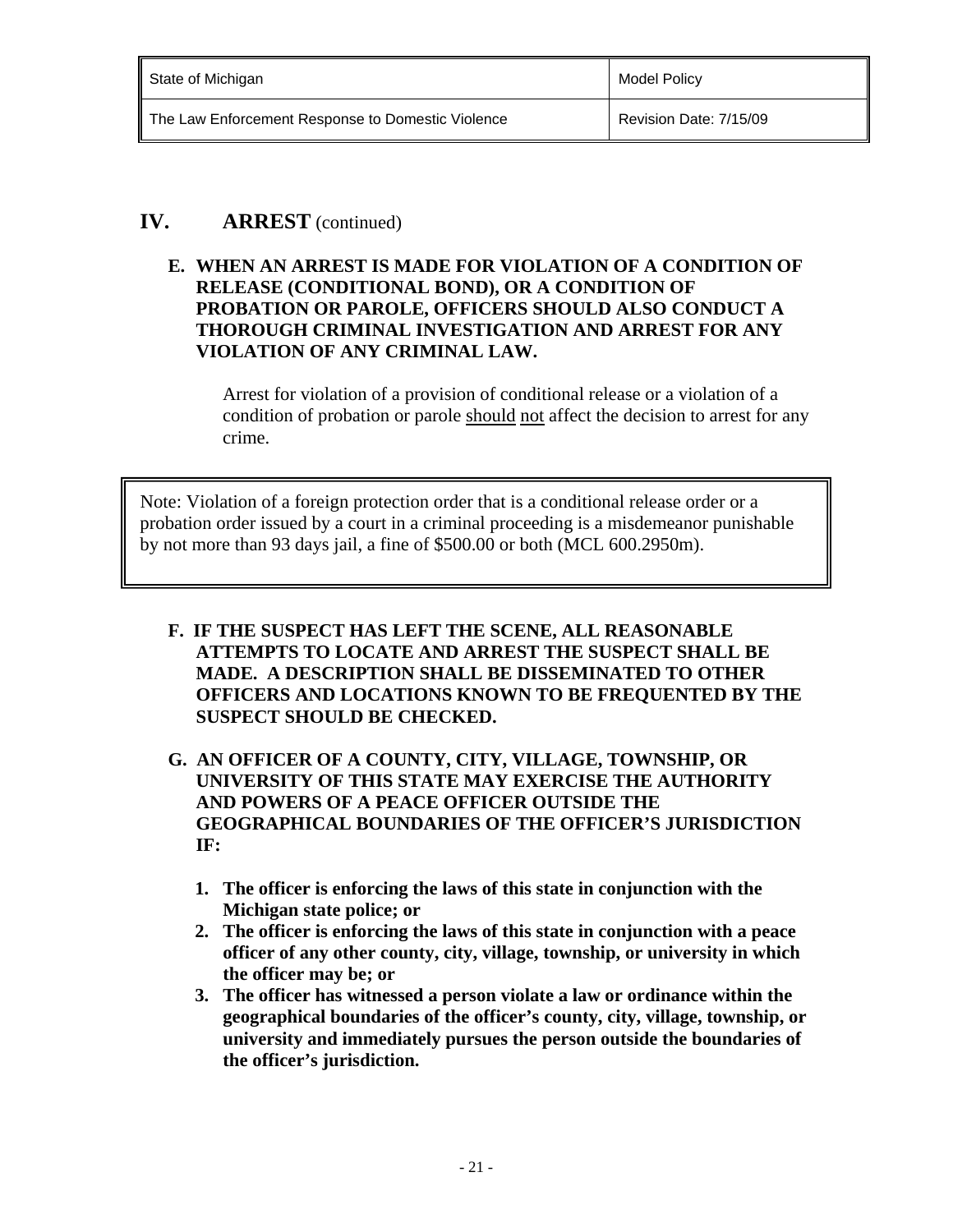| State of Michigan                                 | Model Policy           |
|---------------------------------------------------|------------------------|
| The Law Enforcement Response to Domestic Violence | Revision Date: 7/15/09 |

The officer may stop and detain the person outside the geographical boundaries of the officer's jurisdiction for the purpose of enforcing that law or ordinance or enforcing any other law or ordinance violated immediately before detainment. See MCL 764.2a.

- **H. IF THE SUSPECT CANNOT BE LOCATED WITHIN A REASONABLE PERIOD OF TIME (generally no longer than the end of the officer's tour of duty), A WARRANT FOR ANY CRIME COMMITTED SHALL BE OBTAINED BASED ON INFORMATION AND BELIEF.**
- **I. IF PROBABLE CAUSE EXISTS TO BELIEVE THAT A MISDEMEANOR ASSAULT, ASSAULT AND BATTERY, OR AGGRAVATED ASSAULT HAS BEEN COMMITTED BUT THE RELATIONSHIP BETWEEN THE ASSAILANT AND THE VICTIM IS NOT SPOUSE, FORMER SPOUSE, RESIDENT OR FORMER RESIDENT OF THE SAME HOUSEHOLD, HAS HAD A CHILD IN COMMON, OR HAS OR HAS HAD A DATING RELATIONSHIP THE OFFICER CAN STILL MAKE A WARRANTLESS ARREST. (SEE MCL 750.81).**
- **J. IF PROBABLE CAUSE EXISTS TO BELIEVE THAT A MISDEMEANOR OTHER THAN AN ASSAULT, ASSAULT AND BATTERY OR AN AGGRAVATED ASSAULT TOOK PLACE AND THE OFFENSE IS PUNISHABLE BY MORE THAN 92 DAYS IN JAIL THE OFFICERS CAN MAKE A WARRANTLESS ARREST PURSUANT TO MCL 764.15(1)(f).**
- **J. IT IS RECOMMENDED THAT AGENCIES CONSIDER ESTABLISHING A POLICY OF SEIZING AND HOLDING ALL FIREARMS WHEN RESPONDING TO A DOMESTIC VIOLENCE SCENE.**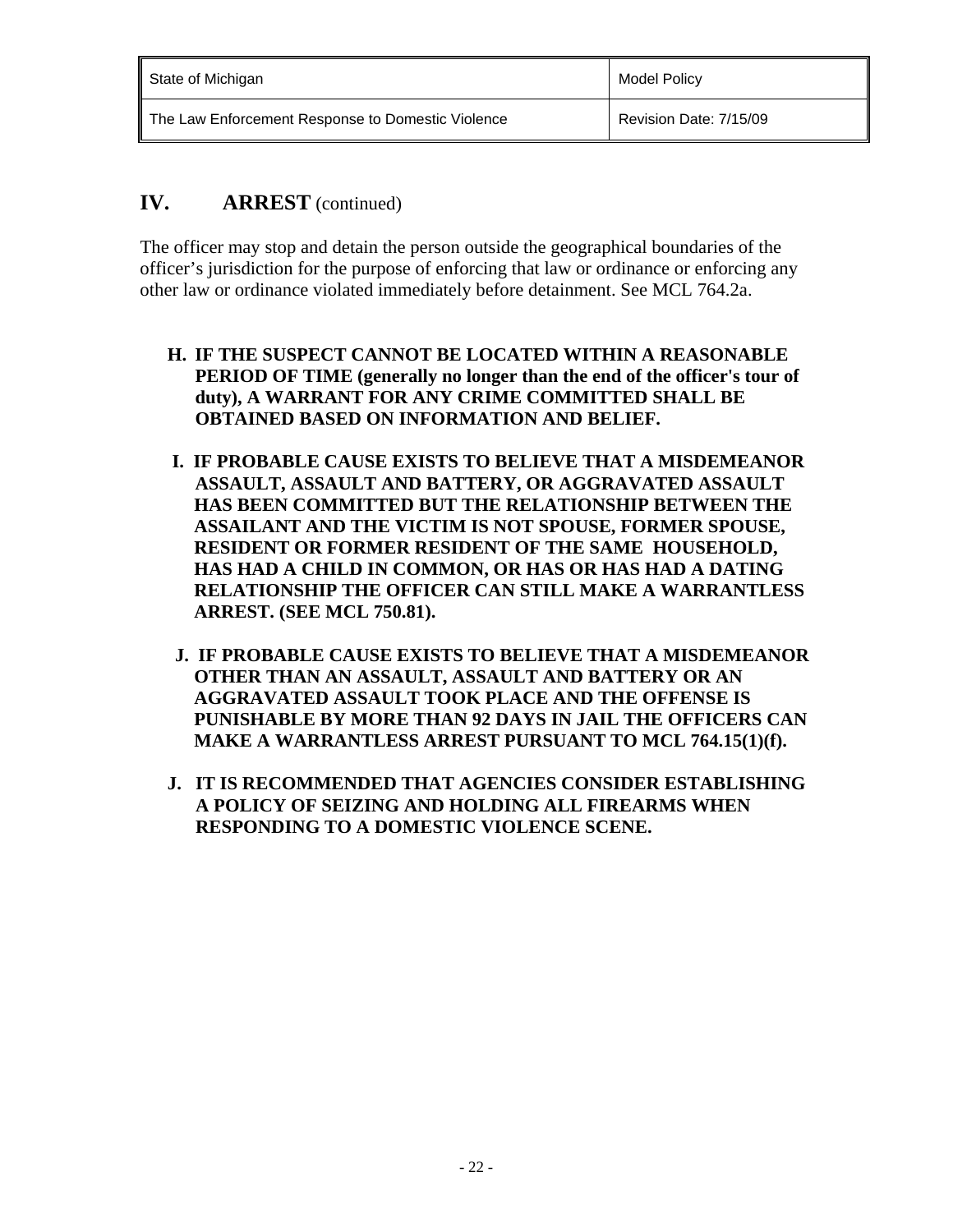**Model Policy** 

The Law Enforcement Response to Domestic Violence **Revision Date: 7/15/09** 

## **V. ENFORCEMENT OF PERSONAL PROTECTION ORDERS (PPOs) AGAINST AN ADULT RESPONDENT WHERE THE ORDER IS ISSUED BY A MICHIGAN COURT**

#### **A personal protection order is a court order requiring enforcement**.

A violation of a personal protection order by the individual restrained or enjoined is contempt of court. It is the officer's responsibility to enforce all personal protection orders.

### **A. OFFICERS RESPONDING TO A CALL SHOULD ARREST AN INDIVIDUAL ENJOINED BY A PERSONAL PROTECTION ORDER (PPO) IN THE FOLLOWING CIRCUMSTANCES:**

### **IF THE OFFICERS HAVE PROBABLE CAUSE TO BELIEVE:**

- **1. A personal protection order has been issued under either MCL 600.2950 (domestic relationship PPO) or MCL 600.2950a (nondomestic stalking PPO);**
- **2. The personal protection order states on its face that a violation of its terms subjects the individual to immediate arrest and either of the following; and**
- **(i) if the individual restrained or enjoined is 17 years of age or older, to criminal contempt of court and, if found guilty of criminal contempt, to imprisonment for not more than 93 days and to a fine of not more than \$500.00.**
- **(ii) if the individual restrained or enjoined is less than 17 years of age, to the dispositional alternatives listed in section 18 of chapter XIIA of the probate code. MCL 712A.18.**
- **3. The individual named in the personal protection order is violating or has violated the order (MCL 764.15b).**

### **B. AN INDIVIDUAL IS IN VIOLATION OF A DOMESTIC RELATIONSHIP PPO IF THAT INDIVIDUAL COMMITS ONE OR MORE OF THE FOLLOWING ACTS WHICH THE PPO SPECIFICALLY RESTRAINS OR ENJOINS THE INDIVIDUAL FROM:**

 **Assaulting, attacking, beating, molesting, or wounding a named individual.**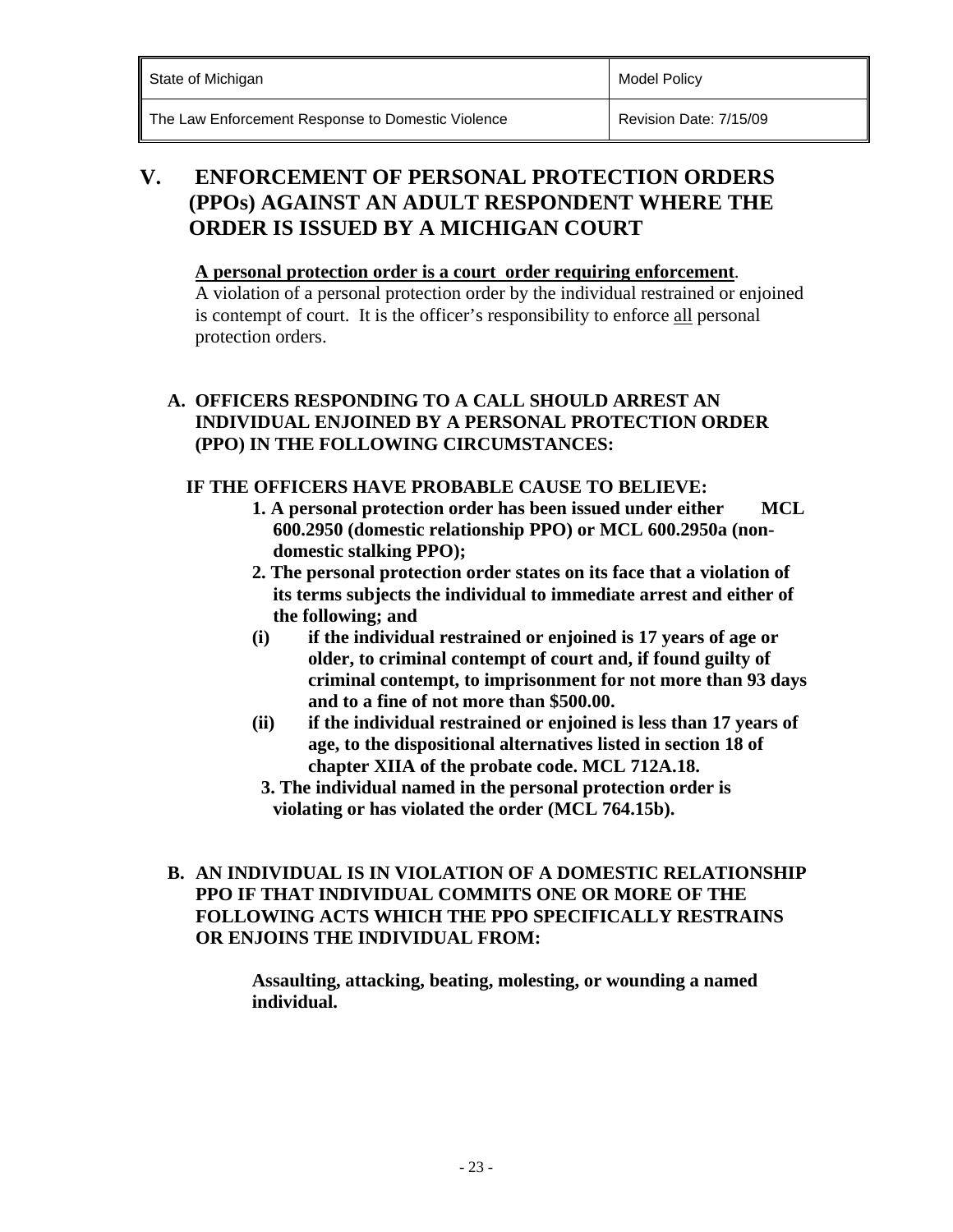| State of Michigan | <b>Model Policy</b> |
|-------------------|---------------------|
|-------------------|---------------------|

### **V. ENFORCEMENT OF PERSONAL PROTECTION ORDERS (PPOs) AGAINST AN ADULT RESPONDENT WHERE THE ORDER IS ISSUED BY A MICHIGAN COURT** (continued)

 **Removing minor children from the individual having legal custody of the children, except as otherwise authorized by a custody or parenting-time order issued by a court of competent jurisdiction.** 

 **Entering onto premises.** 

 **Threatening to kill or physically injure a named individual.** 

 **Purchasing or possessing a firearm.** 

**Interfering with petitioner's efforts to remove petitioner's children or personal property from premises that are solely owned or leased by the individual to be restrained or enjoined.** 

**Interfering with petitioner at petitioner's place of employment or education or engaging in conduct that impairs petitioner's employment or educational relationship or environment (this could include stalking conduct as prohibited by MCL 750.411h and MCL 750.411i).** 

**Having access to information in records concerning a minor child of both petitioner and respondent that will inform respondent about the address or telephone number of petitioner and petitioner's minor child or about petitioner's employment address.** 

 **Any other specific act or conduct that imposes upon or interferes with personal liberty or that causes reasonable apprehension of violence (this could include stalking conduct as prohibited by MCL 750.411h and MCL 750.411i).**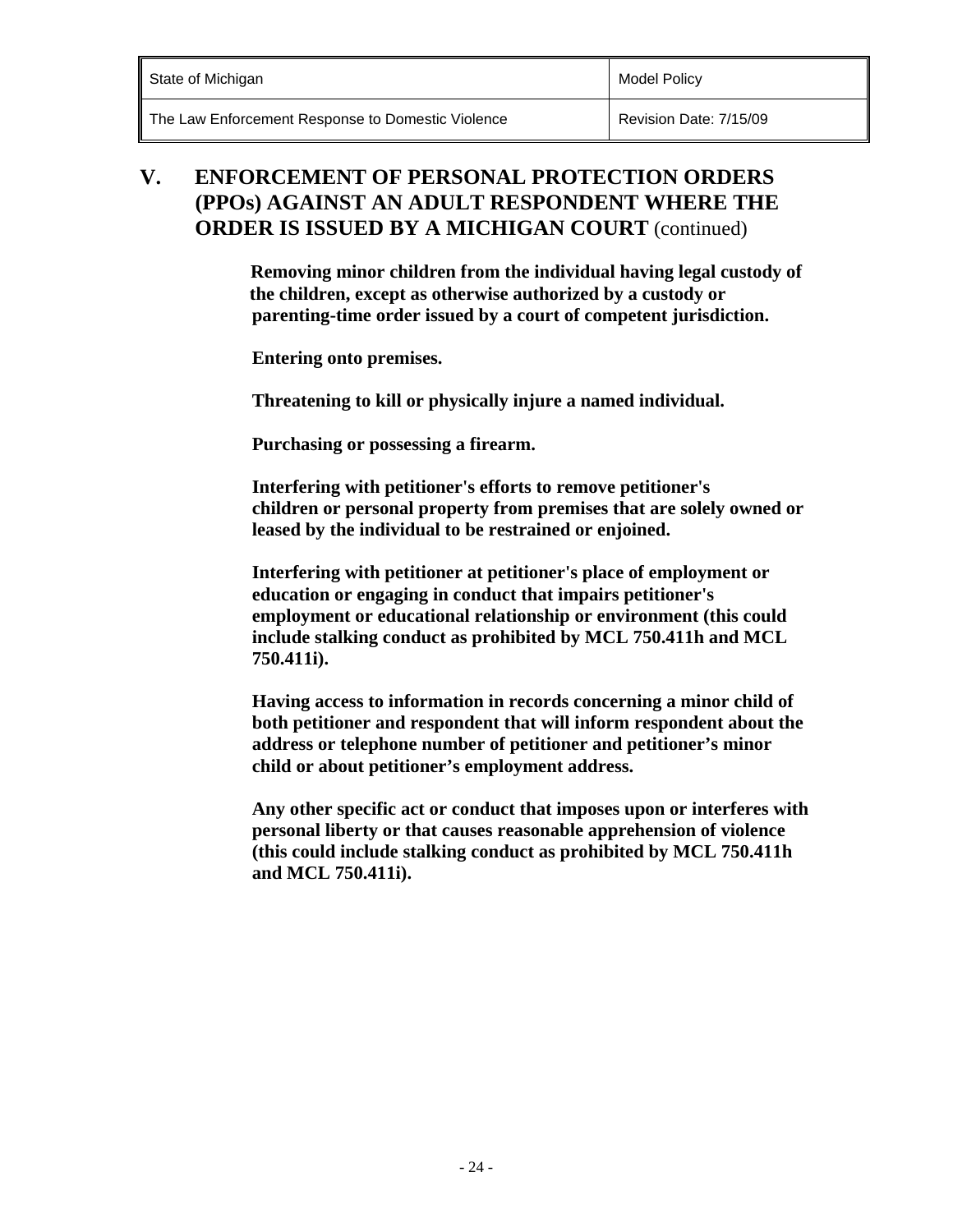| State of Michigan | <b>Model Policy</b> |
|-------------------|---------------------|
|                   |                     |

### **V. ENFORCEMENT OF PERSONAL PROTECTION ORDERS (PPOs) AGAINST AN ADULT RESPONDENT WHERE THE ORDER IS ISSUED BY A MICHIGAN COURT** (continued)

**C. AN INDIVIDUAL IS IN VIOLATION OF A NON-DOMESTIC STALKING PPO IF THAT INDIVIDUAL COMMITS ONE OR MORE OF THE FOLLOWING ACTS WHICH THE PPO SPECIFICALLY RESTRAINS OR ENJOINS THE INDIVIDUAL FROM:** 

> **Stalking conduct as prohibited by MCL 750.411h or MCL 750.411i; -or-**

 **Purchasing or possessing a firearm.** 

### **D. OFFICERS RESPONDING TO A CALL WHERE THE INDIVIDUAL ENJOINED OR RESTRAINED BY A PERSONAL PROTECTION ORDER HAS BEEN SERVED SHALL:**

 **Verify, via the LEIN or completed proof of service, that the individual restrained or enjoined has been served;** 

 **Conduct a thorough criminal investigation to establish probable cause that a violation of the PPO or a criminal statute has occurred; and** 

 **Arrest the individual for the crimes and violations for which probable cause was established, as provided for by this policy.** 

 **E. A PPO TAKES PRECEDENCE OVER ANY EXISTING CUSTODY OR PARENTING TIME ORDER (MCR 3.706 (C)(3)). OFFICERS SHOULD ENFORCE THE PPO AND LET THE COURTS RESOLVE CONFLICTS WITH OTHER ORDERS.**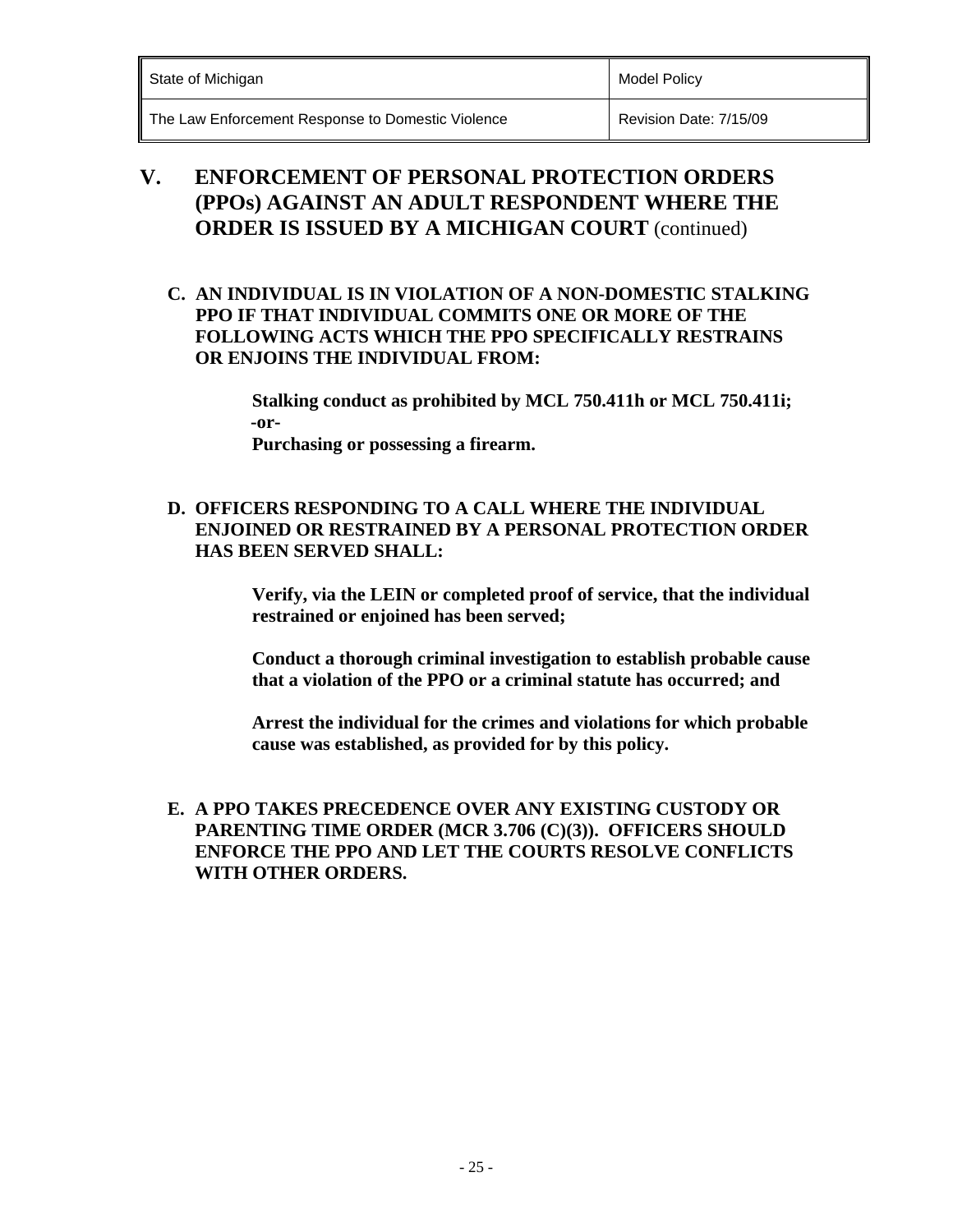### **V. ENFORCEMENT OF PERSONAL PROTECTION ORDERS (PPOs) AGAINST AN ADULT RESPONDENT WHERE THE ORDER IS ISSUED BY A MICHIGAN COURT** (continued)

NOTE ON OBTAINING A PPO: If there is a domestic relationship between the assailant and the victim, the victim should obtain a domestic relationship PPO to prohibit stalking behaviors. A nondomestic stalking PPO should be obtained by a victim only when the victim does not have a domestic relationship with the assailant.

NOTE ON CHILD CUSTODY WITHIN PROTECTION ORDERS: The Michigan Court of Appeals has ruled that a Michigan PPO can restrict a parent's contact with the parent's minor child(ren) and/or award temporary custody or temporary possession of children. *Brandt v. Brandt,* 250 Mich App 68 (2002). Although a child custody provision within a Michigan PPO is not common, it is legal, and it is enforceable as any other provision in the PPO. Child custody provisions within protection orders are safety provisions. Forty-four states, including the District of Columbia, specifically provide for award of temporary child custody in a protection order.

- **F. OFFICERS RESPONDING TO A CALL WHERE THE INDIVIDUAL ENJOINED OR RESTRAINED BY A PERSONAL PROTECTION ORDER HAS NOT BEEN SERVED SHALL PURSUANT TO MCL 600.2950(2)(2) OR MCL 600.2950a(1)(9):** 
	- **1. SERVE THE INDIVIDUAL RESTRAINED OR ENJOINED WITH A TRUE COPY OF THE ORDER;**

### **OR**

**2. ADVISE THE INDIVIDUAL RESTRAINED OR ENJOINED OF THE EXISTENCE OF THE PERSONAL PROTECTION ORDER, THE SPECIFIC CONDUCT ENJOINED, THE PENALTIES FOR VIOLATING THE ORDER, AND WHERE THE INDIVIDUAL RESTRAINED OR ENJOINED MAY OBTAIN A COPY OF THE ORDER.**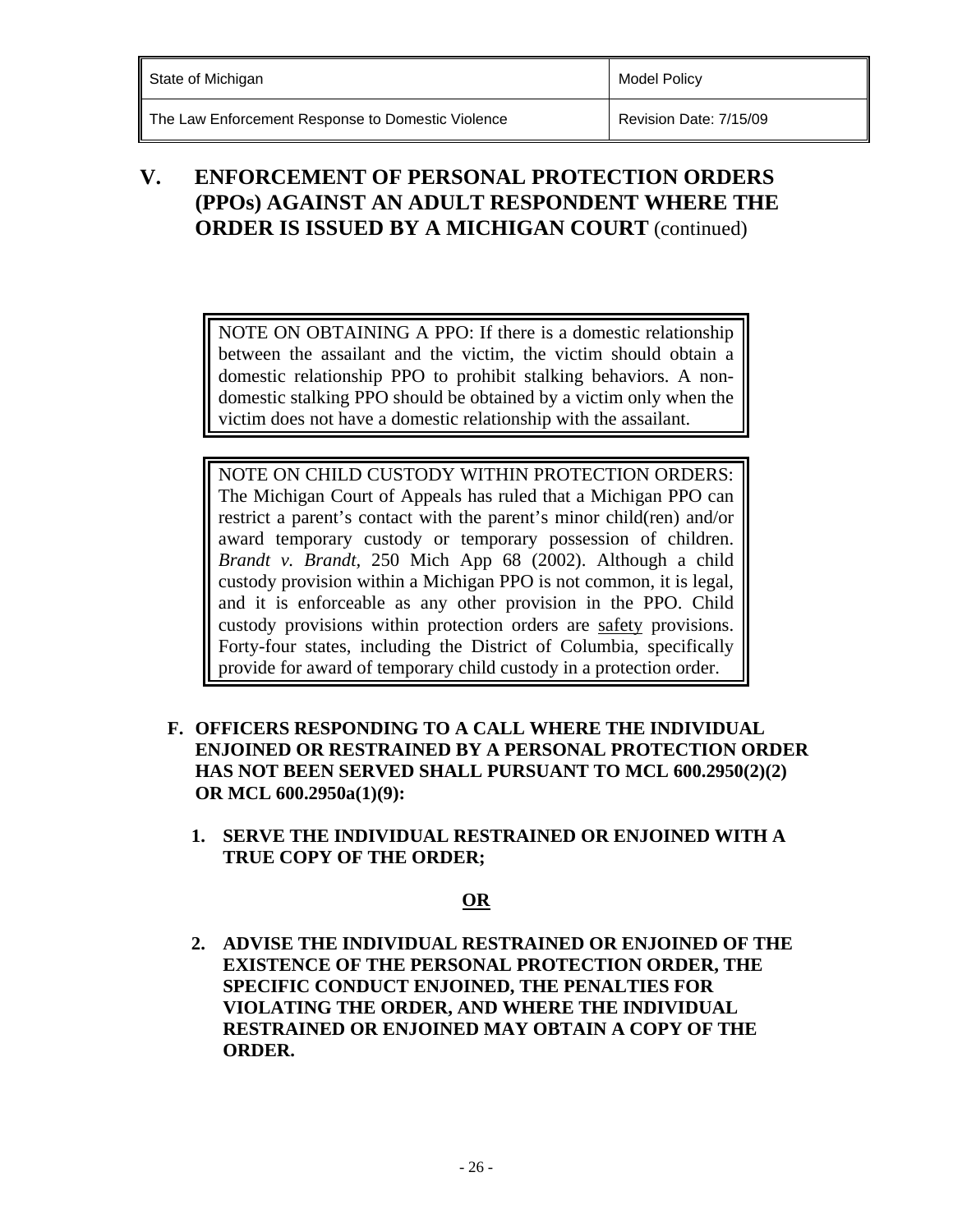| State of Michigan | Model Policy |
|-------------------|--------------|
|                   |              |

### **V. ENFORCEMENT OF PERSONAL PROTECTION ORDERS (PPOs) AGAINST AN ADULT RESPONDENT WHERE THE ORDER IS ISSUED BY A MICHIGAN COURT** (continued)

### **3. ENFORCE THE PERSONAL PROTECTION ORDER;**

**The individual must be given an opportunity to comply after service or notice at the scene before the law enforcement officer makes a custodial arrest for violation of the order.** 

 **However, the failure to immediately comply shall be grounds for an immediate custodial arrest (MCL 600.2950 and MCL 600.2950a);** 

 **4. ENTER, OR CAUSE THE IMMEDIATE ENTRY INTO THE LEIN, CONFIRMATION THAT THE INDIVIDUAL RESTRAINED OR ENJOINED HAS RECEIVED ACTUAL NOTICE OF THE PERSONAL PROTECTION ORDER (The original entering agency should immediately modify the LEIN entry to reflect a yes entry on scan line 69); AND** 

### **5. FILE A PROOF OF SERVICE OR PROOF OF ORAL NOTIFICATION WITH THE CLERK OF THE COURT THAT ISSUED THE PPO (MCL 600.2950(2)(2) or MCL 600.2950a(1)(9)).**

### *Recommended Procedures*

*Upon service or advisement of the individual restrained or enjoined officers should:* 

- *1. Immediately complete a proof of service form at the scene in the presence of the enjoined individual;*
- *2. Provide one copy to the victim, along with the required victim's rights notice (See section VII of this model policy);*
- *3. Forward the original of the proof of service to the issuing court;*
- *4. Immediately notify, via LEIN, the law enforcement agency named by the order as responsible for LEIN entry, that service has been made;*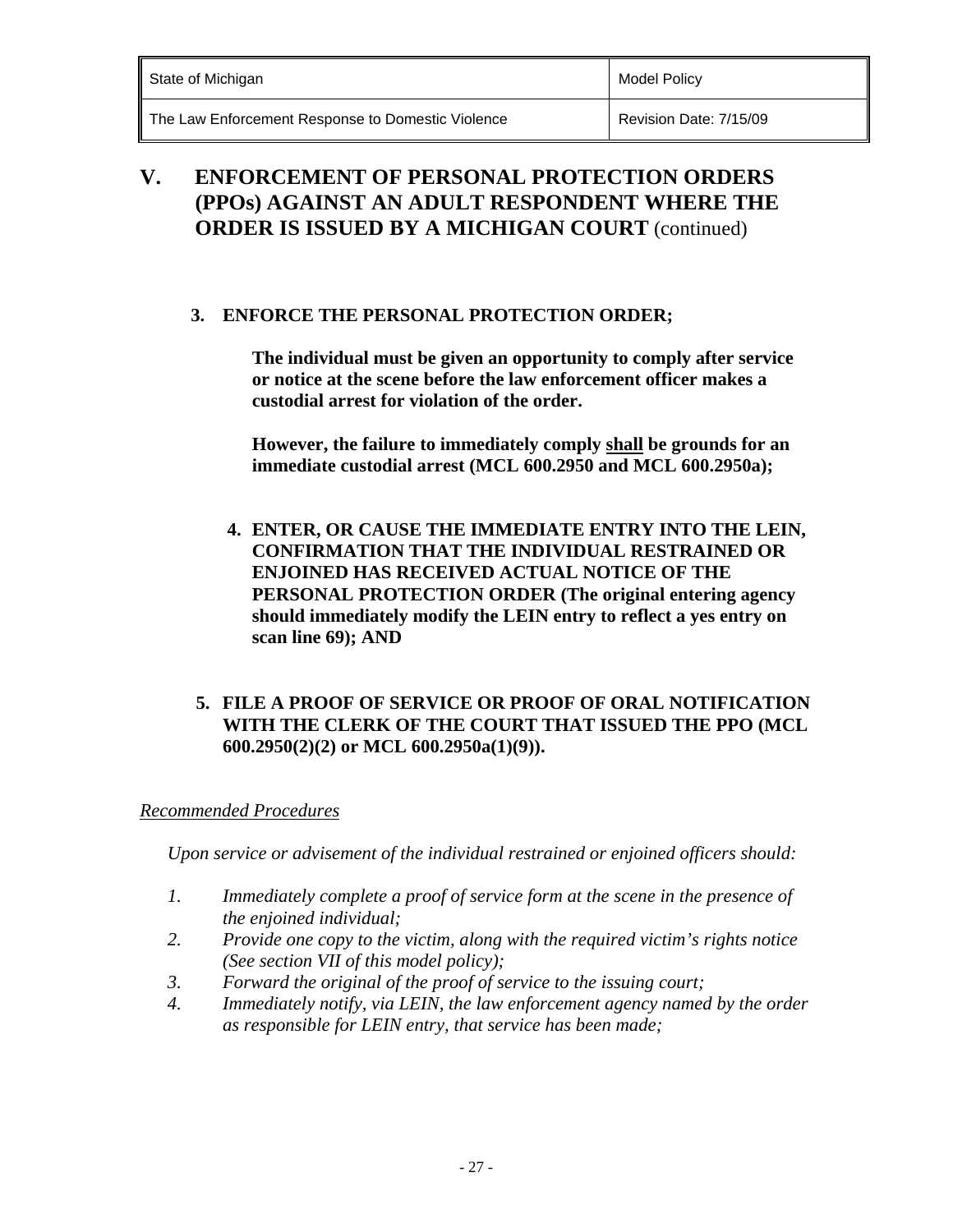| State of Michigan | <b>Model Policy</b> |
|-------------------|---------------------|
|                   |                     |

### **V. ENFORCEMENT OF PERSONAL PROTECTION ORDERS (PPOs) AGAINST AN ADULT RESPONDENT WHERE THE ORDER IS ISSUED BY A MICHIGAN COURT** (continued)

- *5. Document, in the written report, that the individual restrained or enjoined was served or advised and that the entering agency was notified of such service or advisement via LEIN; and*
- *6. Attach a copy of the proof of service and the LEIN message to the written report.*

Officers and court clerks can give verbal notice at any time. Verbal notice must include: 1) the existence of the PPO; 2) the specific conduct restrained or enjoined; 3) the penalties for violating the PPO; and 4) the location where the individual restrained or enjoined may obtain a copy of the order.

The officer can always serve the person restrained a true copy of the PPO and the LEIN entry can be changed after service at any time, under any circumstances.

An arrest for a violation of a personal protection order (PPO) does not preclude an arrest for the violation of any criminal law.

- **G. IF THE SUSPECT HAS LEFT THE SCENE, A REASONABLE ATTEMPT TO LOCATE AND ARREST THE SUSPECT SHALL BE MADE. A DESCRIPTION SHALL BE DISSEMINATED TO OTHER OFFICERS AND LOCATIONS KNOWN TO BE FREQUENTED BY THE SUSPECT SHOULD BE CHECKED. THE OFFICER MUST TELL THE PETITIONER THAT HE/SHE HAS A LEGAL "RIGHT TO GO TO COURT AND FILE A MOTION FOR AN ORDER TO SHOW CAUSE AND A HEARING IF THE ABUSER IS VIOLATING OR HAS VIOLATED A PPO AND HAS NOT BEEN ARRESTED." FOR A COMPLETE LIST OF INFORMATION THAT MUST BE PROVIDED TO VICTIMS WHEN LAW ENFORCEMENT INVESTIGATES A DOMESTIC VIOLENCE INCIDENT SEE MCL 764.15c.**
- **H. A PERSON WHO IS ARRESTED FOR A VIOLATION OF A PERSONAL PROTECTION ORDER SHALL NOT BE RELEASED ON BOND. THE ARRESTED PERSON SHALL BE BROUGHT BEFORE A CIRCUIT COURT WHERE THE VIOLATION OCCURRED WITHIN 24 HOURS AFTER THE ARREST.**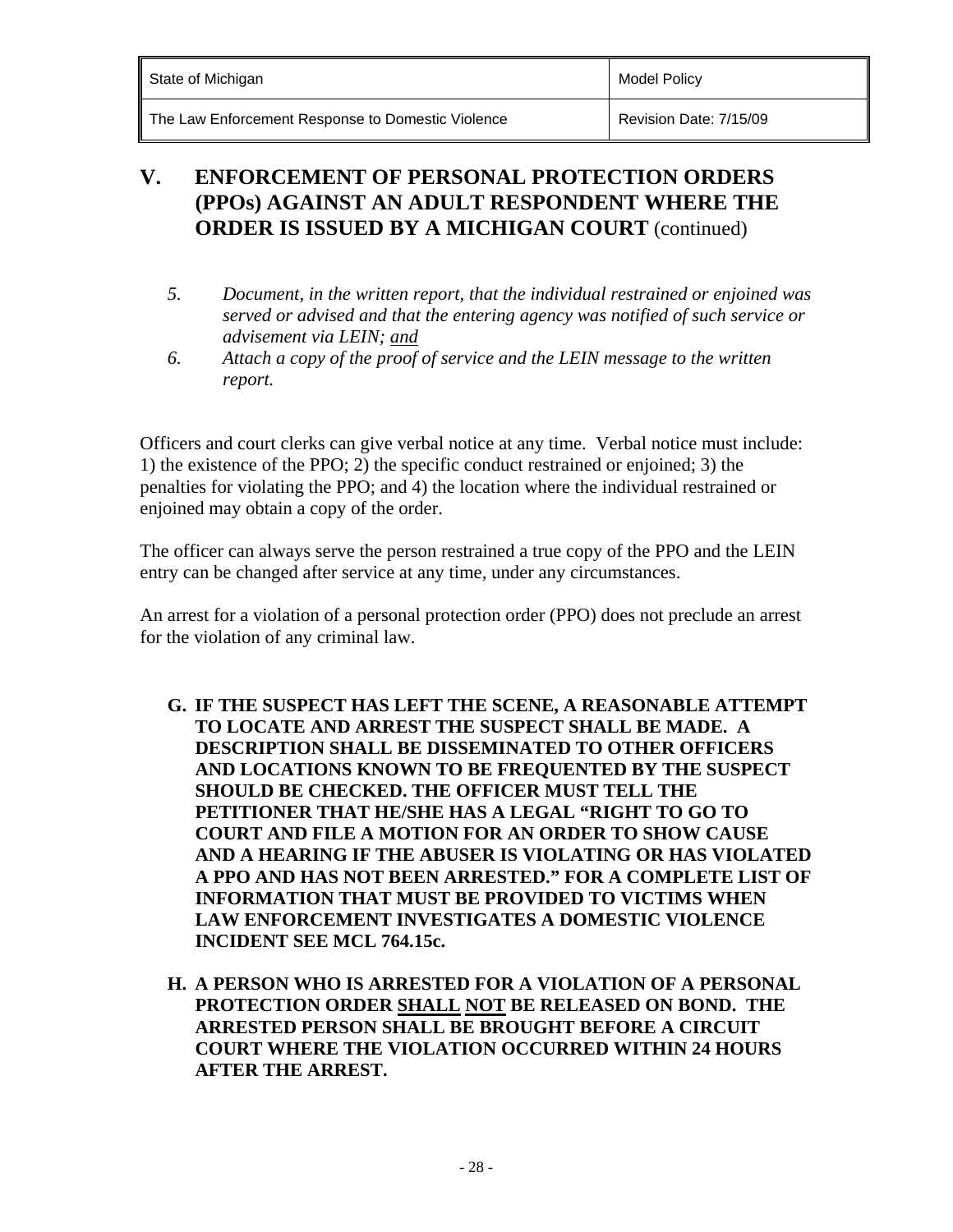| State of Michigan | <b>Model Policy</b> |
|-------------------|---------------------|
|                   |                     |

### **V. ENFORCEMENT OF PERSONAL PROTECTION ORDERS (PPOs) AGAINST AN ADULT RESPONDENT WHERE THE ORDER IS ISSUED BY A MICHIGAN COURT** (continued)

The circuit court shall set a time for a hearing on the alleged violation and shall set bond. If a circuit court judge is not available within 24 hours after arrest, the arrested person shall be brought before the district court within 24 hours after the arrest, at which time the district court shall order the defendant to appear before the circuit court for a hearing on the charge and the district court shall set bond. If the district court will not be open within 24 hours after arrest, a judge or district court magistrate shall set bond and order the defendant to appear before the circuit court in the county for a hearing on the charge (MCL 764.15b(3)).

**The circuit court of each county has jurisdiction to conduct all contempt hearings for violation of any PPO**. The circuit court that issued the personal protection order may request that the defendant be returned to that county for a violation of a PPO. Costs associated with the transportation of subjects from one county to another are covered by the county of the court requesting the transportation (MCL 764.15b(5)).

#### **I. IMMEDIATELY UPON ARREST FOR CRIMINAL CONTEMPT UNDER MCL 600.2950 OR MCL 600.2950a, THE ARRESTING AGENCY SHALL TAKE THE PERSON'S FINGERPRINTS AND FORWARD THE FINGERPRINTS TO THE MICHIGAN STATE POLICE WITHIN 72 HOURS AFTER THE ARREST (MCL 28.243).**

 **A person who refuses to allow or resists the taking of his or her fingerprints is guilty of a misdemeanor punishable by up to 90 days in jail and/or a fine of not more than \$500.00 (MCL 28.243a).** 

In addition to the penalties for criminal contempt for a PPO violation, the court may order the respondent to reimburse the local government for enforcement expenses including wages and expenses for law enforcement and prosecutors (MCL 769.1f).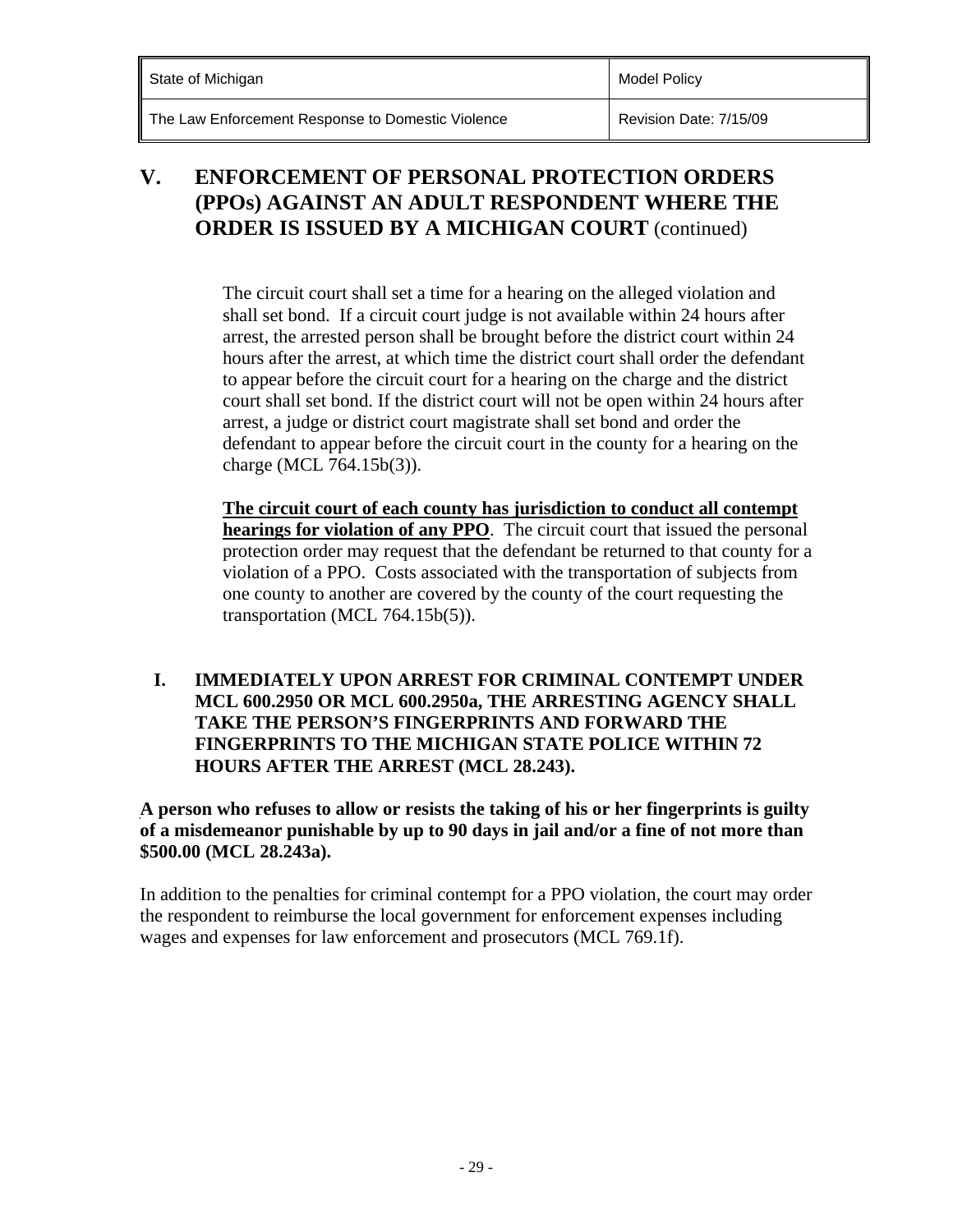| State of Michigan | <b>Model Policy</b> |
|-------------------|---------------------|
|                   |                     |

### **V. ENFORCEMENT OF PERSONAL PROTECTION ORDERS (PPOs) AGAINST AN ADULT RESPONDENT WHERE THE ORDER IS ISSUED BY A MICHIGAN COURT** (continued)

#### **J. OFFICERS SHALL ENFORCE PERSONAL PROTECTION ORDERS ISSUED BY THE COURT OF ANOTHER STATE OR A TRIBAL COURT CONSISTENT WITH THIS POLICY AND AS IF THEY HAD BEEN ISSUED BY A CIRCUIT COURT OF THIS STATE. SEE SECTION VI FOR SPECIFIC PROCEDURES ON ENFORCING FOREIGN PROTECTION ORDERS**

The Violence Against Women Act, (VAWA), was passed by the United States Congress in 1994 as Title IV of the Violent Crime Control and Law Enforcement Act of 1994. Sections 2265 and 2266 require states and tribal courts to enforce valid civil and criminal protection orders issued by foreign states and tribal courts as though they were issued in the state doing the enforcement. Michigan statutes implementing the concept of Full Faith and Credit became effective April 1, 2002. These statutes are found at MCL 600.2950h, 600.2950i, 600.2950j, 600.2950k, and 600.2950l.

#### **K. OFFICERS MUST DOCUMENT THEIR RESPONSE AND INVESTIGATION. EFFECTIVE OCTOBER 1, 2002, AN OFFICER SHALL USE THE STANDARD DOMESTIC VIOLENCE INCIDENT REPORT FORM. A COMPLETED COPY OF THE DOMESTIC VIOLENCE REPORT MUST BE FILED WITH THE PROSECUTING ATTORNEY WITHIN 48 HOURS AFTER THE INCIDENT IS REPORTED TO THE POLICE. (MCL 764.15c).**

A petitioner cannot violate the PPO. The PPO prohibits conduct by the respondent. Only the respondent can violate the PPO. Enforce the PPO against the respondent, even if respondent claims that petitioner "invited" respondent to violate the PPO. NEVER ARREST THE PETITIONER FOR THE RESPONDENT'S PPO VIOLATION. See *State v. Lucas*, 100 Ohio St. 3d 1 (2003). The Ohio Supreme Court ruled that a petitioner could not be held in contempt for aiding and abetting a violation of an order that protects petitioner.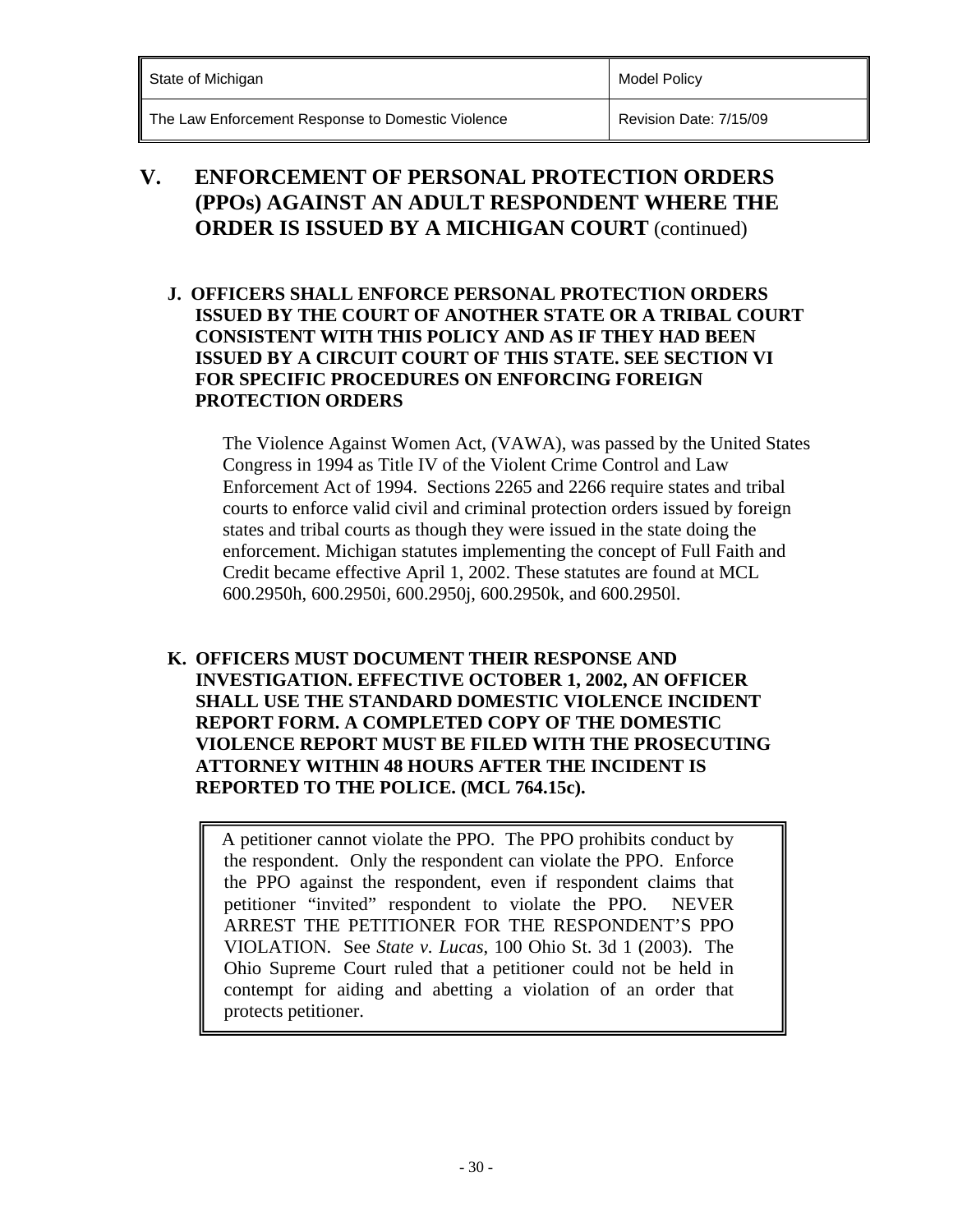| State of Michigan                                 | Model Policy           |
|---------------------------------------------------|------------------------|
| The Law Enforcement Response to Domestic Violence | Revision Date: 7/15/09 |

### **VI. ENFORCEMENT OF FOREIGN PROTECTION ORDERS**

 **A foreign protection order is an injunction or other order issued by a court of another state, Indian tribe, or United States territory for the purpose of preventing a person's violent or threatening acts (MCL 600.2950h). It is the officer's responsibility to enforce all valid foreign protection orders.** 

- **A. A VALID FOREIGN PROTECTION ORDER SHALL BE ACCORDED FULL FAITH AND CREDIT IN MICHIGAN COURTS AND IS SUBJECT TO THE SAME ENFORCEMENT PROCEDURES AND PENALTIES AS IF IT WERE ISSUED BY A MICHIGAN COURT (MCL 600.2950j).**
- **B. A CHILD CUSTODY OR SUPPORT PROVISION FOUND WITHIN A VALID FOREIGN PROTECTION ORDER SHALL BE ACCORDED FULL FAITH AND CREDIT IN MICHIGAN COURTS AND IS SUBJECT TO THE SAME ENFORCEMENT PROCEDURES AND PENALTIES AS ANY PROVISION WITHIN A MICHIGAN PERSONAL PROTECTION ORDER (MCL 600.2950j).**
- **C. OFFICERS RESPONDING TO A CALL SHOULD ARREST AN INDIVIDUAL ENJOINED BY A FOREIGN PROTECTION ORDER IN THE FOLLOWING CIRCUMSTANCES:**

 **IF THE OFFICERS HAVE PROBABLE CAUSE TO BELIEVE:** 

- **1. A VALID FOREIGN PROTECTION ORDER EXISTS;**
- **2. THE INDIVIDUAL NAMED IN THE VALID FOREIGN PROTECTION ORDER IS VIOLATING OR HAS VIOLATED THE ORDER (MCL 764.15b).**
- **D. OFFICERS CAN DETERMINE THAT A FOREIGN PROTECTION ORDER IS VALID BY THE FOLLOWING METHODS:**
- **1. FACE VALIDITY (MCL 600.2950l(3))**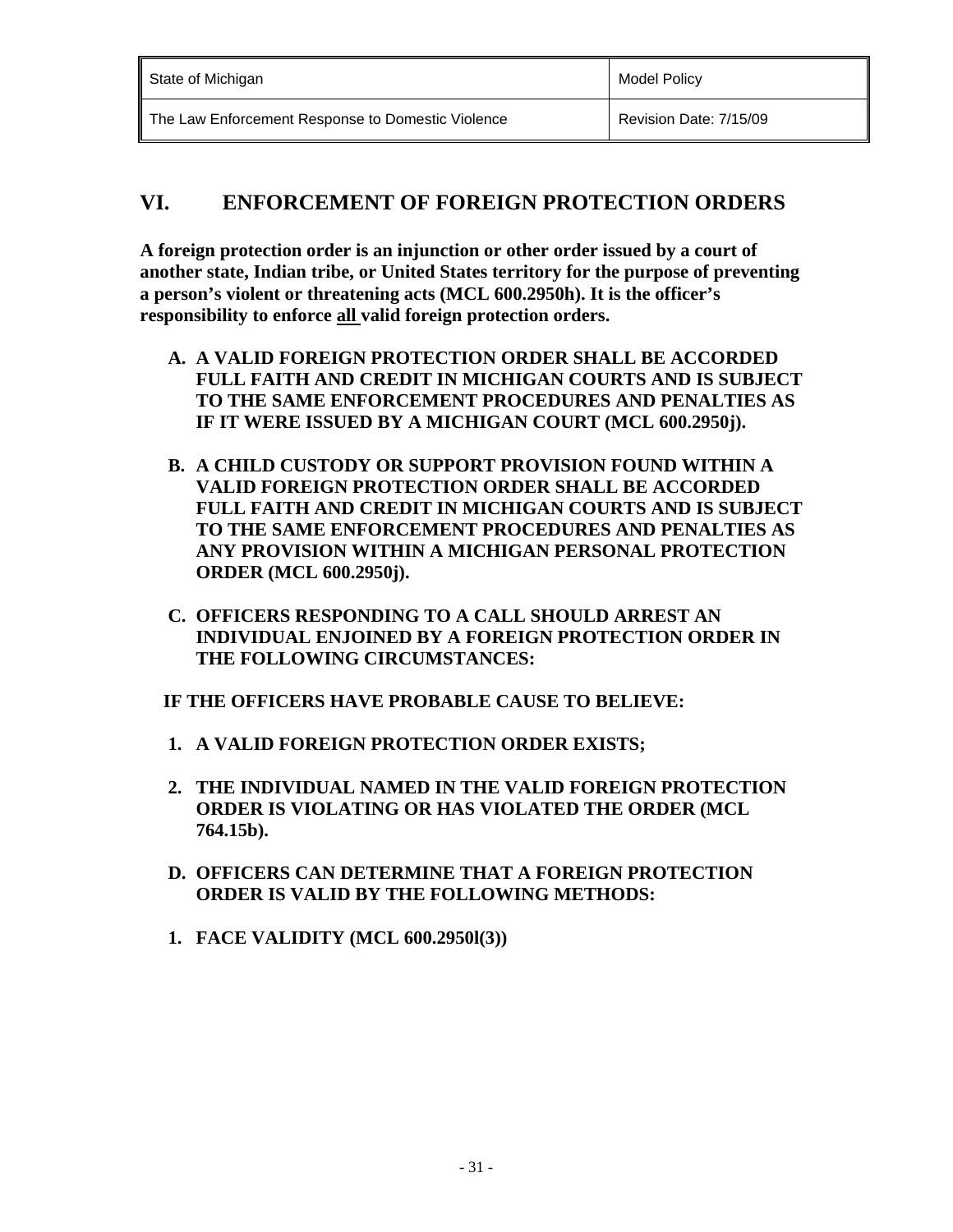**Model Policy** 

The Law Enforcement Response to Domestic Violence **Revision Date: 7/15/09** 

### **VI ENFORCEMENT OF FOREIGN PROTECTION ORDERS**  (continued)

**A LAW ENFORCEMENT OFFICER MAY RELY UPON A COPY OF ANY PROTECTION ORDER THAT APPEARS TO BE A FOREIGN PROTECTION ORDER AND THAT IS PROVIDED TO THE OFFICER** 

#### **FROM ANY SOURCE IF THE ORDER APPEARS TO CONTAIN ALL OF THE FOLLOWING:**

- **i. The names of the parties;**
- **ii. The date the protection order was issued;**
- **iii. The terms and condition against the respondent;**
- **iv. The name of the issuing court;**
- **v. The signature of or on behalf of a judicial officer**
- **vi. No obvious indication that the order is invalid.**
- **2. THE FACT THAT A FOREIGN PROTECTION ORDER THAT AN OFFICER HAS BEEN SHOWN CANNOT BE VERIFIED ON LEIN OR THE NCIC NATIONAL PROTECTION ORDER FILE IS NOT GROUNDS FOR AN OFFICER TO REFUSE TO ENFORCE THE FOREIGN PROTECTION ORDER UNLESS IT IS APPARENT TO THE OFFICER THAT THE FOREIGN PROTECTION ORDER IS INVALID (MCL 600.2950(l)(4)).**
- **3. WHERE A COPY OF THE FOREIGN PROTECTION ORDER IS NOT AVAILABLE THE OFFICER SHOULD ATTEMPT TO VERIFY THE EXISTENCE OF THE ORDER AND THE FOLLOWING INFORMATION THROUGH LEIN, THE NCIC PROTECTION ORDER FILE, ADMINISTRATIVE MESSAGING, CONTACTING THE COURT THAT ISSUED THE FOREIGN PROTECTION ORDER, CONTACTING THE LAW ENFORCEMENT AGENCY IN THE ISSUING JURISDICTION, CONTACTING THE ISSUING JURISDICTION'S PROTECTION ORDER REGISTRY, OR ANY OTHER METHOD THE OFFICER BELIEVES TO BE RELIABLE (MCL 600.2950l(5)).** 
	- **i. The names of the parties;**
	- **ii. The date the foreign protection order was issued;**
	- **iii. Terms and conditions against respondent;**
	- **iv. The name of the issuing court;**
	- **v. No obvious indication that the foreign protection order is invalid.**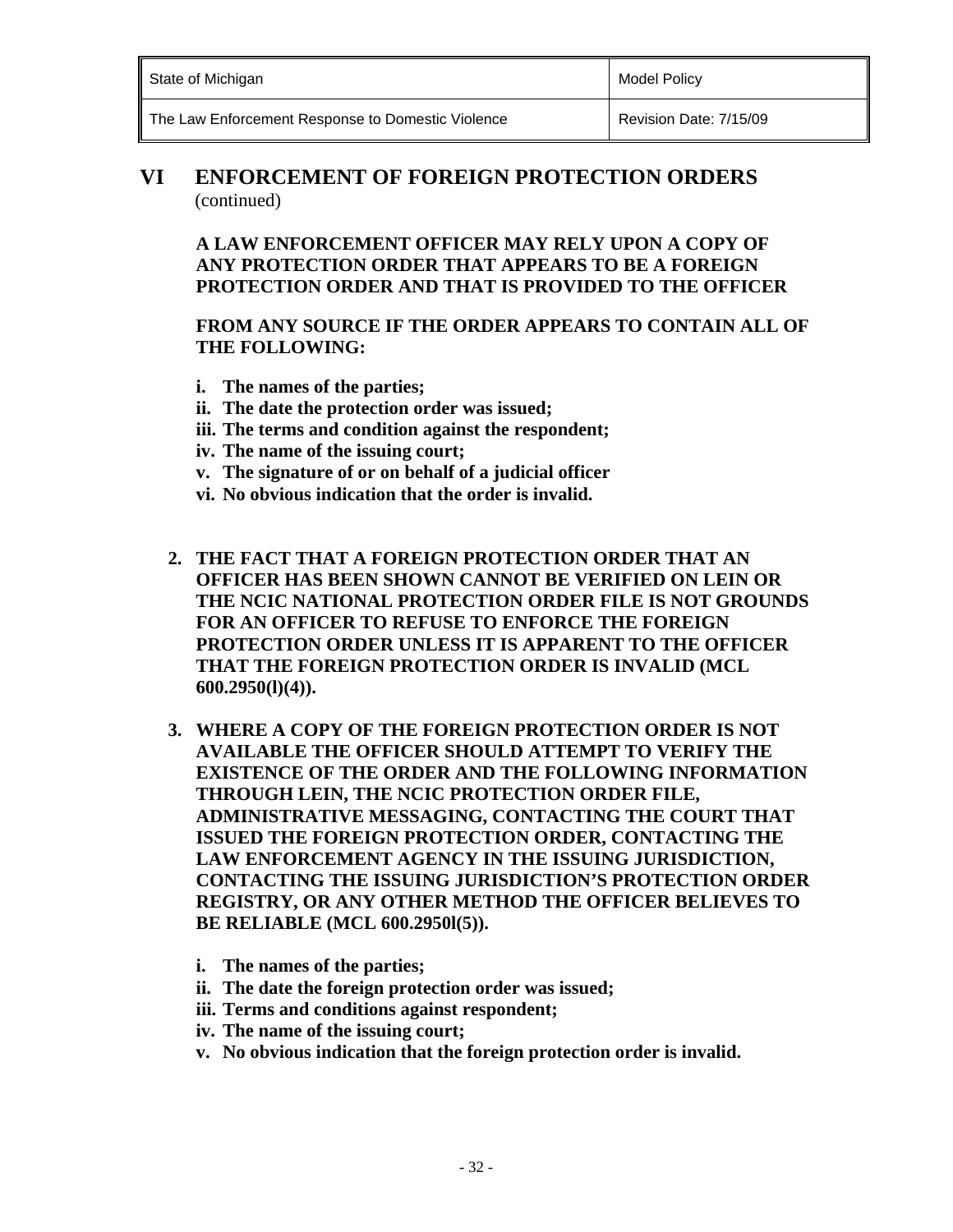| State of Michigan                                 | Model Policy           |
|---------------------------------------------------|------------------------|
| The Law Enforcement Response to Domestic Violence | Revision Date: 7/15/09 |

### **VI ENFORCEMENT OF FOREIGN PROTECTION ORDERS**  (continued)

- **E. IF THE OFFICER IS ABLE TO VERIFY THE EXISTENCE OF THE FOREIGN PROTECTION ORDER AND THE INDIVIDUAL ENJOINED OR RESTRAINED BY THE FOREIGN PROTECTION ORDER HAS BEEN SERVED WITH OR RECEIVED NOTICE OF THE ORDER THE OFFICER SHOULD ARREST THE INDIVIDUAL FOR THE CRIMES OR VIOLATIONS FOR WHICH PROBABLE CAUSE WAS ESTABLISHED (MCL 600.2950(l)(6)).**
- **F. IF THERE IS NO EVIDENCE THAT THE INDIVIDUAL HAS BEEN SERVED WITH OR HAS RECEIVED NOTICE OF THE FOREIGN**  PROTECTION ORDER, THE OFFICER SHALL (MCL 600.2950(l)(9)):
	- **i. SERVE THE INDIVIDUAL WITH A COPY OF THE FOREIGN PROTECTION ORDER; OR**
	- **ii. ADVISE THE INDIVIDUAL ABOUT THE EXISTENCE OF THE FOREIGN PROTECTION ORDER, THE NAME OF THE ISSUING COURT, THE SPECIFIC CONDUCT ENJOINED, THE PENALTIES FOR VIOLATING THE ORDER IN MICHIGAN, AND, IF THE OFFICER IS AWARE OF THE PENALTIES IN THE ISSUING JURISDICTION, THE PENALTIES FOR VIOLATING THE ORDER IN THE ISSUING JURISDICTION; AND iii. ENFORCE THE FOREIGN PROTECTION ORDER;**

The individual must be given an opportunity to comply with the foreign protection order after service or notice at the scene before the law enforcement officer makes a custodial arrest for violation of the order.

 However, the failure to comply immediately with the foreign protection order is grounds for an immediate custodial arrest (MCL 600.2950(1)(9)).

- **iv. PROVIDE THE PETITIONER WITH PROOF OF SERVICE OR PROOF OF ORAL NOTICE;**
- **v. PROVIDE THE ISSUING COURT WITH A PROOF OF SERVICE OR PROOF OF ORAL NOTICE, IF THE ADDRESS OF THE ISSUING COURT IS APPARENT ON THE FACE OF THE FOREIGN PROTECTION ORDER OR OTHERWISE IS READILY AVAILABLE TO THE OFFICER;**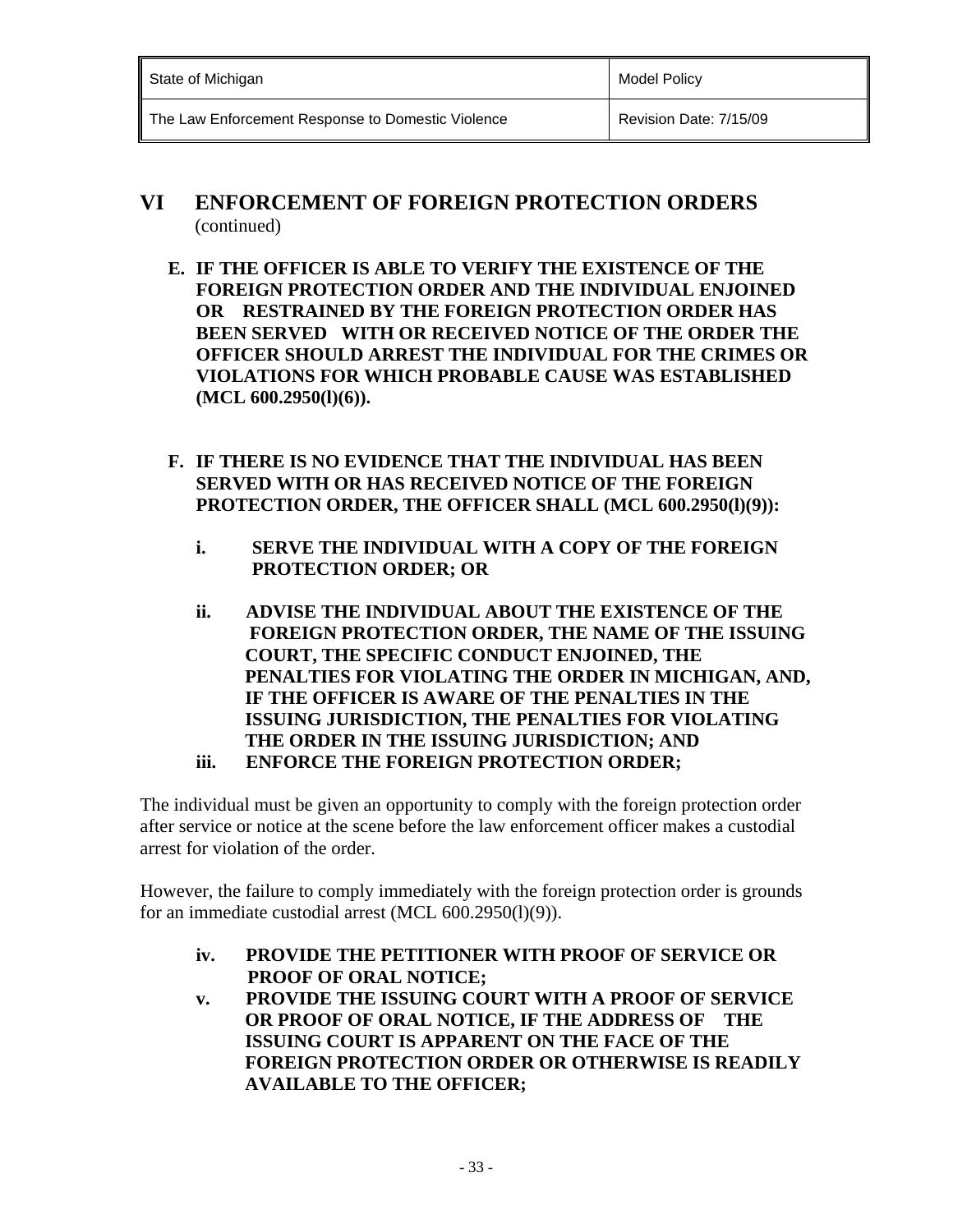| State of Michigan                                 | Model Policy           |
|---------------------------------------------------|------------------------|
| The Law Enforcement Response to Domestic Violence | Revision Date: 7/15/09 |

### **VI. ENFORCEMENT OF FOREIGN PROTECTION ORDERS**  (continued)

**vi. IF THE FOREIGN PROTECTION ORDER IS ENTERED INTO LEIN OR THE NCIC PROTECTION ORDER FILE, THE OFFICER SHALL PROVIDE LEIN OR NCIC WITH PROOF OF SERVICE OR PROOF OF ORAL NOTICE.** 

#### **G. A PERSON ARRESTED FOR VIOLATION OF A FOREIGN PROTECTION ORDER SHALL NOT BE RELEASED ON BOND. THE ARRESTED PERSON SHALL BE BROUGHT BEFORE A CIRCUIT COURT WHERE THE VIOLATION OCCURRED WITHIN 24 HOURS AFTER THE ARREST (MCL 764.15b).**

The circuit court shall set a time for a hearing on the alleged violation and shall set bond. If a circuit court judge is not available within 24 hours after arrest, the arrested person shall be brought before the district court within 24 hours after arrest, at which time the district court shall set bond and order the defendant to appear before the circuit court for a hearing on the charge. If the district court will not be open within 24 hours after arrest, a judge or district court magistrate shall set bond and order the defendant to appear before the circuit court in the county for a hearing on the charge.

The circuit court of each county has jurisdiction to conduct all contempt hearings for violation of a valid foreign protection order. The court that issued the foreign protection order may request that the defendant be returned to that court to stand trial. Costs associated with the transportation from one court to another are covered by the court requesting the transportation (MCL 764.15b).

### **H. IMMEDIATELY UPON ARREST FOR CRIMINAL CONTEMPT UNDER MCL 600.2950i, THE ARRESTING AGENCY SHALL TAKE THE PERSON'S FINGERPRINTS AND FORWARD THE FINGERPRINTS TO THE MICHIGAN STATE POLICE WITHIN 72 HOURS AFTER THE ARREST (MCL 28.243).**

A person who refuses to allow or resists the taking of his or her fingerprints is guilty of a misdemeanor punishable by up to 90 days in jail and/or a fine of not more than \$500.00 (MCL 28.243a).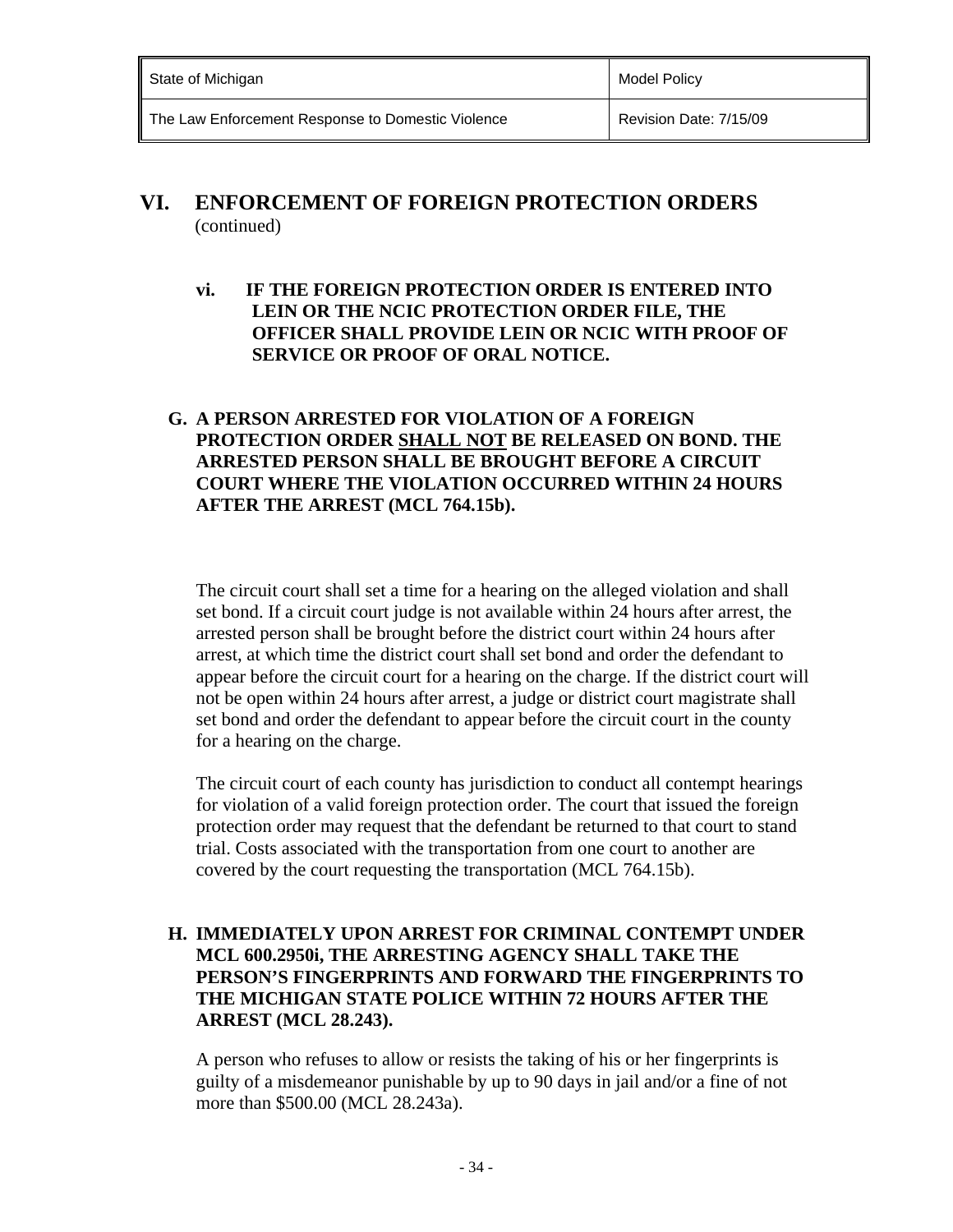| State of Michigan                                 | Model Policy           |
|---------------------------------------------------|------------------------|
| The Law Enforcement Response to Domestic Violence | Revision Date: 7/15/09 |

### **VI. ENFORCEMENT OF FOREIGN PROTECTION ORDERS**  (continued)

 **I. IF A PERSON SEEKING ENFORCEMENT OF A FOREIGN PROTECTION ORDER DOES NOT HAVE A COPY OF THE FOREIGN PROTECTION ORDER, AND THE OFFICER CANNOT VERIFY THE ORDER, THE OFFICER SHALL MAINTAIN THE PEACE AND TAKE ACTION WITH REGARD TO ANY VIOLATION OF CRIMINAL LAW. (MCL 600.2950(l)(7)).** 

In addition to the penalties for criminal contempt for a foreign protection order violation, the court may order the respondent to reimburse the state or local government for enforcement expenses, including wages and expenses for law enforcement and prosecutors.

- **J. OFFICERS MUST DOCUMENT THEIR RESPONSE AND INVESTIGATION. AN OFFICER SHALL USE THE STANDARD DOMESTIC VIOLENCE INCIDENT REPORT FORM. A COMPLETED COPY OF THE DOMESTIC VIOLENCE INCIDENT REPORT MUST BE FILED WITH THE PROSECUTING ATTORNEY WITHIN 48 HOURS AFTER THE INCIDENT IS REPORTED TO THE POLICE. (MCL 764.15c).**
- **K. LAW ENFORCEMENT OFFICERS ACTING IN GOOD FAITH ARE IMMUNE FROM CIVIL AND CRIMINAL LIABILITY IN ANY ACTION ARISING FROM THE ENFORCEMENT OF A FOREIGN PROTECTION ORDER (MCL 600.2950(l)(10).**
- **L. A PERSON WHO VIOLATES A FOREIGN PROTECTION ORDER THAT IS A CONDITIONAL RELEASE ORDER OR A PROBATION ORDER ISSUED BY A COURT IN A CRIMINAL PROCEEDING IS GUILTY OF A MISDEMEANOR PUNISHABLE BY IMPRISONMENT FOR NOT MORE THAN 93 DAYS OR A FINE OF \$500.00 OR BOTH (MCL 600.2950m).**
- **1. IF OFFICERS HAVE PROBABLE CAUSE OF A VIOLATION, THEY SHOULD ARREST THE INDIVIDUAL WITHOUT A WARRANT (MCL 764.15g).**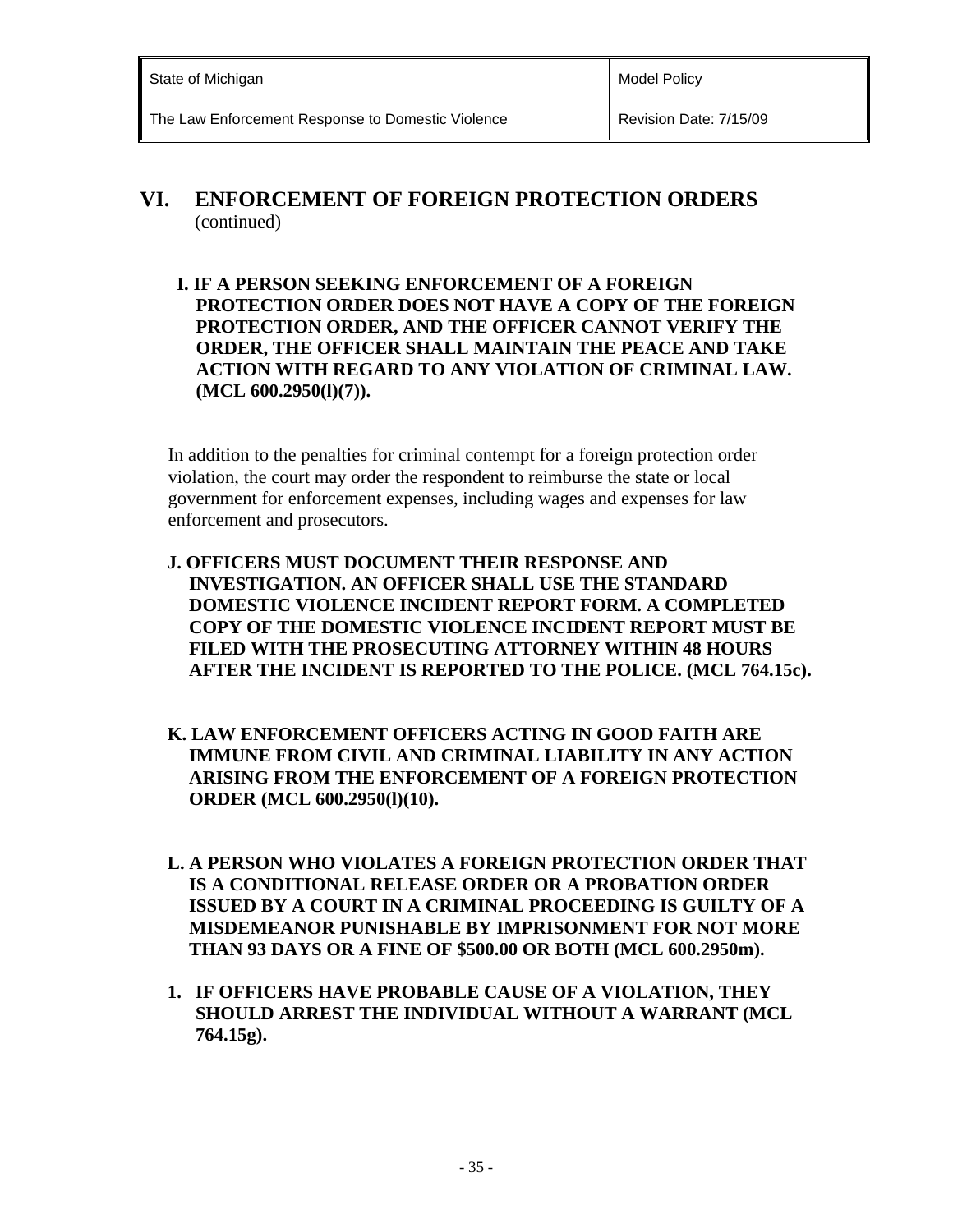| State of Michigan | <b>Model Policy</b> |
|-------------------|---------------------|
|                   |                     |

- **VI ENFORCEMENT OF FOREIGN PROTECTION ORDERS**  (continued)
	- **2. OFFICERS SHOULD IMMEDIATELY UPON THE ARREST OF THE INDIVIDUAL TAKE THE PERSON'S FINGERPRINTS AND FORWARD THE FINGERPRINTS TO THE MICHIGAN STATE POLICE WITHIN 72 HOURS AFTER THE ARREST (MCL 28.243).**
	- **3. OFFICER SHOULD COMPLETE A STANDARDIZED DOMESTIC VIOLENCE INCIDENT REPORT AND PROVIDE REQUIRED VICTIM INFORMATION (MCL 764.15c AND MCL 780.753).**

## **VII. ENFORCEMENT OF A PERSONAL PROTECTION ORDER ISSUED AGAINST A JUVENILE WHERE THE ORDER IS ISSUED BY A MICHIGAN COURT**

**PERSONS BETWEEN THE AGES OF 10 AND 17 MAY HAVE A PERSONAL PROTECTION ORDER ISSUED AGAINST THEM. ENFORCEMENT PROCEEDINGS AGAINST A MINOR FOR VIOLATION OF A PERSONAL PROTECTION ORDER OR VALID FOREIGN PROTECTION ORDER ARE NOT CONSIDERED CRIMINAL PROCEEDINGS ACCORDING TO THE PROBATE CODE OF 1939 (MCL 712A.1). CONTEMPT PROCEEDINGS FOR THE ENFORCEMENT OF MINOR PERSONAL PROTECTION ORDERS WHERE THE RESPONDENT IS UNDER 18 YEARS OF AGE ARE GOVERNED BY MCR 5.982-5.989.** 

**IF THE MINOR IS UNDER THE AGE OF 17 AT THE TIME OF THE VIOLATION THE MINOR IS SUBJECT TO THE DISPOSITIONAL ALTERNATIVES FOUND IN THE PROBATE CODE AT MCL 712A.18. IF THE MINOR IS 17 OR OLDER AT THE TIME OF THE VIOLATION THE MINOR IS SUBJECT TO THE ADULT PENALTY FOR CRIMINAL CONTEMPT OF UP TO 93 DAYS IN JAIL AND/OR A \$500.00 FINE (MCL 600.2950(2)(3) AND MCL 600.2950a(2)(0).** 

**IF THE MINOR IS 17 OR OLDER AND FOUND GUILTY OF CRIMINAL CONTEMPT, THE COURT MAY ORDER THE MINOR TO REIMBURSE THE STATE OR LOCAL UNIT OF GOVERNMENT FOR ENFORCEMENT EXPENSES, INCLUDING WAGES AND EXPENSES FOR LAW ENFORCEMENT AND PROSECUTORS (MCL 769.1f).**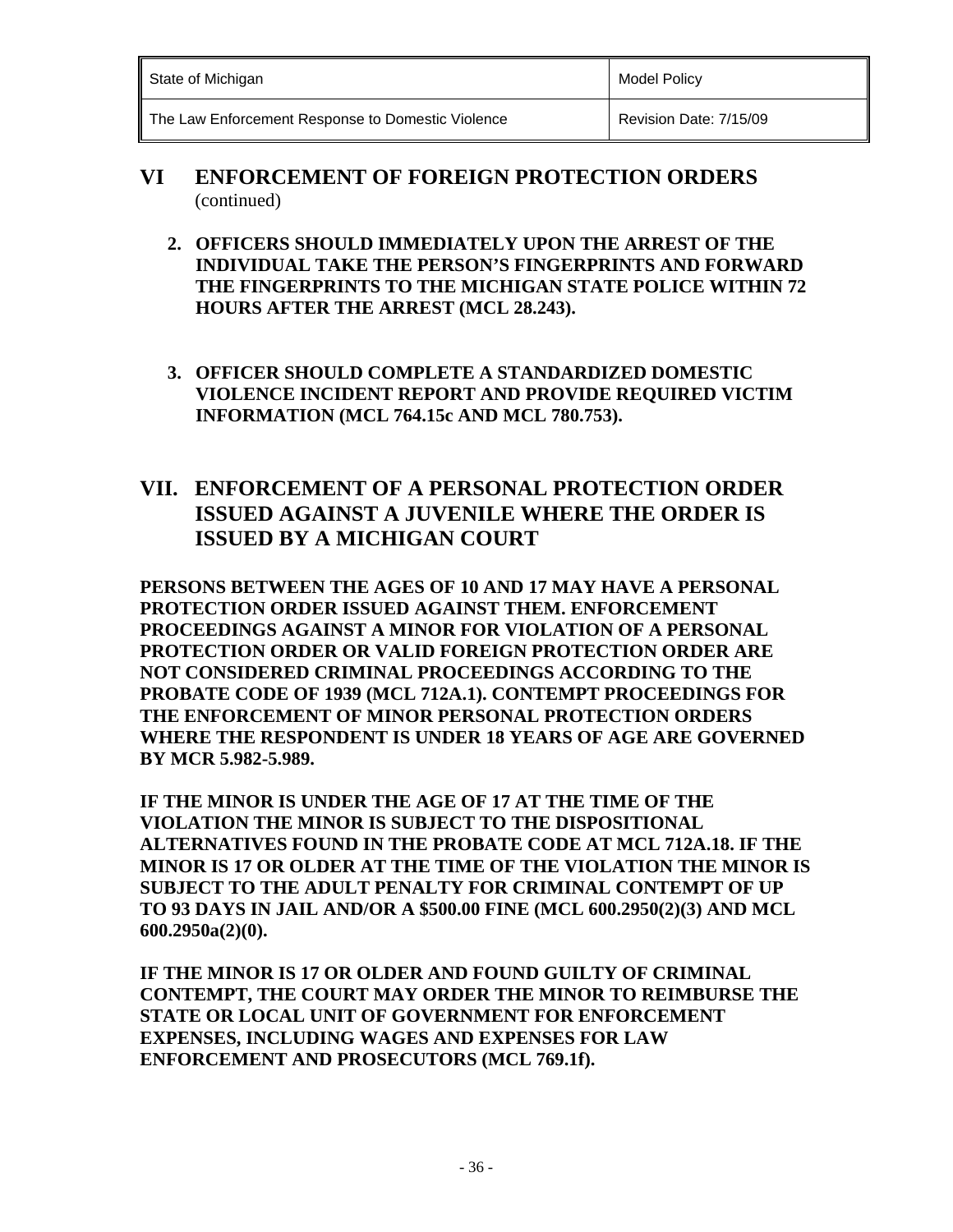| State of Michigan |                          |                               | <b>Model Policy</b>                                     |
|-------------------|--------------------------|-------------------------------|---------------------------------------------------------|
| $- \cdot$<br>- -  | $\overline{\phantom{a}}$ | .<br>$\overline{\phantom{a}}$ | $\sim$ $\sim$ $\sim$ $\sim$ $\sim$ $\sim$ $\sim$<br>_ _ |

### **VII. ENFORCEMENT OF A PERSONAL PROTECTION ORDER ISSUED AGAINST A JUVENILE WHERE THE ORDER IS ISSUED BY A MICHIGAN COURT** (continued)

- **1. ANY REQUEST FOR COURT ACTION AGAINST A MINOR FOR ENFORCEMENT OF A PERSONAL PROTECTION ORDER MUST BE IN WRITING BY MEANS OF A SUPPLEMENTAL PETITION. THE SUPPLEMENTAL PETITION MUST CONTAIN A SPECIFIC DESCRIPTION OF THE FACTS CONSTITUTING THE VIOLATION. A LAW ENFORCEMENT OFFICER MAY SUBMIT A SUPPLEMENTAL PETITION TO THE COURT (MCR 5.982(C)).**
- **2. UPON FILING OF THE SUPPLEMENTAL PETITION THE COURT MAY ISSUE AN ORDER AUTHORIZING A PEACE OFFICER OR OTHER PERSON DESIGNATED BY THE COURT TO APPREHEND THE MINOR (MCR 5.983(A)).**
- **3. THE COURT ORDER TO APPREHEND THE MINOR MAY INCLUDE AUTHORIZATION TO:**
	- **i. enter specified premises for purposes of bringing the minor to court, and**
	- **ii detain the minor if it appears there is a substantial likelihood of retaliation or continued violation.**
- **4. PURSUANT TO MCL 712A.14 ANY LOCAL POLICE OFFICER, SHERIFF, DEPUTY SHERIFF, STATE POLICE OFFICER, COUNTY AGENT OR PROBATION OFFICER OF ANY COURT OF RECORD MAY,** *WITHOUT THE ORDER OF THE COURT***, IMMEDIATELY TAKE INTO CUSTODY ANY MINOR FOR WHOM THERE IS REASONABLE CAUSE TO BELIEVE IS VIOLATING OR HAS VIOLATED** 
	- **i. A PERSONAL PROTECTION ORDER; OR**
	- **ii. A VALID FOREIGN PROTECTION ORDER.**
- **5. IF THE MINOR IS TAKEN INTO CUSTODY, WITH OR WITHOUT A COURT ORDER, THE OFFICER SHALL IMMEDIATELY ATTEMPT TO NOTIFY THE PARENT(S), GUARDIAN OR CUSTODIAN. WHILE AWAITING THE ARRIVAL OF THE PARENT(S), GUARDIAN OR**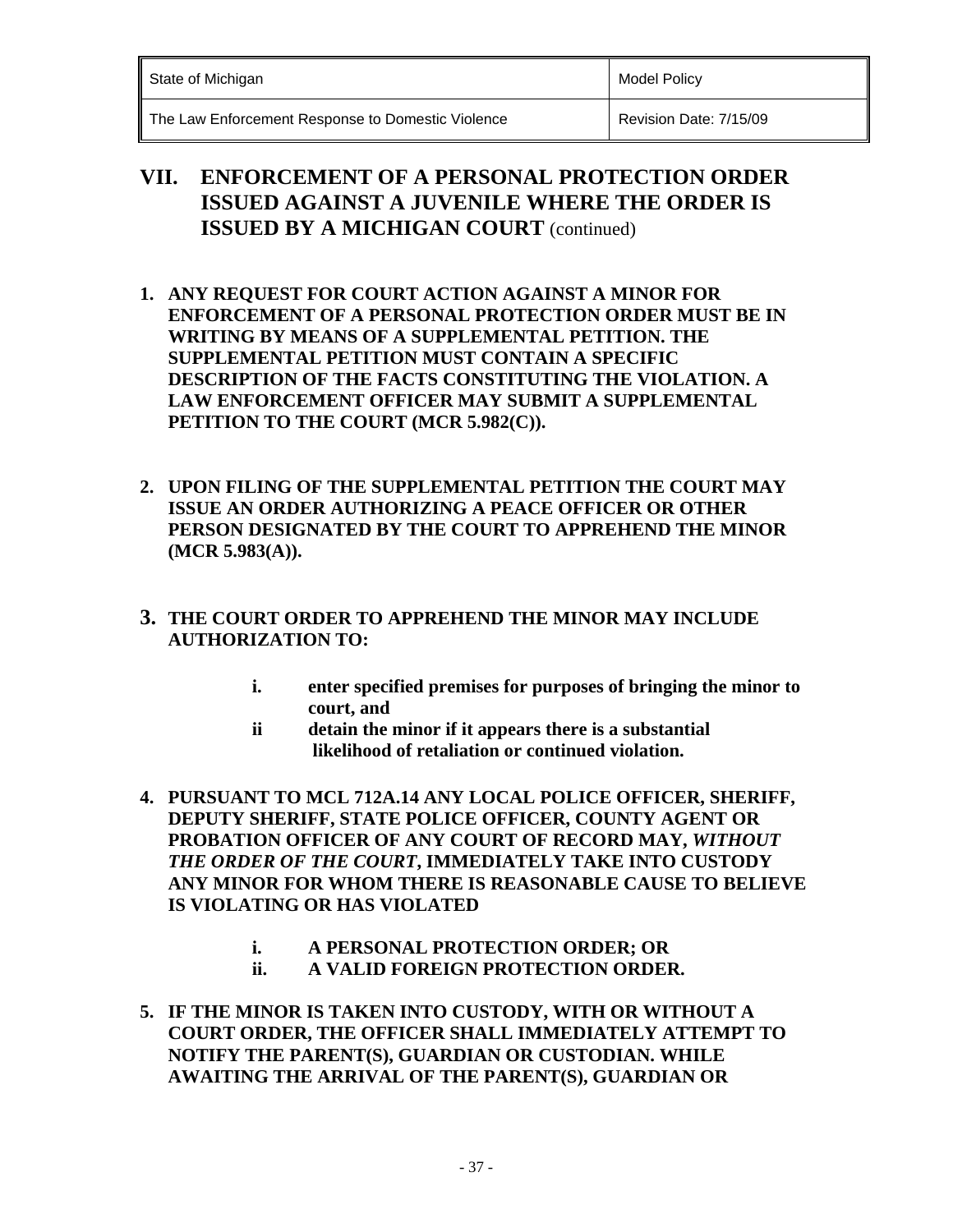**Model Policy** 

The Law Enforcement Response to Domestic Violence **Revision Date: 7/15/09** 

### **VII. ENFORCEMENT OF A PERSONAL PROTECTION ORDER ISSUED AGAINST A JUVENILE WHERE THE ORDER IS ISSUED BY A MICHIGAN COURT** (continued)

**CUSTODIAN, A CHILD UNDER THE AGE OF 17 SHALL NOT BE HELD IN ANY DETENTION FACILITY UNLESS THE CHILD IS COMPLETELY ISOLATED SO AS TO PREVENT ANY VERBAL, VISUAL, OR PHYSICAL CONTACT WITH ANY ADULT PRISONER (MCL 712A.14 AND MCR 5.984).** 

- **6. UNLESS THE CHILD REQUIRES IMMEDIATE DETENTION, THE OFFICER SHALL ACCEPT WRITTEN PROMISE OF THE PARENT(S), GUARDIAN OR CUSTODIAN, TO BRING THE CHILD TO THE COURT AT A FIXED TIME. THE CHILD SHALL THEN BE RELEASED TO THE**
- **7. CUSTODY OF THE PARENT(S), GUARDIAN, OR CUSTODIAN (MCL 712A.14 AND MCR 5.984). IMMEDIATE DETENTION MAY BE REQUIRED WHERE THERE IS SUBSTANTIAL LIKELIHOOD OF RETALIATION OR VIOLATION BY THE MINOR.**
- **8. IF THE CHILD IS NOT IMMEDIATELY RELEASED TO THE PARENT(S), GUARDIAN, OR CUSTODIAN, THE CHILD AND HIS OR HER PARENT(S), GUARDIAN, OR CUSTODIAN, IF THEY CAN BE LOCATED, SHALL IMMEDIATELY BE BROUGHT BEFORE THE COURT FOR A PRELIMINARY HEARING ON THE STATUS OF THE CHILD, AND AN ORDER SIGNED BY A JUDGE OF PROBATE OR REFEREE AUTHORIZING THE FILING OF A COMPLAINT SHALL BE ENTERED OR THE CHILD SHALL BE RELEASED TO HIS OR HER PARENT(S), GUARDIAN OR CUSTODAIN (MCL 712A.14).**
- **9. IF A MINOR IS APPREHENDED FOR VIOLATION OF A PERSONAL PROTECTION ORDER OR A FOREIGN PROTECTION ORDER IN A JURISDICTION OTHER THAN WHERE THE ORDER WAS ISSUED, THE APPREHENDING JURISDICTION MAY NOTIFY THE ISSUING JURISDICTION THAT IT MAY REQUEST THE MINOR BE RETURNED TO THE ISSUING JURISDICTION FOR ENFORCEMENT PROCEEDINGS (MCR 5.984(E)).**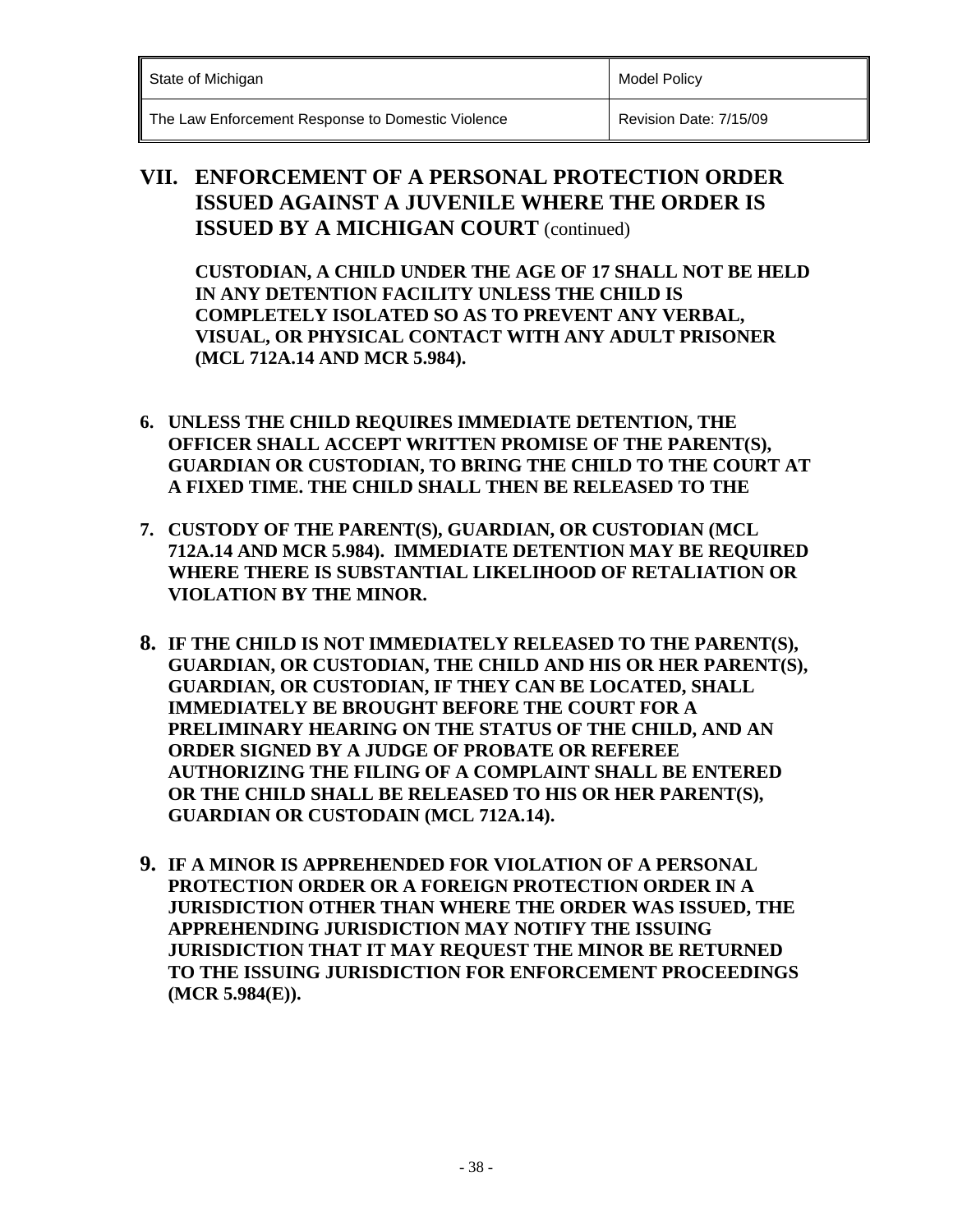### **VII. ENFORCEMENT OF A PERSONAL PROTECTION ORDER ISSUED AGAINST A JUVENILE WHERE THE ORDER IS ISSUED BY A MICHIGAN COURT** (continued)

Officers must document their response and investigation. An officer shall use the standard domestic violence incident report form or a substantially similar form. A completed copy of the domestic violence incident report must be filed with the prosecuting attorney within 48 hours after the incident is reported to the police. The victim of the violation must also be provided with victim rights information as provided in the statute (MCL 764.15c).

- **9. IMMEDIATELY UPON APPREHENSION FOR VIOLATION OF A PERSONAL PROTECTION ORDER, THE APPREHENDING AGENCY SHALL TAKE THE MINOR'S FINGERPRINTS AND FORWARD THE FINGERPRINTS TO THE MICHIGAN STATE POLICE WITHIN 72 HOURS AFTER THE ARREST (MCL 28.243).**
- **10. WHEN AN APPREHENSION IS MADE FOR VIOLATION OF A PERSONAL PROTECTION ORDER OR FOREIGN PROTECTION ORDER AGAINST A MINOR, OFFICERS SHOULD INVESTIGATE AND PURSUE A PETITION FOR ANY NEW VIOLATION OF ANY CRIMINAL LAW.**

### **VIII. ENFORCEMENT OF A CONDITIONAL RELEASE ORDER (CONDITIONAL BOND)**

**A. OFFICERS RESPONDING TO A SCENE OF DOMESTIC VIOLENCE SHOULD ARREST A PERSON WITHOUT A WARRANT WHEN THE OFFICERS HAVE PROBABLE CAUSE TO BELIEVE THE PERSON IS VIOLATING OR HAS VIOLATED A CONDITIONAL RELEASE ORDER (CONDITIONAL BOND) IMPOSED UNDER MCL 765.6b.**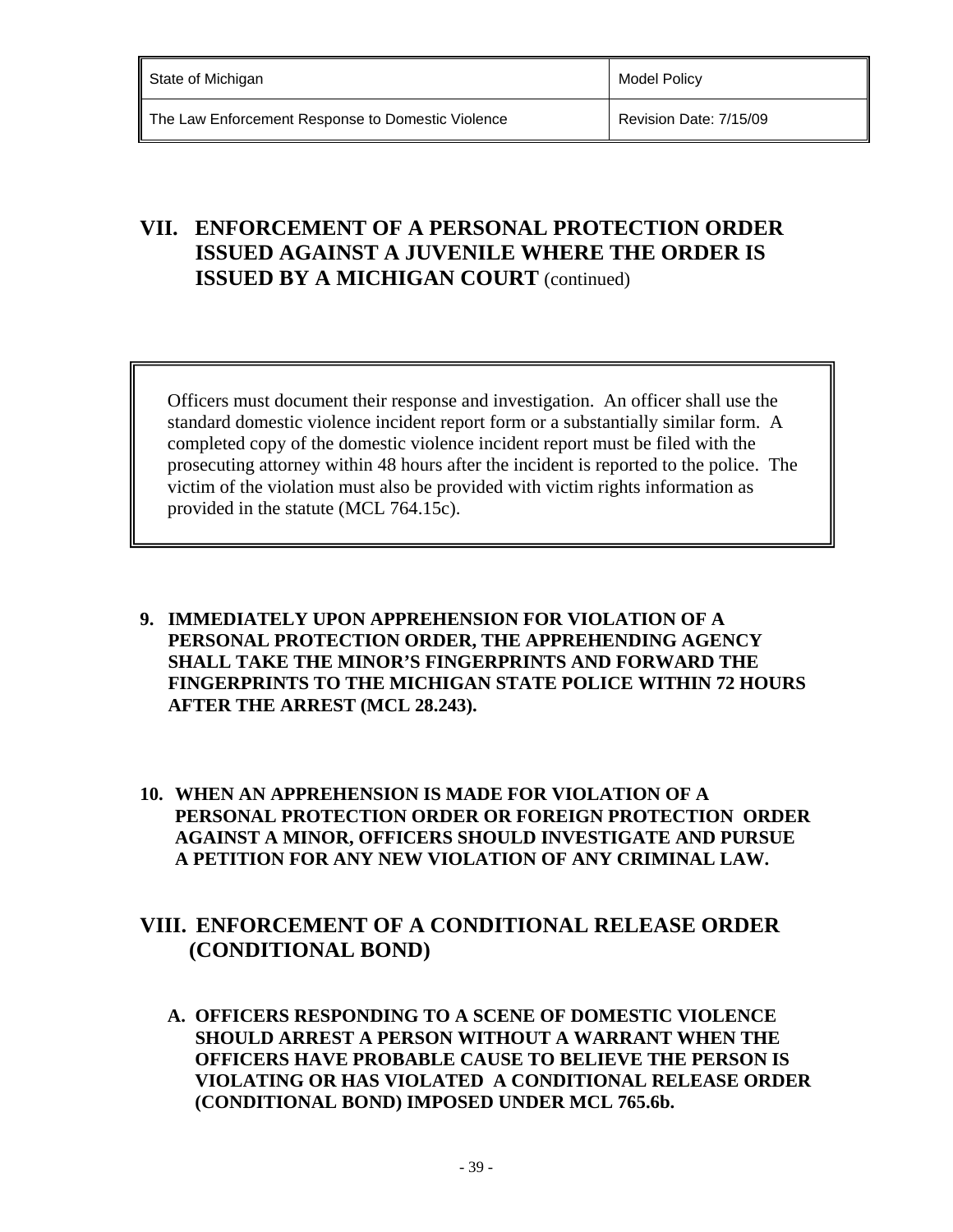| State of Michigan                                 | Model Policy           |
|---------------------------------------------------|------------------------|
| The Law Enforcement Response to Domestic Violence | Revision Date: 7/15/09 |

### **VIII. ENFORCEMENT OF A CONDITIONAL RELEASE ORDER (CONDITIONAL BOND)** (continued)

 Officers should determine whether the person has been released on conditional bond via the LEIN.

### **B. WHEN AN OFFICER MAKES AN ARREST FOR VIOLATION OF A CONDITIONAL RELEASE ORDER, THE OFFICER SHALL PREPARE A "COMPLAINT OF VIOLATION OF CONDITIONAL RELEASE" AS REQUIRED BY MCL 764.15e CONTAINING:**

- **1. THE OFFICER'S NAME AND BADGE NUMBER;**
- **2. A STATEMENT OF VERIFICATION OF THE ORDER;**
- **3. A STATEMENT OF CONDITIONS OF RELEASE; AND**
- **4. A DESCRIPTION OF THE PROBABLE CAUSE ESTABLISHED THAT THE ASSAILANT VIOLATED THE CONDITIONS.**
- **C. IF THE ARREST OCCURRED WITHIN THE JURISDICTION OF THE COURT THAT IMPOSED THE CONDITIONS OF RELEASE, THE OFFICER SHALL:** 
	- **1. IMMEDIATELY PROVIDE THE ORIGINAL AND ONE COPY OF THE COMPLAINT TO THAT COURT;**
	- **2. IMMEDIATELY PROVIDE ONE COPY OF THE COMPLAINT TO:** 
		- **a. THE ASSAILANT; AND**
		- **b. THE PROSECUTING ATTORNEY FOR THE CASE IN WHICH THE CONDITIONAL RELEASE WAS GRANTED;**
	- **3. RETAIN ONE COPY OF THE COMPLAINT; AND**
	- **4. BRING THE ASSAILANT BEFORE THAT COURT WITHIN ONE BUSINESS DAY FOLLOWING THE ARREST. (MCL 764.15e(2)(b)(i)-(ii)).**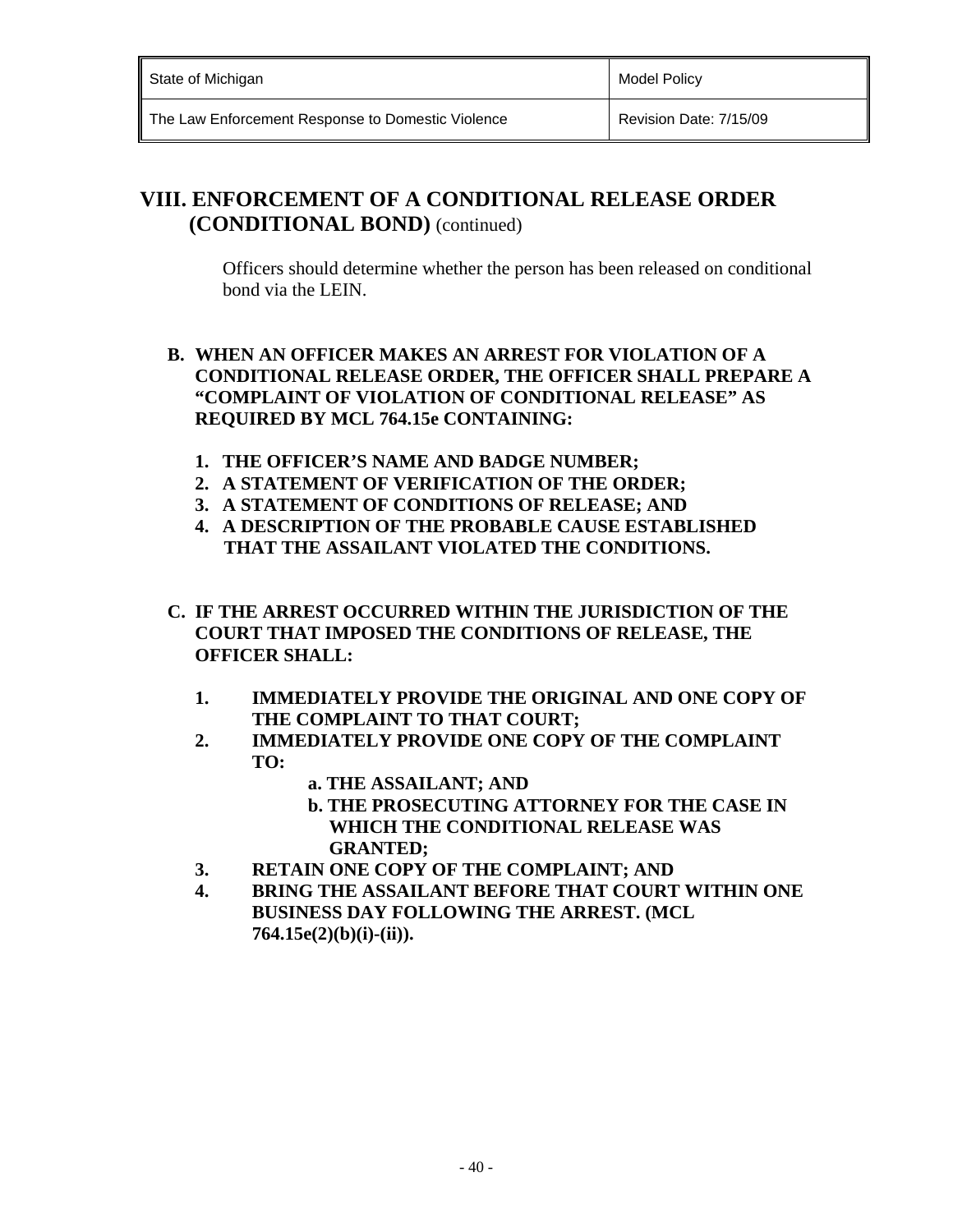| State of Michigan                                 | Model Policy           |
|---------------------------------------------------|------------------------|
| The Law Enforcement Response to Domestic Violence | Revision Date: 7/15/09 |

### **VIII. ENFORCEMENT OF A CONDITIONAL RELEASE ORDER (CONDITIONAL BOND)** (continued)

### **D. IF THE ARREST OCCURRED OUTSIDE THE JURISDICTION OF THE COURT THAT IMPOSED THE CONDITIONS OF RELEASE, THE OFFICER SHALL:**

- **1. IMMEDIATELY PROVIDE THE ORIGINAL AND ONE COPY OF THE COMPLAINT TO THE DISTRICT OR MUNICIPAL COURT WHERE THE VIOLATION OCCURRED;**
- **2. IMMEDIATELY PROVIDE ONE COPY OF THE COMPLAINT TO THE VIOLATOR;**
- **3. RETAIN ONE COPY OF THE COMPLAINT; AND**
- **4. BRING THE VIOLATOR BEFORE THE DISTRICT OR MUNICIPAL COURT WHERE THE VIOLATION OCCURRED WITHIN ONE BUSINESS DAY FOLLOWING THE ASSAILANT'S ARREST. THE COURT SHALL DETERMINE CONDITIONS OF RELEASE AND PROMPTLY TRANSFER THE CASE TO THE COURT THAT RELEASED THE VIOLATOR SUBJECT TO CONDITIONS (MCL 764.15e(2)(c)(i)-(ii)).**

### **E. OFFICERS SHOULD DOCUMENT THE VIOLATION AND STATE ANY REASONS WHY IT IS NOT SAFE TO RELEASE THE VIOLATOR ON INTERIM BOND BEFORE THE VIOLATOR IS BROUGHT BEFORE THE COURT.**

NOTE: The interim bond statutes (MCL 780.581-MCL 780.588) do not apply to certain domestic violence offenses. If the conditional release violation also constitutes one of these offenses, the defendant should not be released on interim bond.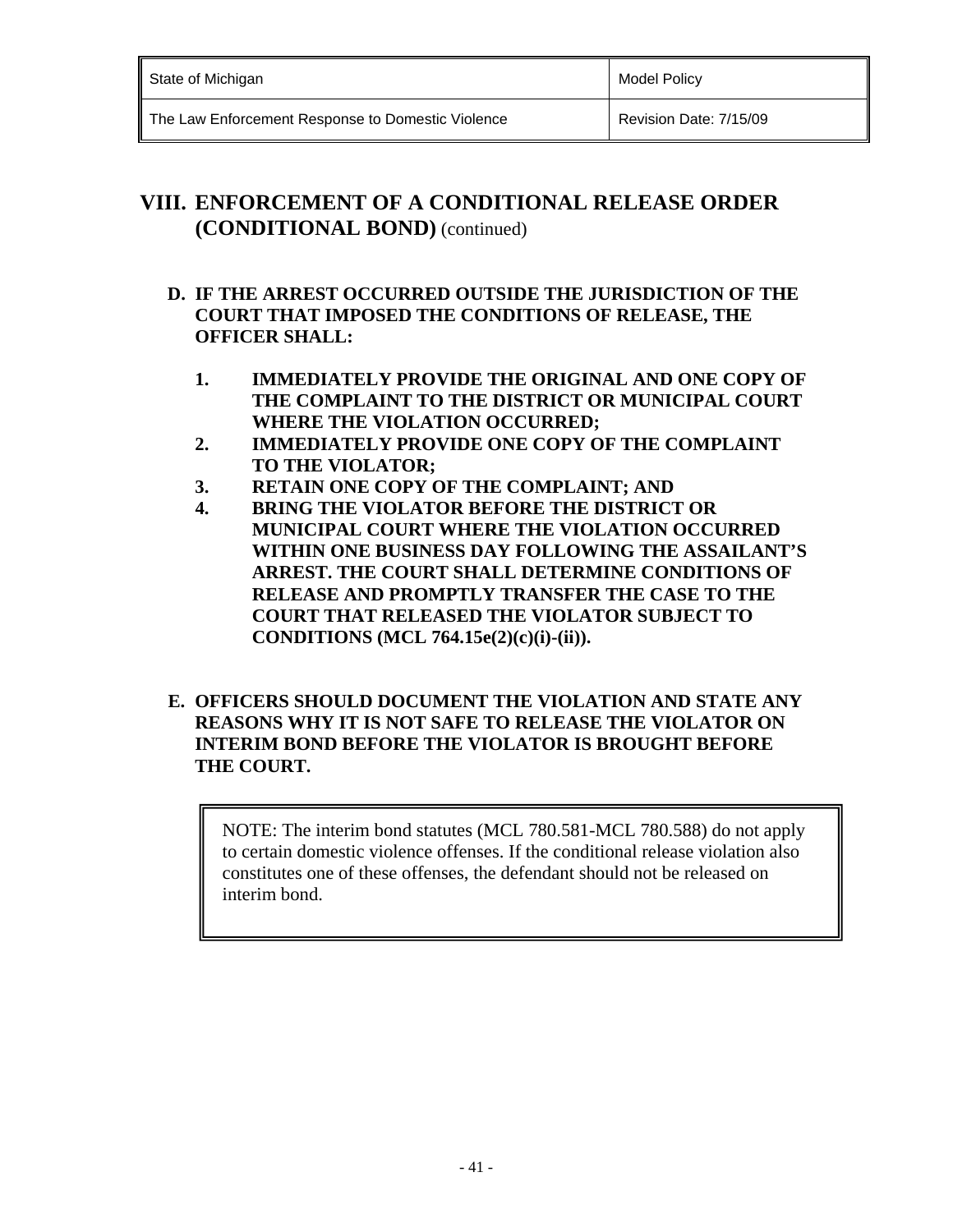| State of Michigan                                 | Model Policy           |
|---------------------------------------------------|------------------------|
| The Law Enforcement Response to Domestic Violence | Revision Date: 7/15/09 |

## **VIII. ENFORCEMENT OF A CONDITIONAL RELEASE ORDER (CONDITIONAL BOND)** (continued)

- **F. THE ARRESTING AGENCY OR OFFICER IN CHARGE OF THE JAIL SHALL MAKE A DETERMINATION WHETHER IT IS SAFE TO RELEASE THE VIOLATOR BEFORE THE ASSAILANT IS BROUGHT BEFORE THE COURT.**
- **G. IF THE VIOLATOR IS HELD FOR MORE THAN TWENTY-FOUR HOURS WITHOUT BEING BROUGHT BEFORE THE COURT, THE OFFICER IN CHARGE OF THE JAIL SHALL NOTE IN THE JAIL RECORDS THE REASON IT WAS NOT SAFE TO RELEASE THE VIOLATOR ON INTERIM BOND.**
- **H. IF IT IS DETERMINED THAT IT IS SAFE, THE ASSAILANT MAY BE RELEASED ON INTERIM BOND OF NOT MORE THAN \$500.00 REQUIRING THE ASSAILANT TO APPEAR AT THE OPENING OF COURT THE NEXT BUSINESS DAY.**
- **I. A PERSON WHO VIOLATES A FOREIGN PROTECTION ORDER THAT IS A CONDITIONAL RELEASE ORDER OR A PROBATION ORDER ISSUED BY A COURT IN A CRIMINAL PROCEEDING IS GUILTY OF A MISDEMEANOR PUNISHABLE BY IMPRISONMENT FOR NOT MORE THAN 93 DAYS OR A FINE OF \$500.00 OR BOTH (MCL 600.2950m). THEREFORE, FOLLOWING A WARRANTLESS ARREST, A WARRANT REQUEST SHOULD BE SUBMITTED TO THE PROSECUTOR.**

Officers may arrest without a warrant for probation violations, based upon probable cause, but there are no statutory procedures following such arrests. Law enforcement agencies should work with the local prosecutor, courts, and probation officers to develop local procedures following warrantless arrest for probation order violations.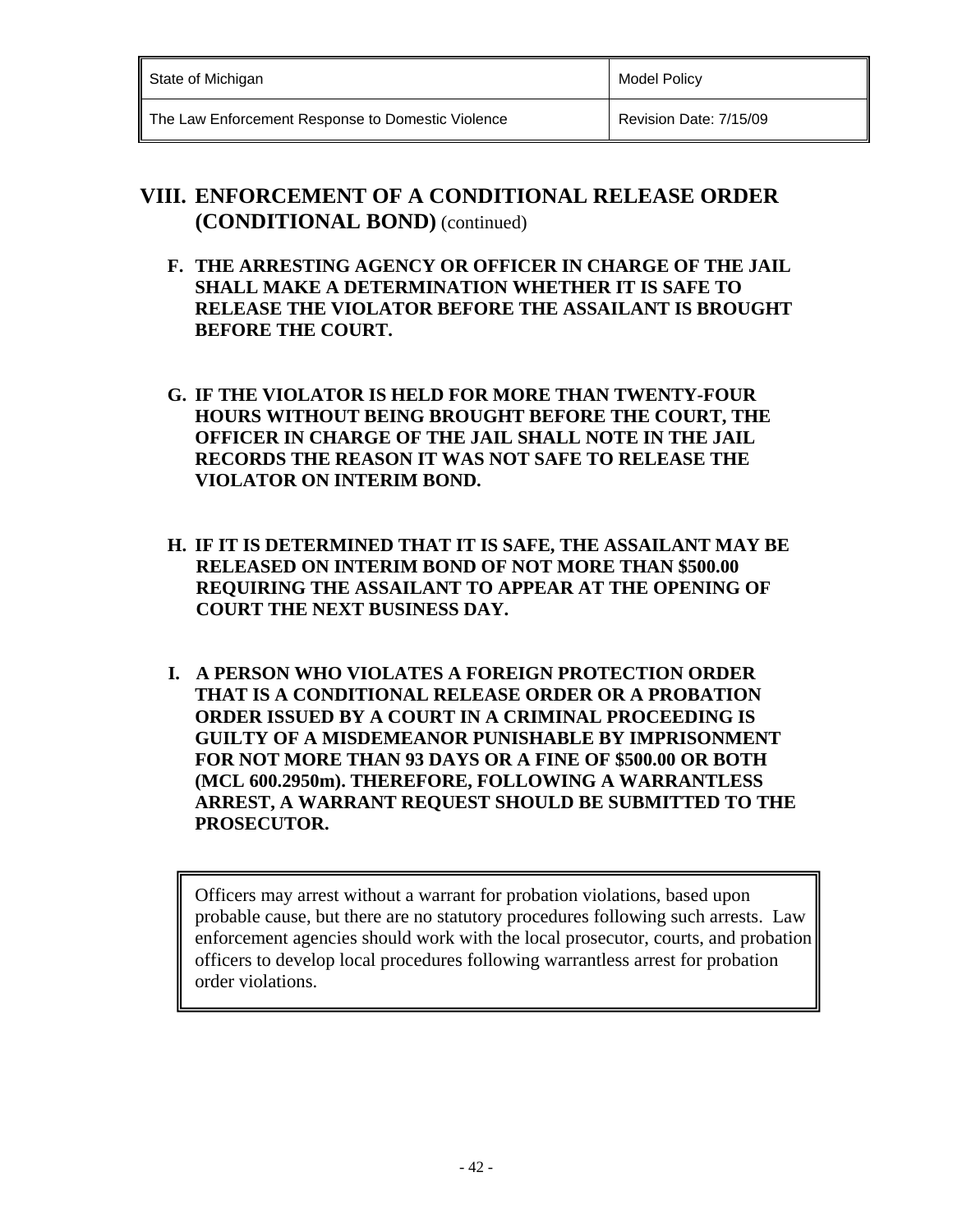| State of Michigan                                 | <b>Model Policy</b>    |
|---------------------------------------------------|------------------------|
| The Law Enforcement Response to Domestic Violence | Revision Date: 7/15/09 |

# **IX. NOTICE OF VICTIM'S RIGHTS**

### **AFTER CONDUCTING A THOROUGH CRIMINAL INVESTIGATION AT A DOMESTIC VIOLENCE SCENE, OFFICERS SHALL PROVIDE THE VICTIM WITH A WRITTEN NOTICE OF RIGHTS THAT INCLUDES ALL OF THE FOLLOWING (MCL 764.15c):**

 The name and telephone number of the responding police agency. The name and badge number of the responding officer. The following statement:

You may obtain a copy of the police incident report for your case by contacting this law enforcement agency at the telephone number provided.

The domestic violence shelter program and other resources in your area are (include local information).

Information about emergency shelter, counseling services, and the legal rights of domestic violence victims is available from these resources.

Your legal rights include the right to go to court and file a petition requesting a personal protection order to protect you or other members of your household from domestic abuse that could include the following:

- a. An order restraining or enjoining the abuser from entering onto premises.
- b. An order restraining or enjoining the abuser from assaulting, attacking, beating, molesting or wounding you.
- c. An order restraining or enjoining the abuser from threatening to kill or physically injure you or another person.
- d. An order restraining or enjoining the abuser from removing minor children from you, except as otherwise authorized by a custody or parenting time order issued by a court of competent jurisdiction.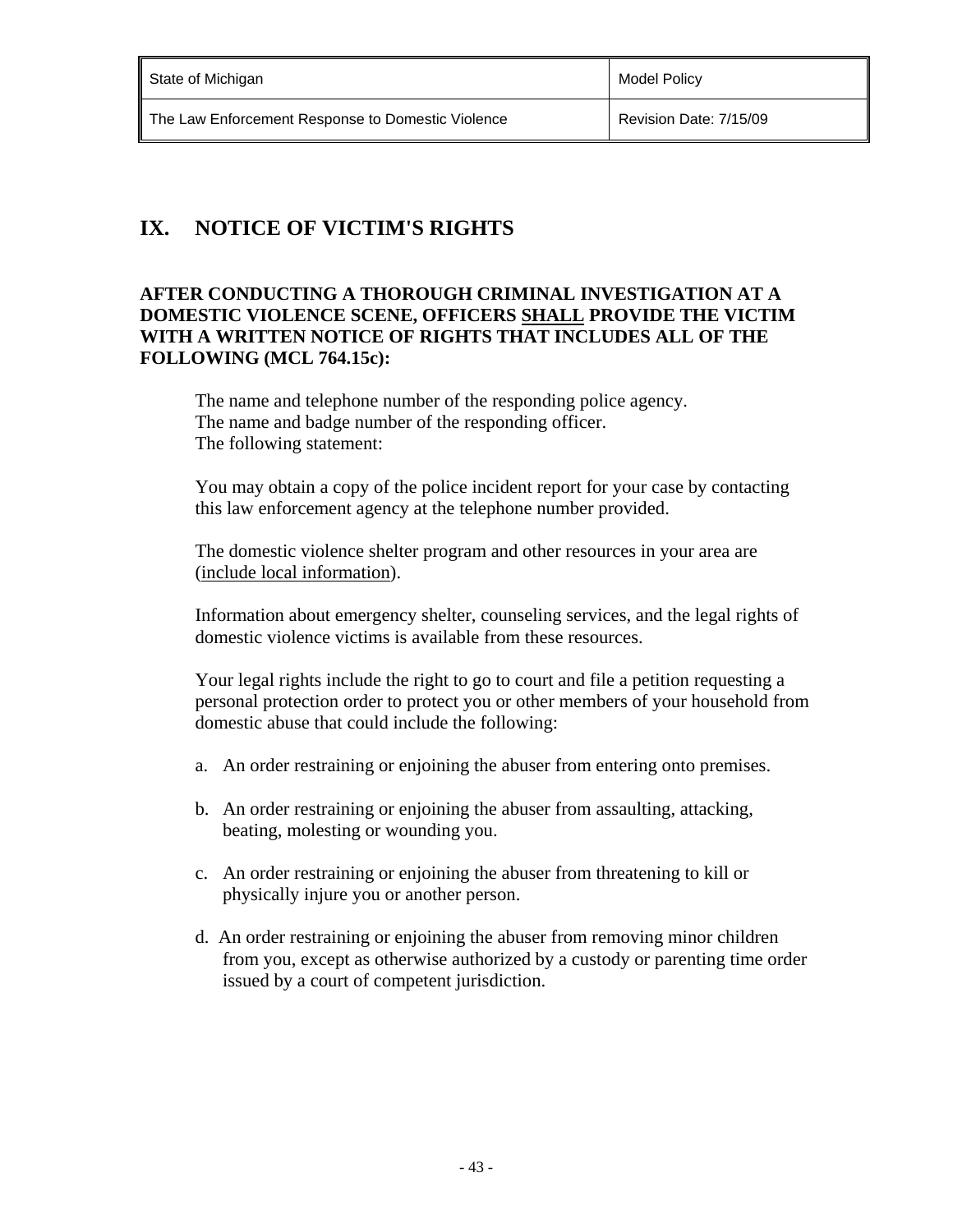| State of Michigan                                 | Model Policy           |
|---------------------------------------------------|------------------------|
| The Law Enforcement Response to Domestic Violence | Revision Date: 7/15/09 |

## **IX.** NOTICE OF VICTIM'S RIGHTS (continued)

- e. An order restraining or enjoining the abuser from engaging in stalking behavior.
- f. An order restraining or enjoining the abuser from purchasing or possessing a firearm.
- g. An order restraining or enjoining the abuser from interfering with your efforts to remove your children or personal property from premises that are solely owned or leased by the abuser.
- h. An order restraining or enjoining the abuser from interfering with you at your place of employment or education or engaging in conduct that impairs your employment relationship or your employment or educational environment.
- i. An order restraining or enjoining the abuser from having access to information in records concerning any minor child you have with the abuser that would inform the abuser about your address or telephone number, the child's address or telephone number, or your employment address.
- j. An order restraining or enjoining the abuser from engaging in any other specific act or conduct that imposes upon or interferes with your personal liberty or that causes a reasonable apprehension of violence.

Your legal rights also include the right to go to court and file a motion for an order to show cause and a hearing if the abuser is violating or has violated a personal protection order and has not been arrested.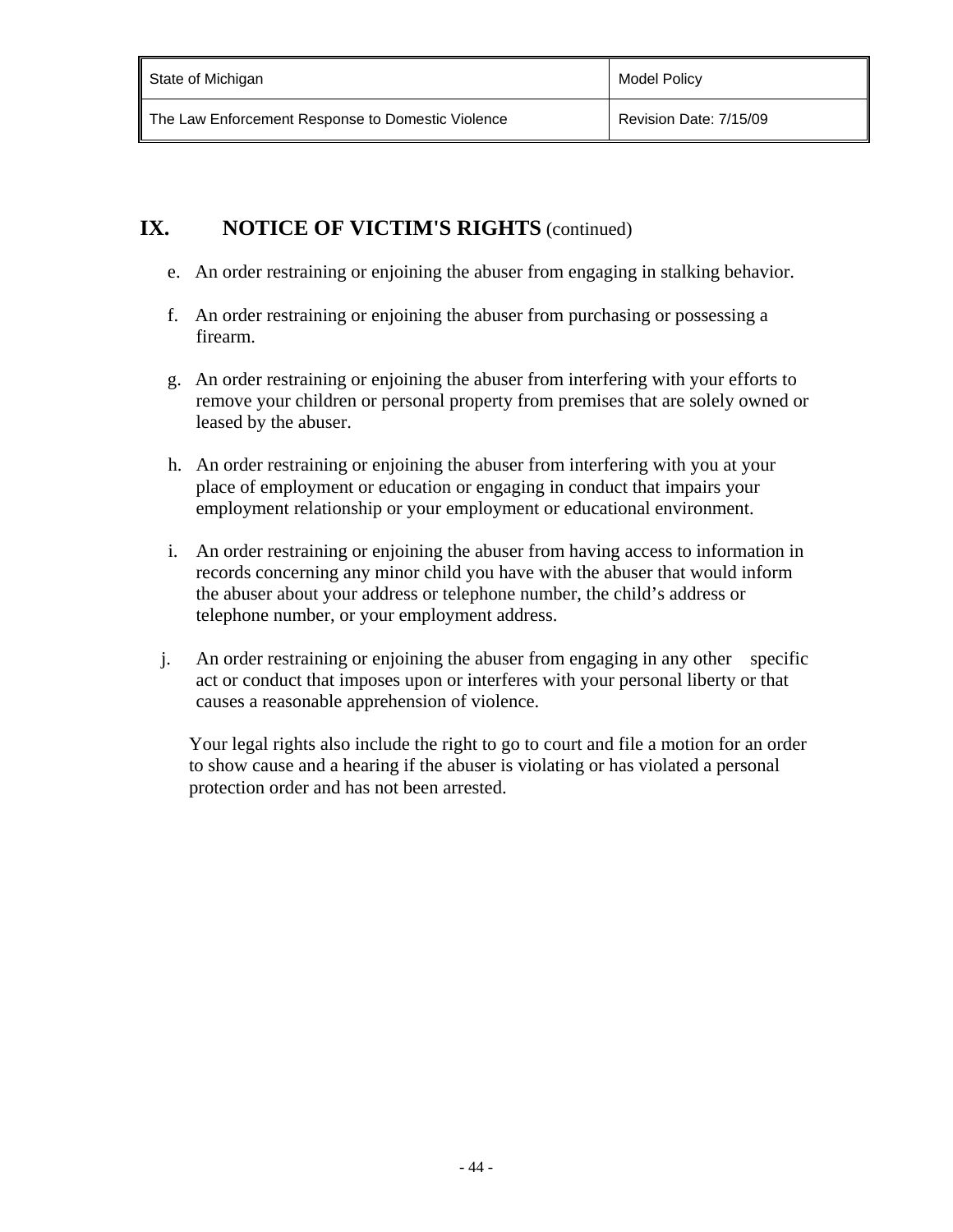| State of Michigan                                 | Model Policy           |
|---------------------------------------------------|------------------------|
| The Law Enforcement Response to Domestic Violence | Revision Date: 7/15/09 |

## **X. POLICY IF NO ARREST CAN BE MADE**

- **A. OFFICERS SHOULD NOT LEAVE ANY DOMESTIC VIOLENCE SCENE UNTIL THE SCENE HAS BEEN CALMED AND THE IMMEDIATE SAFETY OF ALL PARTIES HAS BEEN PROVIDED FOR.**
- **B. OFFICERS MUST PROVIDE OR ARRANGE FOR EMERGENCY ASSISTANCE TO VICTIMS INCLUDING, BUT NOT LIMITED TO, MEDICAL CARE, TRANSPORTATION TO A SHELTER OR REMAINING AT THE SCENE OF AN ALLEGED INCIDENT OF DOMESTIC VIOLENCE FOR A REASONABLE TIME UNTIL, IN THE REASONABLE JUDGMENT OF THE POLICE OFFICER, THE LIKELIHOOD OF FURTHER IMMINENT VIOLENCE HAS BEEN ELIMINATED (MCL 776.22(3)(g)).**
- **C. OFFICERS SHOULD ASSESS THE LETHALITY OF THE SITUATION BY CONSIDERING INDICATORS OF A LIFE THREATENING ATTACK SUCH AS THE ASSAILANT HAS:**

 **THREATENED TO KILL; THREATENED TO TAKE THE VICTIM HOSTAGE; THREATENED THE CHILDREN; THREATENED TO USE OR USED A WEAPON; KILLED OR MUTILATED A PET; KNOWLEDGE THAT THE VICTIM IS LEAVING OR FILING FOR DIVORCE; ACCESS TO WEAPONS; A HISTORY OF WEAPONS USE; A HISTORY OF DOMESTIC VIOLENCE; A HISTORY OF ASSAULTIVE BEHAVIOR; ENGAGED IN STALKING BEHAVIOR; ACCESS TO THE VICTIM AND/OR THE VICTIM'S FAMILY; THREATENED SUICIDE; OR ALCOHOL OR DRUG ADDICTION.** 

When an arrest is made, documentation of lethality factors can provide critical information later when a magistrate sets bond or as the basis for holding the assailant longer based on a determination that it is unsafe to release the assailant (MCL 780.581).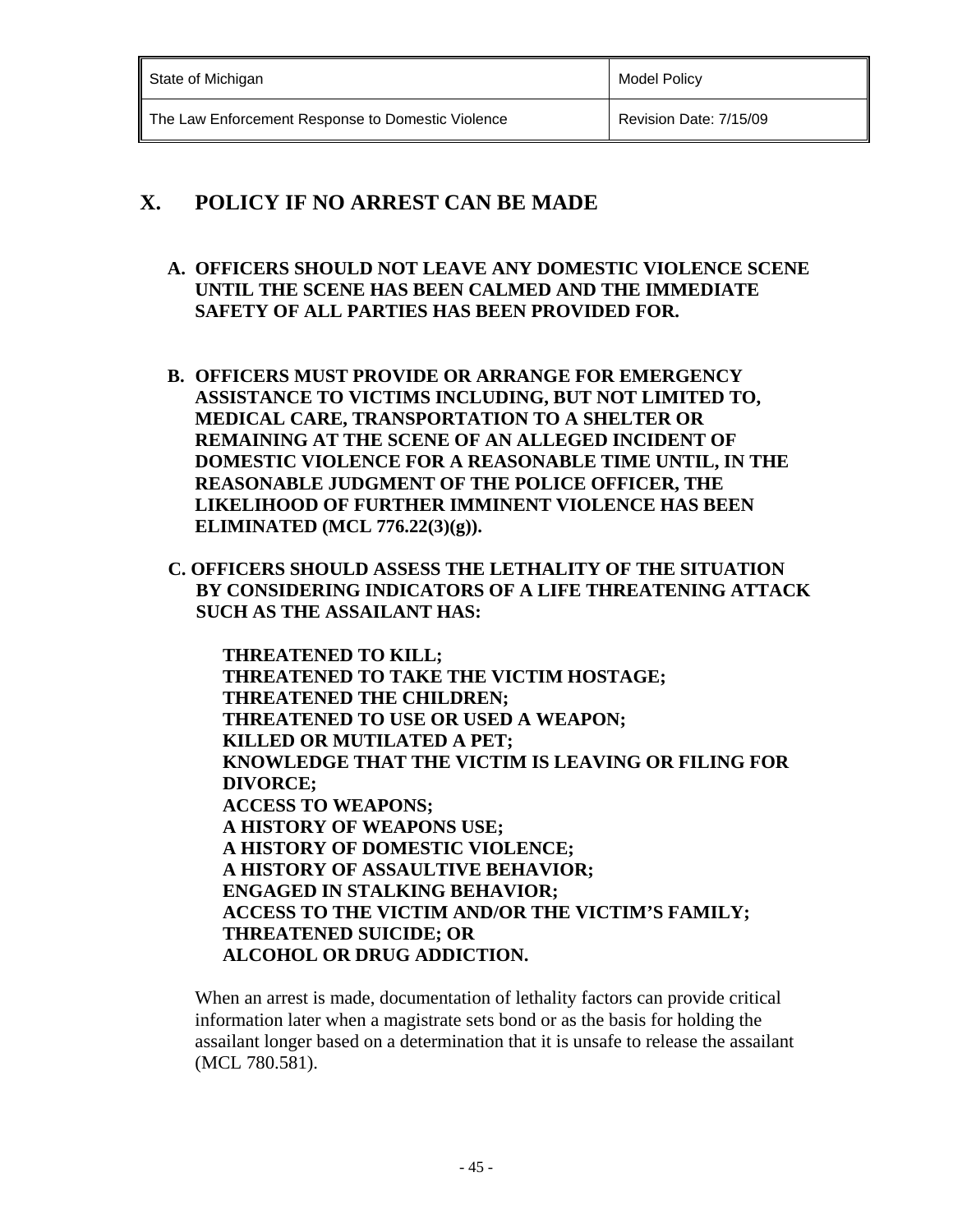| State of Michigan                                 | Model Policy           |
|---------------------------------------------------|------------------------|
| The Law Enforcement Response to Domestic Violence | Revision Date: 7/15/09 |

### **X. POLICY IF NO ARREST CAN BE MADE** (continued)

**D. TEMPORARY SEPARATION CAN BE SUGGESTED IN THESE SITUATIONS. OFFICERS SHOULD ENCOURAGE ONE PARTY TO LEAVE, PROVIDING PROTECTION WHILE ESSENTIAL PROPERTY IS COLLECTED IN PREPARATION FOR LEAVING, AND PROVIDING ASSISTANCE WITH TRANSPORTATION WHENEVER POSSIBLE. OFFICERS SHALL PROVIDE THE VICTIM WITH A RIGHTS NOTICE AS REQUIRED BY MCL 764.15c** *(Defined in Section IX, Notice of Victim's Rights of this model policy)***.**

Officers should discuss with the victim the factors of lethality identified and the danger she may be in. Officers can inform victims that these are factors that have been found to be predictors of future danger and violence. The victim should be advised to consider these in making the decision to remain at the scene or leave.

Officers can assist victims in contacting their local domestic violence service program by dialing the number to put them in touch while still at the scene to provide safety.

- **E. OFFICERS SHALL PREPARE A WRITTEN DOMESTIC VIOLENCE REPORT USING THE STANDARD DOMESTIC VIOLENCE INCIDENT REPORT FORM (MCL 764.15c (2)) WHENEVER THEY INVESTIGATE A DOMESTIC VIOLENCE INCIDENT.**
- **F. THE RESPONDING LAW ENFORCEMENT AGENCY SHALL RETAIN THE COMPLETED DOMESTIC VIOLENCE REPORT IN ITS FILES. THE LAW ENFORCEMENT AGENCY SHALL ALSO FILE A COPY OF THE COMPLETED DOMESTIC VIOLENCE REPORT WITH THE PROSECUTING ATTORNEY WITHIN 48 HOURS (MCL 764.15c(3)).**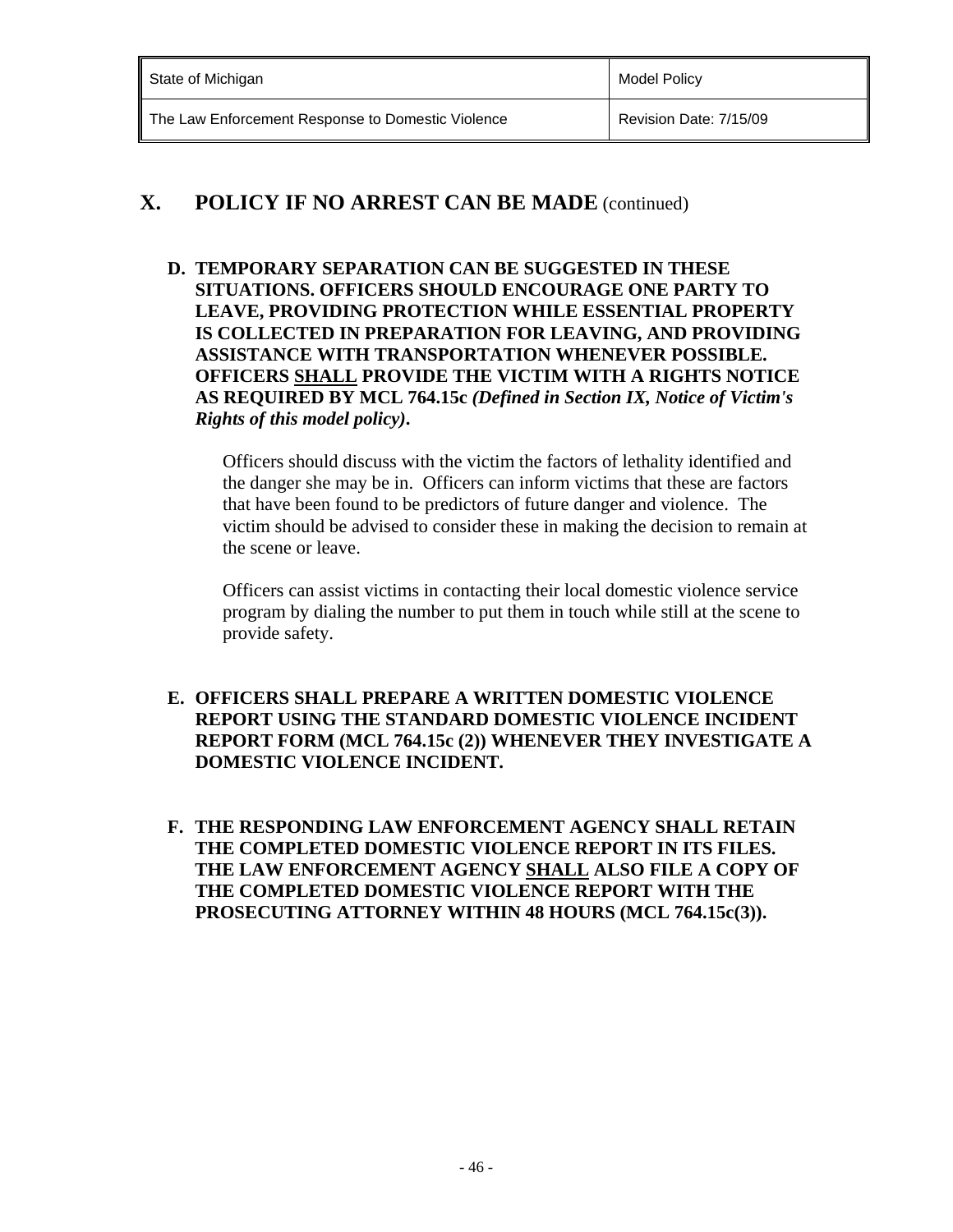| State of Michigan                                 | <b>Model Policy</b>    |
|---------------------------------------------------|------------------------|
| The Law Enforcement Response to Domestic Violence | Revision Date: 7/15/09 |

# **XI. REPORT WRITING**

**A. OFFICERS SHALL PREPARE A WRITTEN DOMESTIC VIOLENCE REPORT AFTER INVESTIGATING OR INTERVENING IN A DOMESTIC VIOLENCE INCIDENT. OFFICERS SHALL USE A STANDARDIZED REPORTING FORM OR A SUBSTANTIALLY SIMILAR FORM (MCL 764.15c). DOMESTIC VIOLENCE INCIDENT MEANS AN INCIDENT REPORTED TO LAW ENFORCEMENT INVOLVING ALLEGATIONS OF A CRIME OR A VIOLATION OF A PERSONAL PROTECTION ORDER OR FOREIGN PROTECTION ORDER, IF THERE IS A DOMESTIC RELATIONSHIP BETWEEN THE VICTIM AND ASSAILANT, REGARDLESS WHETHER AN ARREST WAS MADE.** 

When documenting a domestic violence response:

 The victim does not have to write a statement. The victim does not have to sign the report. The victim should not be asked if prosecution is desired. The officer shall act as the complainant based on information and belief.

### **B. THE REPORT SHALL CONTAIN, BUT IS NOT LIMITED TO CONTAINING, ALL OF THE FOLLOWING** (MCL 764.15c):

 **The address, date and time of the incident.** 

 **The victim's name, address, home and work telephone numbers, race, sex, and date of birth.** 

 **The assailant's name, address, home and work telephone numbers, race, sex, date of birth and information describing the assailant and whether an injunction or restraining order covering the assailant exists.** 

 **The name, address, home and work telephone numbers, race, sex, date of birth of any witness, including a child of the victim or assailant, and the relationship of the witness to the assailant or victim.** 

 **The name of the person who called the law enforcement agency;**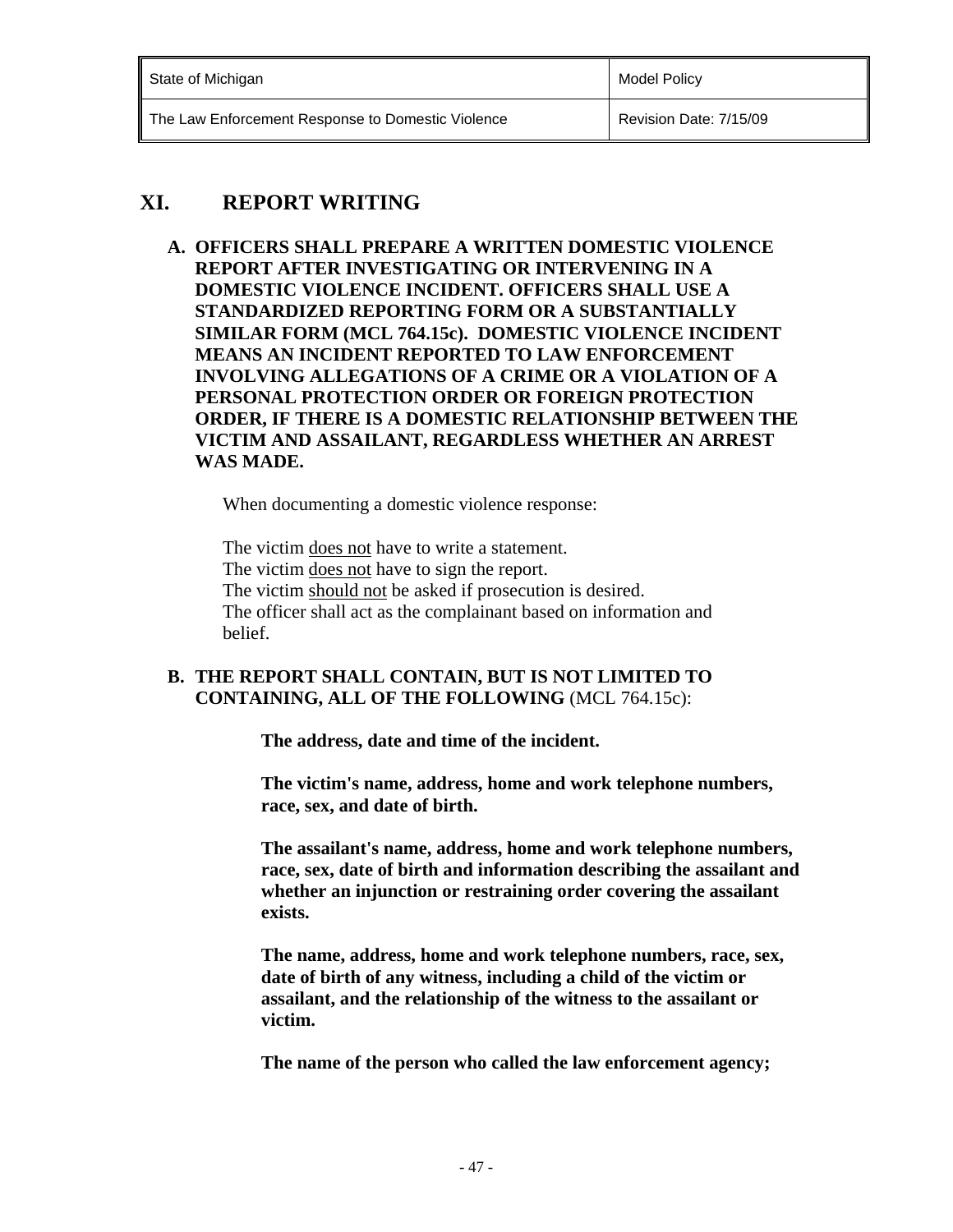| State of Michigan                                 | Model Policy           |
|---------------------------------------------------|------------------------|
| The Law Enforcement Response to Domestic Violence | Revision Date: 7/15/09 |

### **XI. REPORT WRITING** (continued)

 **The relationship of the victim and assailant;** 

 **Whether alcohol or controlled substance use was involved in the incident, and by whom;** 

 **A brief narrative about the call and the crime scene, describing:** 

- **a. the incident and what led to it;**
- **b. whether and how many times the assailant physically assaulted the victim;**
- **c. any weapon or object used;**
- **d. all injuries sustained by the victim and an explanation of how the injuries were sustained;**
- **e. if the victim sought medical attention, information concerning where and how the victim was transported, whether the victim was admitted to a hospital or clinic and the name and telephone number of the attending physician; and**
- **f. any property damage reported by the victim or evident at the scene.**

 **A description of any previous domestic violence incidents between the victim and the assailant, including information from other states, the dates, and locations.** 

#### **The date and time of the report, and the name, badge number, and signature of the officer completing the report.**

An alternate telephone number at which the victim can be reached should be obtained. Information about the victim's location is not to be released.

Document assailant's abuse of children. Request criminal charges for child abuse for assault and battery perpetrated upon children by the assailant.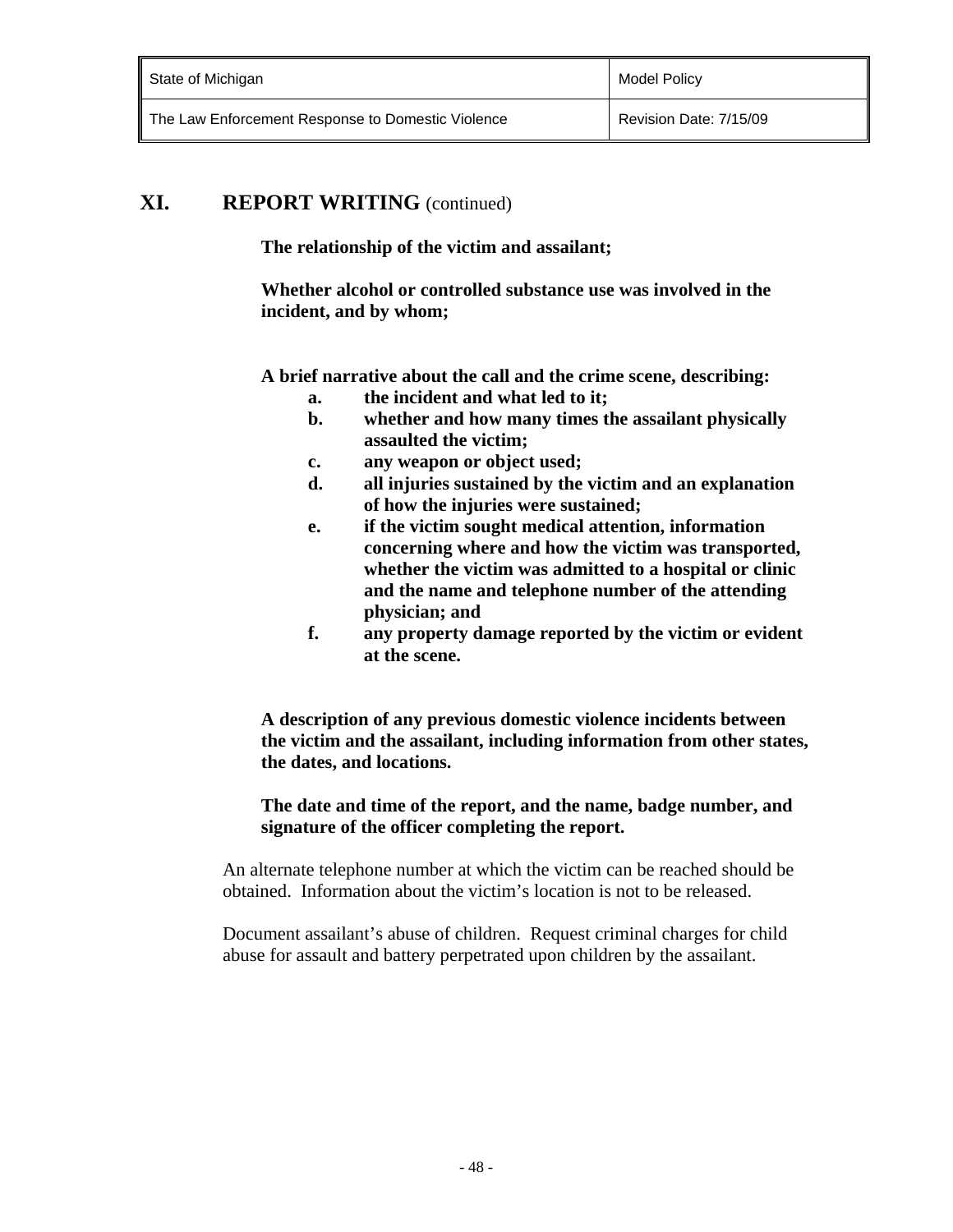| State of Michigan                                 | Model Policy           |
|---------------------------------------------------|------------------------|
| The Law Enforcement Response to Domestic Violence | Revision Date: 7/15/09 |

### **XI. REPORT WRITING** (continued)

### **C. OFFICERS SHOULD DOCUMENT THE FACTORS OF LETHALITY IDENTIFIED DURING THE INVESTIGATION.**

- **D. THE RESPONDING LAW ENFORCEMENT AGENCY SHALL RETAIN THE COMPLETED DOMESTIC VIOLENCE REPORT IN ITS FILES. THE LAW ENFORCEMENT AGENCY SHALL ALSO FILE A COPY OF THE COMPLETED DOMESTIC VIOLENCE REPORT WITH THE PROSECUTING ATTORNEY WITHIN 48 HOURS (MCL 764.15c).**
- **E. IF FACTORS RELATED TO DOMESTIC VIOLENCE ARE ALLEGED, REASONS FOR THE PROBABLE CAUSE DETERMINATION WHICH WAS MADE SHALL BE STATED WHETHER OR NOT A CRIME HAS BEEN COMMITTED OR AN ARREST HAS BEEN MADE.**
- **F. WHERE PROBABLE CAUSE EXISTS BUT NO ARREST WAS MADE, A WRITTEN INCIDENT REPORT DOCUMENTING THE REASONS NO ARREST WAS MADE SHALL BE PREPARED.**
- **G. IF THE VICTIM LEAVES THE SCENE, THE CONFIDENTIALITY OF THE VICTIM'S LOCATION SHALL BE MAINTAINED.**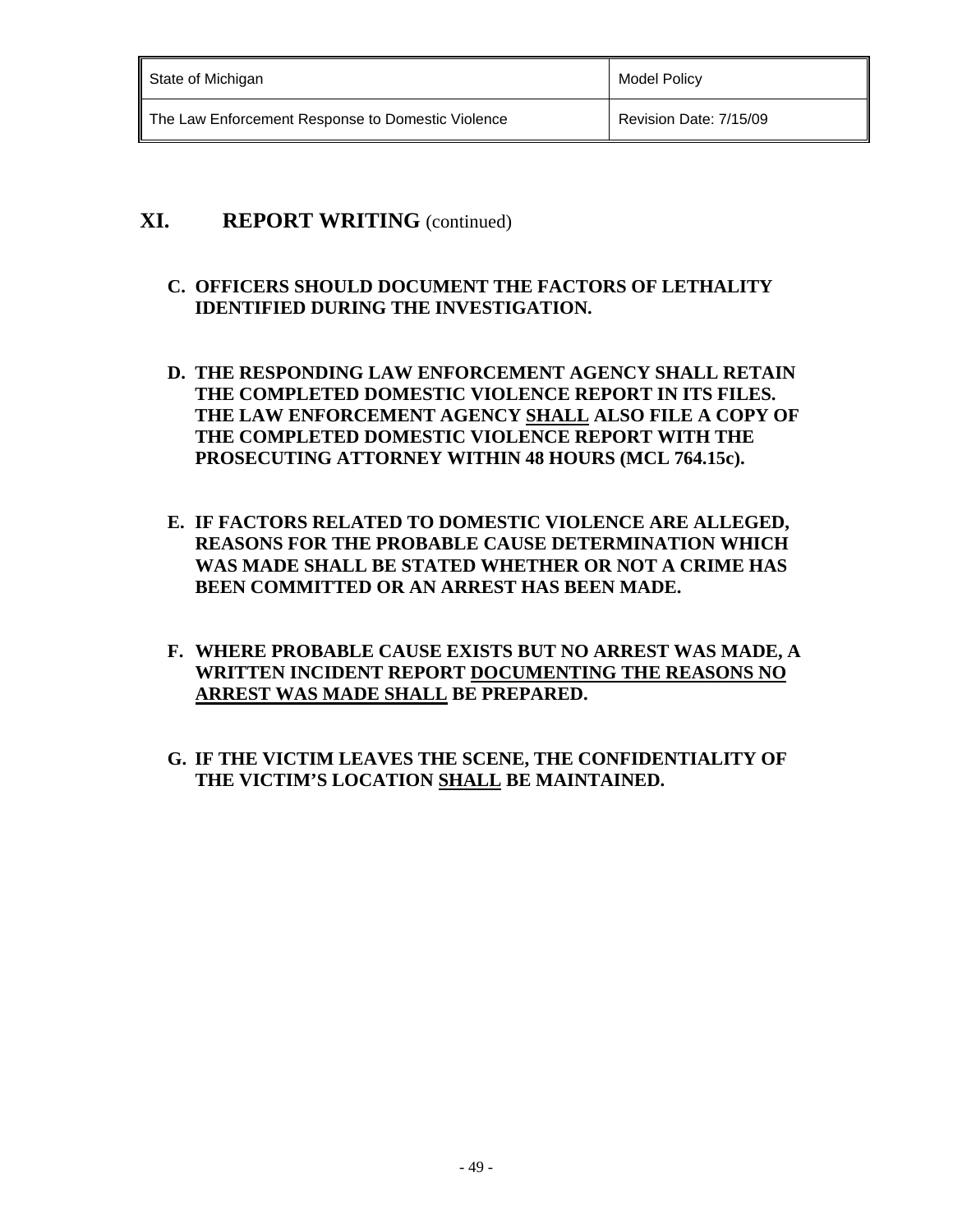| State of Michigan                                 | Model Policy           |
|---------------------------------------------------|------------------------|
| The Law Enforcement Response to Domestic Violence | Revision Date: 7/15/09 |

# **XII. BONDING POLICY**

**A. A PERSON ARRESTED WITHOUT A WARRANT UNDER THE AUTHORITY OF MCL 764.15a OR A SUBSTANTIALLY CORRESPONDING LOCAL ORDINANCE FOR A MISDEMEANOR ASSAULT, ASSAULT AND BATTERY, OR AGGRAVATED ASSAULT SHALL NOT BE RELEASED ON AN INTERIM BOND OR ON RECOGNIZANCE.** 

MCL 780.582a states the assailant shall be held until he or she can be arraigned or have interim bond set by a judge or district court magistrate. If a judge or district court magistrate sets interim bond, they shall consider and may impose the condition that the person released shall not have or attempt to have contact of any kind with the victim. Bond orders that contain protective conditions shall be immediately be entered onto LEIN. See Section VIII of this model policy for conditional release orders (conditional bond) MCL 765.6b.

Note that a person arrested and held without a warrant is entitled, under the constitution, to a probable cause hearing within 48 hours of the arrest.

**B. A PERSON ARRESTED WITH A WARRANT FOR ASSAULT, ASSAULT AND BATTERY, AGGRAVATED ASSAULT OR A SUBSTANTIALLY CORRESPONDING LOCAL ORDINANCE WHERE THE VICTIM IS A SPOUSE, FORMER SPOUSE, A PERSON WHO RESIDES OR HAS RESIDED IN THE SAME HOUSEHOLD, A PERSON WHO HAS OR HAS HAD A DATING RELATIONSHIP, OR A PERSON WITH A CHILD IN COMMON SHALL NOT BE RELEASED ON AN INTERIM BOND OR RECOGNIZANCE.** 

MCL 780.582a states the assailant shall be held until he or she can be arraigned or have interim bond set by a judge or district court magistrate. If a judge or district court magistrate sets interim bond, they shall consider and may impose the condition that the person released shall not have or attempt to have contact of any kind with the victim. Bond orders that contain protective conditions shall be immediately entered onto LEIN. See Section VIII of this model policy for conditional release orders (conditional bond) MCL 765.6b.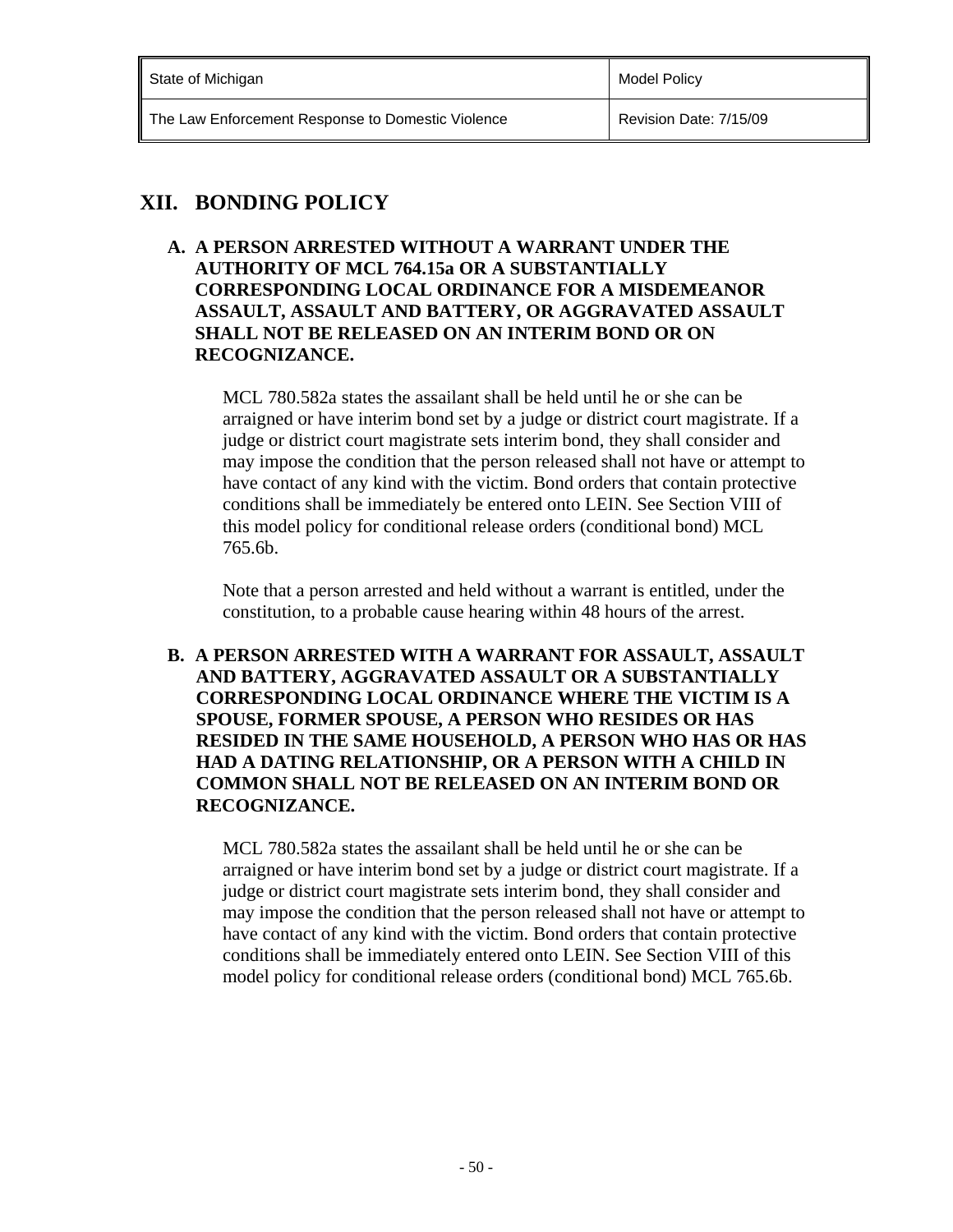| State of Michigan                                 | Model Policy           |
|---------------------------------------------------|------------------------|
| The Law Enforcement Response to Domestic Violence | Revision Date: 7/15/09 |

### **XII. BONDING POLICY** (continued)

- **C. A PERSON ARRESTED FOR VIOLATION OF A PERSONAL PROTECTION ORDER (PPO) OR FOREIGN PROTECTION ORDER UNDER THE AUTHORITY OF MCL 764.15b SHALL NOT BE RELEASED ON INTERIM BOND OR PERSONAL RECOGNIZANCE. THE SUSPECT SHALL BE BROUGHT BEFORE THE COURT IN ACCORDANCE WITH THIS POLICY.**
- **D. THE ARRESTING OFFICER SHOULD COMPLETELY DOCUMENT THE INCIDENT TO ENSURE THAT ALL NECESSARY INFORMATION IS AVAILABLE TO THE PROSECUTOR AND COURT TO ENSURE APPROPRIATE CONDITIONS OF RELEASE ARE SET.**

## **XIII. VICTIM ASSISTANCE**

Arrest provides immediate safety and takes control of the situation away from the assailant.

### **Information to be Given to the Victim**

**WITHIN 24 HOURS AFTER THE INITIAL CONTACT BETWEEN THE VICTIM OF A REPORTED CRIME AND THE INVESTIGATING LAW ENFORCEMENT AGENCY, THAT AGENCY SHALL GIVE TO THE VICTIM THE FOLLOWING INFORMATION IN WRITING (MCL 780.753);** 

- **A. THE AVAILABILITY OF EMERGENCY AND MEDICAL SERVICES, IF APPLICABLE.**
- **B. THE AVAILABILITY OF VICTIM'S COMPENSATION BENEFITS AND THE ADDRESS OF THE CRIME VICTIMS COMPENSATION BOARD.**
- **C. THE ADDRESS AND TELEPHONE NUMBER OF THE PROSECUTOR WHOM THE VICTIM SHOULD CONTACT VICTIM'S RIGHTS INFORMATION.**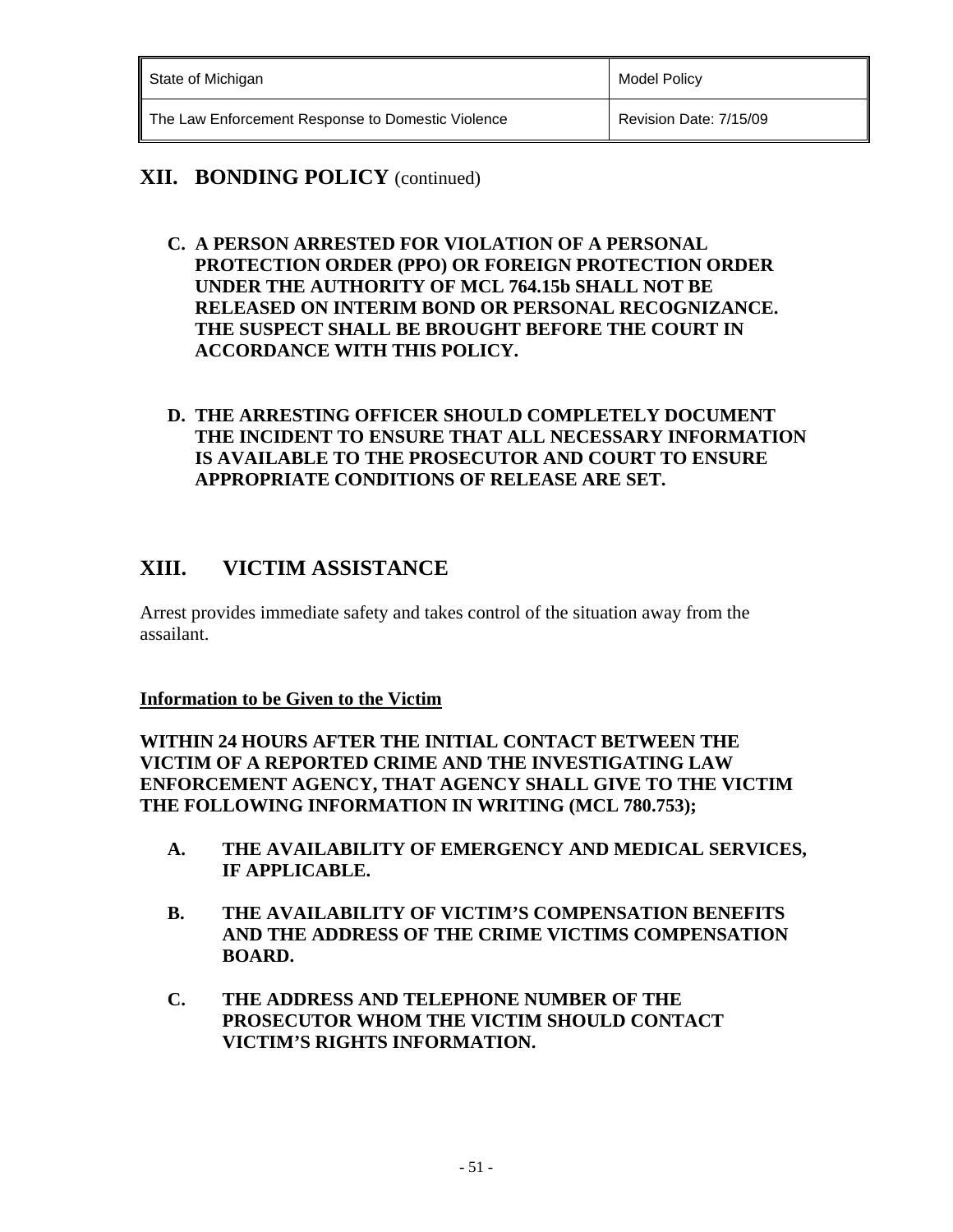| State of Michigan                                 | Model Policy           |
|---------------------------------------------------|------------------------|
| The Law Enforcement Response to Domestic Violence | Revision Date: 7/15/09 |

**D. THE FOLLOWING STATEMENTS:** 

**"IF YOU WOULD LIKE TO BE NOTIFIED OF AN ARREST IN YOUR CASE OR THE RELEASE OF THE PERSON ARRESTED, OR BOTH, YOU SHOULD CALL [IDENTIFY LAW ENFORCEMENT AGENCY AND TELEPHONE NUMBER] AND INFORM THEM."** 

**"IF YOU ARE NOT NOTIFIED OF AN ARREST IN YOUR CASE, YOU MAY CALL THIS LAW ENFORCEMENT AGENCY AT [THE LAW ENFORCEMENT AGENCY'S TELEPHONE NUMBER] FOR THE STATUS OF THE CASE."** 

**Victim Assistance When an Arrest Is Made** 

- **A. OFFICERS MUST PROVIDE OR ARRANGE FOR EMERGENCY ASSISTANCE TO VICTIMS INCLUDING, BUT NOT LIMITED TO, MEDICAL CARE, TRANSPORTATION TO A SHELTER OR REMAINING AT THE SCENE OF AN ALLEGED INCIDENT OF DOMESTIC VIOLENCE FOR A REASONABLE TIME UNTIL, IN THE REASONABLE JUDGMENT OF THE POLICE OFFICER, THE LIKELIHOOD OF FURTHER IMMINENT VIOLENCE HAS BEEN ELIMINATED (MCL 776.22(3)(g)).**
- **B. OFFICERS SHOULD NOT LEAVE ANY DOMESTIC VIOLENCE SCENE UNTIL THE SCENE HAS BEEN CALMED AND THE IMMEDIATE SAFETY OF ALL PARTIES HAS BEEN PROVIDED FOR.**
- **C. OFFICERS SHALL PROVIDE ALL VICTIMS OF DOMESTIC VIOLENCE WITH NOTICE OF RIGHTS INFORMATION AS REQUIRED (MCL 764.15c). THIS INFORMATION MUST BE PROVIDED WHETHER OR NOT AN ARREST WAS MADE.** *(See Notice of Victim's Rights in Section IX this Model Policy).*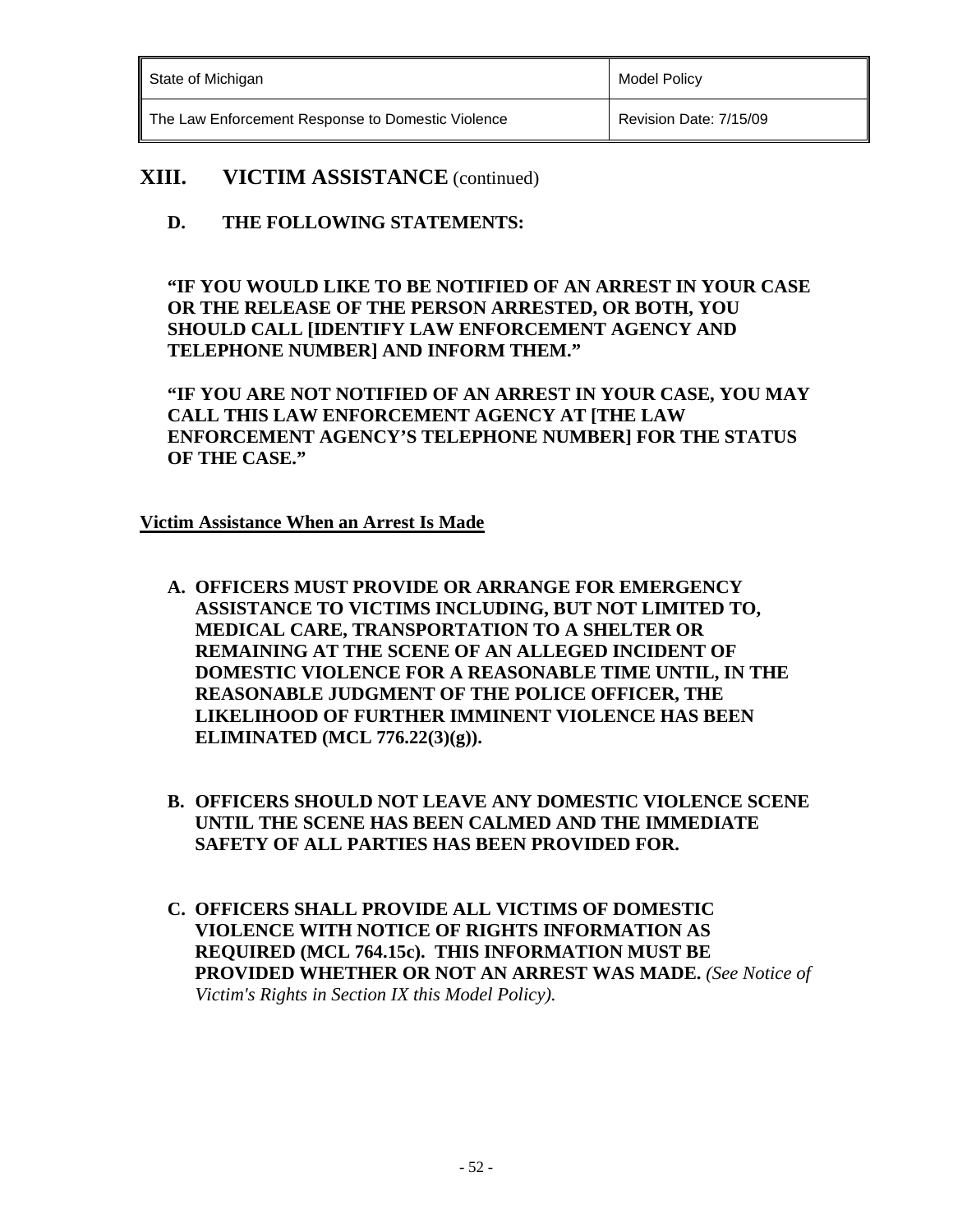| State of Michigan                                 | <b>Model Policy</b>    |
|---------------------------------------------------|------------------------|
| The Law Enforcement Response to Domestic Violence | Revision Date: 7/15/09 |

### **D. OFFICERS SHOULD EXPLAIN THE NOTICE OF RIGHTS INFORMATION TO THE VICTIM. CONTACT SHOULD BE MADE WITH AN ADVOCATE AT THE LOCAL DOMESTIC VIOLENCE SERVICE PROGRAM WHENEVER POSSIBLE.**

#### *Recommended Procedures*

*Victims of domestic violence may require other assistance to meet their immediate needs for safety, medical treatment, shelter and information.* 

- *1. Help facilitate access to medical assistance. Encourage the victim to seek medical attention, even if it is done later. This can provide evidence of additional injury and/or additional documentation of known injury.*
- *2. Explain to the victim and the assailant that the arrest decision was made by the officers in accordance with the requirements of the law.*
- *3. Facilitate the placement of children if the victim is hospitalized.*
- *4. Provide transportation when safety considerations warrant it. Help arrange transportation in other situations.*
- *5. Explain the importance of photographs and evidence to the victim.*
- *6. Attempt to notify the victim of the release of the assailant, whenever possible.*
- *7. Attempt to assist the victim in making arrangements for the care of household pets (e.g., advises victim if the local domestic violence shelter has a program for the placement of pets, etc.).*

### **Victim Assistance If No Immediate Arrest Could Be Made**

**A. IF THE ASSAILANT IS GONE WHEN OFFICERS ARRIVE, THEY SHOULD DISCUSS A SAFETY PLAN WITH THE VICTIM FOR WHEN THE ASSAILANT RETURNS. OFFICERS SHOULD ENCOURAGE THE VICTIM TO CALL THE POLICE IF THE ASSAILANT RETURNS.**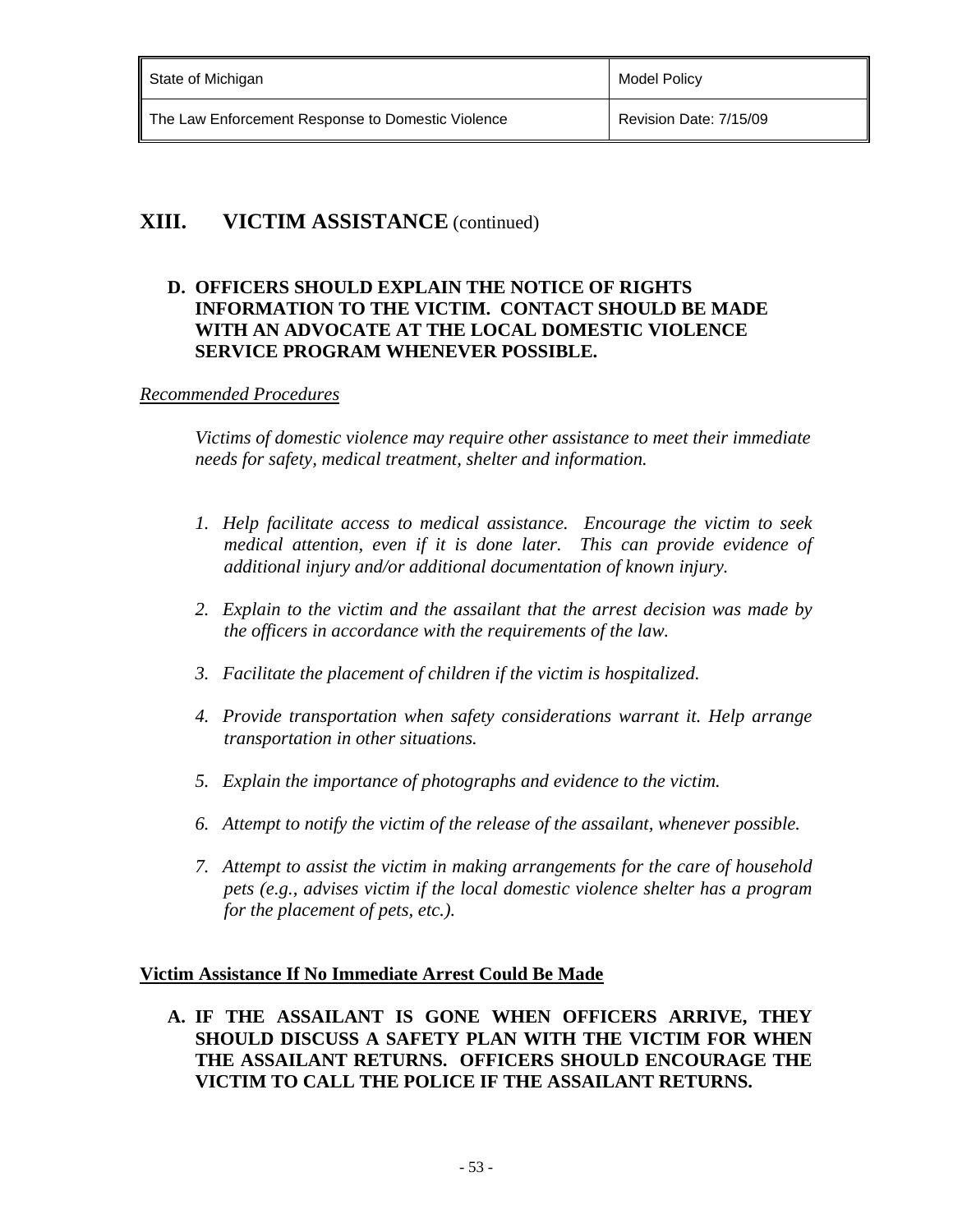| State of Michigan                                 | Model Policy           |
|---------------------------------------------------|------------------------|
| The Law Enforcement Response to Domestic Violence | Revision Date: 7/15/09 |

- **B. OFFICERS SHOULD FACILITATE THE VICTIM'S IMMEDIATE CONTACT WITH A DOMESTIC VIOLENCE SERVICE PROGRAM, WHENEVER POSSIBLE.**
- **C. OFFICERS SHALL PROVIDE ALL VICTIMS OF DOMESTIC VIOLENCE WITH NOTICE OF RIGHTS INFORMATION AS REQUIRED**. **THIS INFORMATION MUST BE PROVIDED EVEN WHEN AN ARREST WAS NOT MADE (MCL 764.15c).**
- **D. OFFICERS SHOULD EXPLAIN THE NOTICE OF RIGHTS INFORMATION TO THE VICTIM**.
- **E. IF THE ASSAILANT IS STILL PRESENT AND AN ARREST CANNOT BE MADE, OFFICERS SHOULD ASSESS THE LETHALITY OF THE SITUATION BY CONSIDERING INDICATORS OF A LIFE- HREATENING SITUATION SUCH AS THE ASSAILANT HAS:**

 **THREATENED TO KILL; THREATENED TO TAKE THE VICTIM HOSTAGE; THREATENED THE CHILDREN; THREATENED TO USE OR USED A WEAPON; KILLED OR MUTILATED A PET; KNOWLEDGE THAT THE VICTIM IS LEAVING OR FILING FOR DIVORCE; ACCESS TO WEAPONS; A HISTORY OF WEAPONS USE; A HISTORY OF DOMESTIC VIOLENCE; A HISTORY OF ASSAULTIVE BEHAVIOR; ENGAGED IN STALKING BEHAVIOR; ACCESS TO THE VICTIM AND/OR THE VICTIM'S FAMILY; THREATENED SUICIDE; OR ALCOHOL OR DRUG ADDICTION.**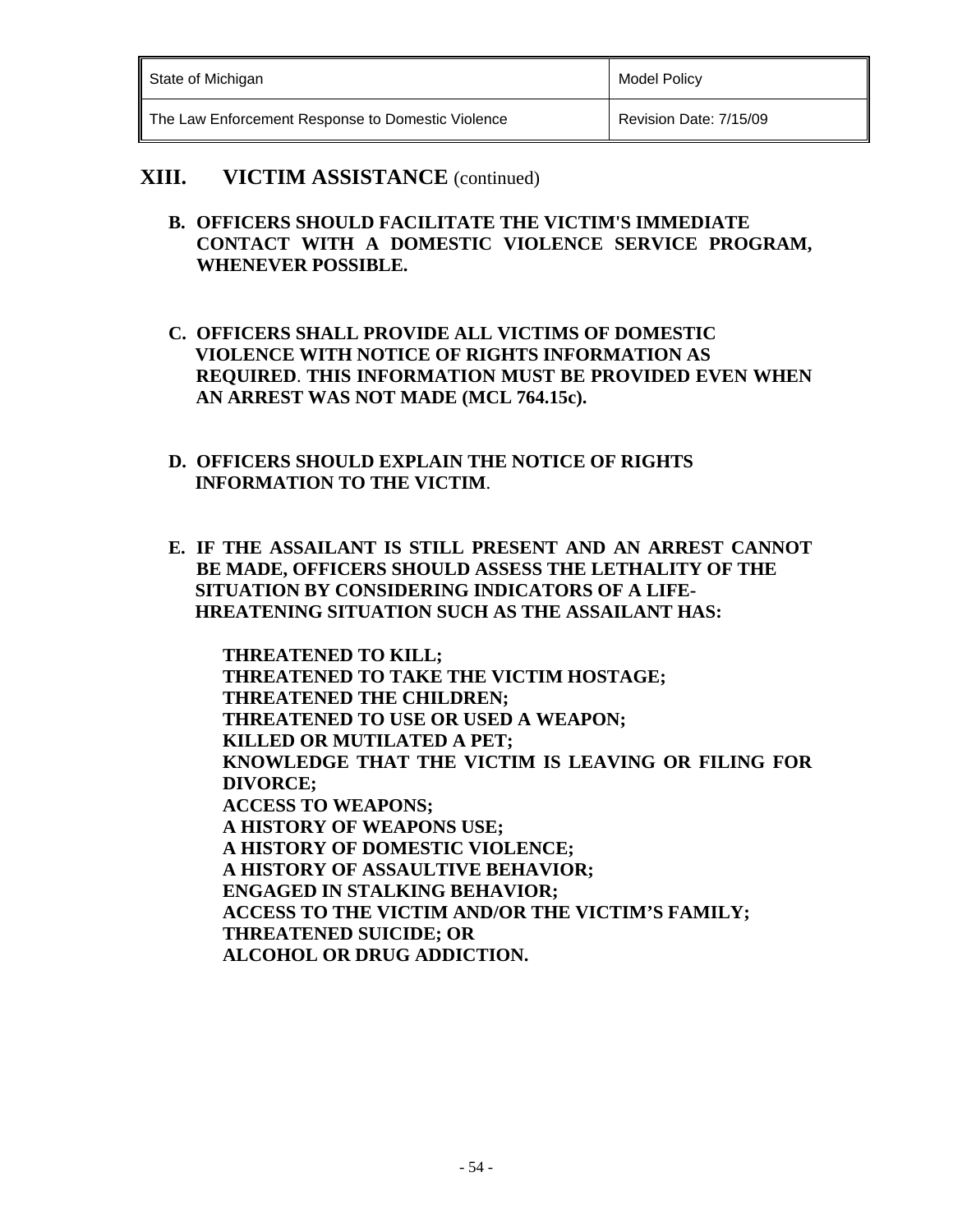| State of Michigan                                 | <b>Model Policy</b>    |
|---------------------------------------------------|------------------------|
| The Law Enforcement Response to Domestic Violence | Revision Date: 7/15/09 |

#### *Recommended Procedures*

- *1. If the assailant has threatened suicide, consider taking the assailant for a psychiatric evaluation, where appropriate.*
- *2. If the assailant has engaged in stalking behavior, the victim should be advised to seek a Personal Protection Order (PPO).*
- *3. Officers should document all conduct that constitutes stalking behavior.*
- *4. Officers should seek a warrant for stalking if the assailant has engaged in two or more acts of unconsented to contact.*
- *5. If the assailant has threatened the children a report to children's protective services may be required.*
- *6. If indicators of lethality are identified officers should determine if new probable cause for an arrest has been established based upon the lethality assessment.*
- *7. Officers should discuss with the victim the factors of lethality identified and the danger she may be in. Officers can inform victims that these are factors that have been found to be predictors of future danger and violence. The victim should be advised to consider these in making the decision to remain at the scene or leave.*
- *8. Officers should encourage victims to contact their local domestic violence service program by dialing the number and putting them in touch while still at the scene to provide safety.*

#### **F. OFFICERS SHOULD ENCOURAGE SEPARATION WHEN INDICATORS OF LETHALITY ARE IDENTIFIED AND PROVIDE OR ARRANGE FOR TRANSPORTATION TO ASSIST ONE PARTY IN LEAVING WHENEVER POSSIBLE.**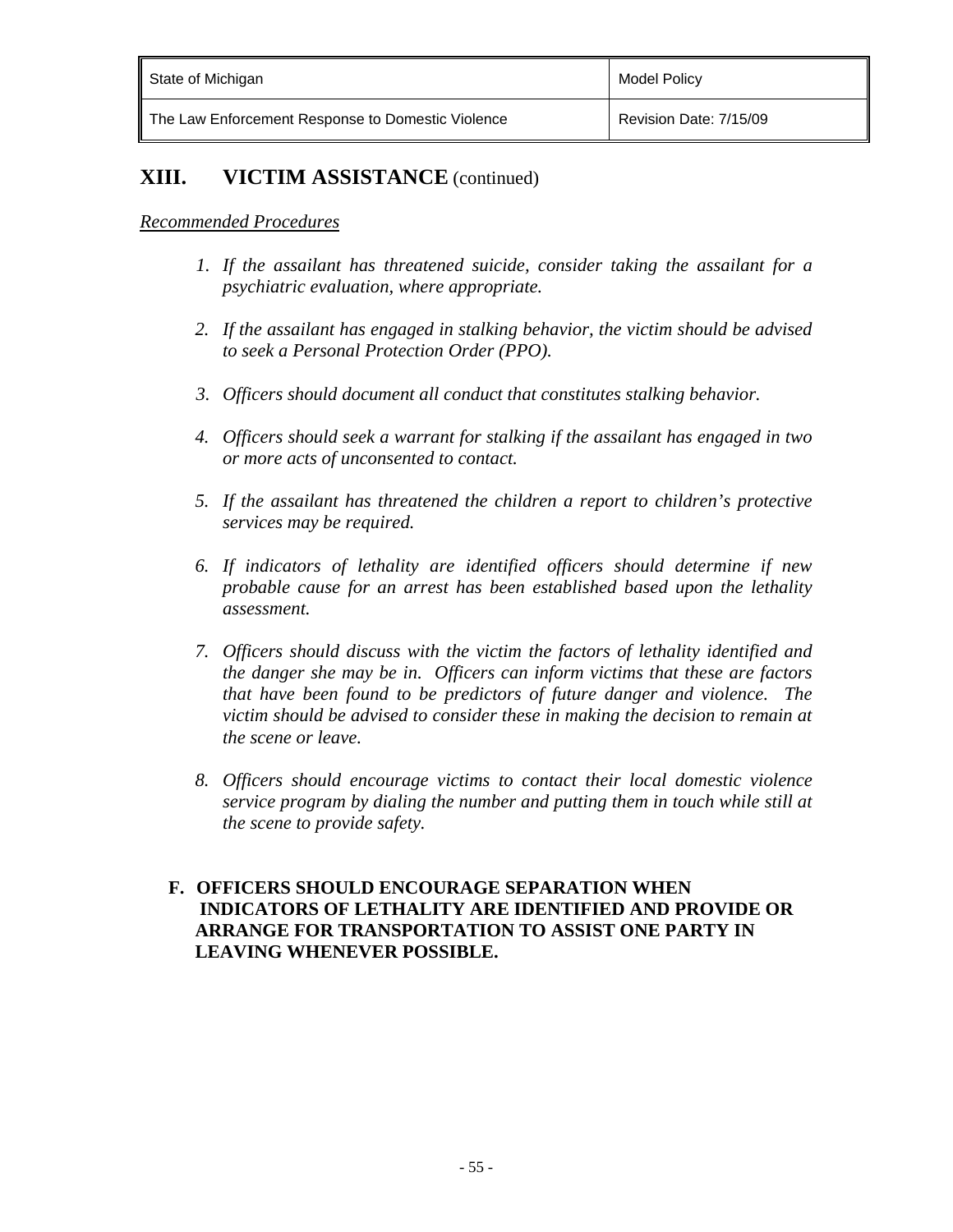| State of Michigan                                 | Model Policy           |
|---------------------------------------------------|------------------------|
| The Law Enforcement Response to Domestic Violence | Revision Date: 7/15/09 |

### **IV. SUPERVISION**

### **Supervisory Review**

### **A. ALL RESPONSES TO A DOMESTIC VIOLENCE CALL SHALL BE REVIEWED FOR COMPLIANCE WITH THIS POLICY.**

### *Recommended Procedures*

*When the victim or the assailant is a criminal justice system employee or public official, the supervisor shall investigate to ensure that the response is properly documented and that agency policy has been followed. Whenever possible the supervisor shall respond to and take charge of the scene.* 

### **B. WHEN A DUAL ARREST IS MADE, THE PROBABLE CAUSE FOR EACH ARREST SHALL BE REVIEWED BY THE SUPERVISOR TO ENSURE THAT THE INTENT OF THE LAW AND THIS POLICY WAS FOLLOWED.**

See Section III, D & E of this Model Policy.

NOTE: DUAL ARRESTS ARE DISCOURAGED. MCL 776.22(3)(b)(ii) PROVIDES THAT OFFICERS, WHEN DETERMINING WHETHER TO MAKE AN ARREST OF ONE OR BOTH INDIVIDUALS, SHOULD CONSIDER THE INTENT OF THE LAW TO PROTECT VICTIMS OF DOMESTIC VIOLENCE, THE DEGREE OF INJURY INFLICTED ON THE INDIVIDUALS INVOLVED, THE EXTENT TO WHICH THE INDIVIDUALS HAVE BEEN PUT IN FEAR OF PHYSICAL INJURY TO THEMSELVES OR OTHER MEMBERS OF THE HOUSEHOLD, AND ANY HISTORY OF DOMESTIC VIOLENCE BETWEEN THE INDIVIDUALS. THE OFFICER SHOULD NOT ARREST AN INDIVIDUAL IF THE OFFICER HAS REASONABLE CAUSE TO BELIEVE THE INDIVIDUAL WAS ACTING IN LAWFUL SELF-DEFENSE OR IN LAWFUL DEFENSE OF ANOTHER INDIVIDUAL.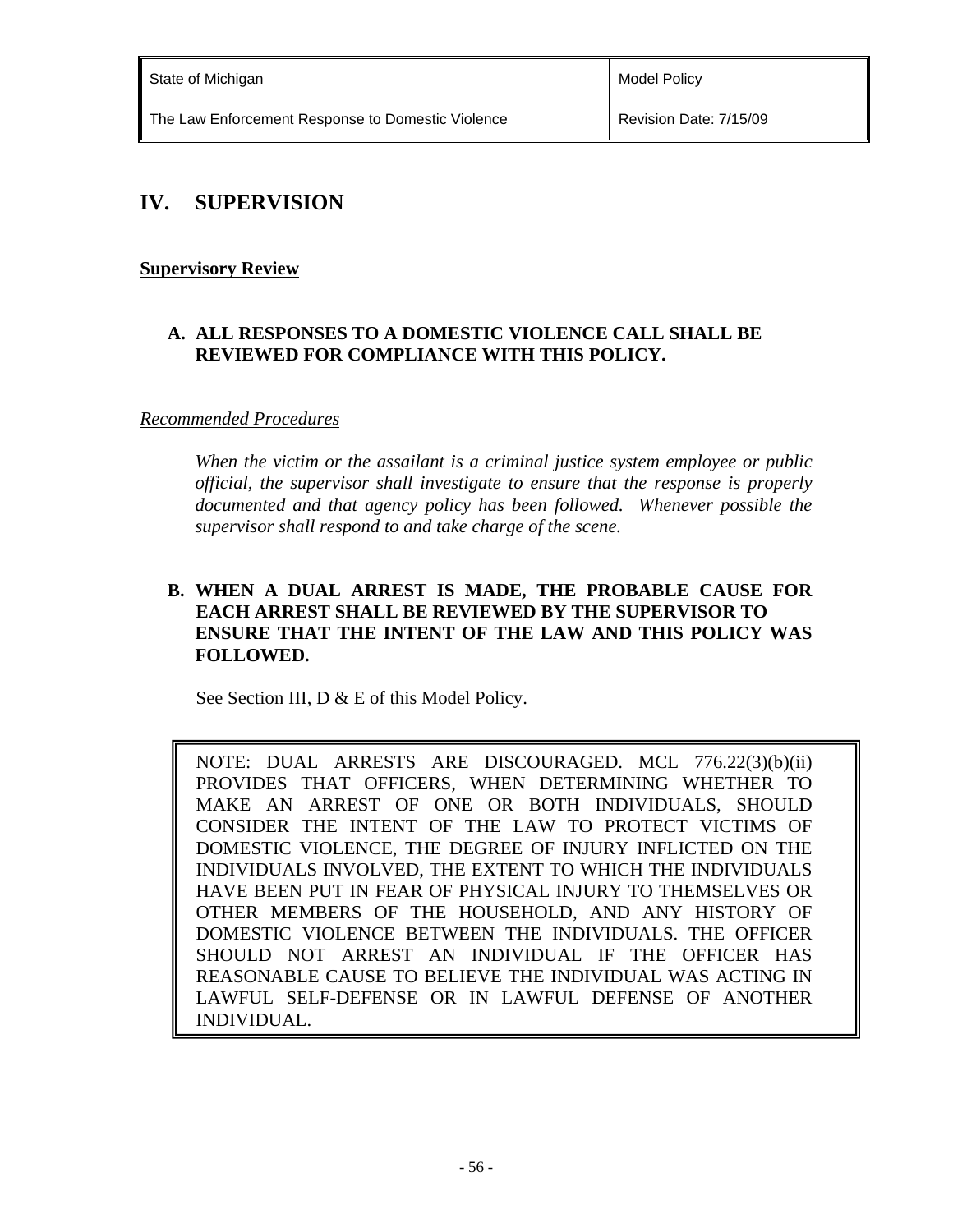| State of Michigan                                 | Model Policy           |
|---------------------------------------------------|------------------------|
| The Law Enforcement Response to Domestic Violence | Revision Date: 7/15/09 |

#### **Supervisory Enforcement**

### **A. SUPERVISORS SHALL PROVIDE FEEDBACK TO OFFICERS TO REINFORCE THE INTENT OF THIS POLICY.**

**B. A SUPERVISOR FINDING VIOLATIONS OF THE POLICY SHALL DISCIPLINE FOR NONCOMPLIANCE WITH THE POLICY (MCL 776.22(3)(k)).**

#### **Agency Personnel Requirements**

**A. AGENCIES SHOULD ESTABLISH A POLICY THAT REQUIRES OFFICERS WHO ARE ENJOINED BY A PERSONAL PROTECTION ORDER TO ADVISE THE AGENCY ADMINISTRATOR OR A DESIGNEE OF THE EXISTENCE OF SUCH AN ORDER AND THE PROHIBITIONS CONTAINED IN THE ORDER.**

The PPO statutes allow the victim to request the court to prohibit the purchase or possession of a firearm. This prohibition can be issued ex parte. There is no exemption for law enforcement officers.

However, the petitioner, if they know, shall notify the court if they seek a PPO against a person who is required to carry a weapon as a condition of their employment or if that person is a certified police officer. MCL 600.2950(2) and MCL 600.2950a(2). If the PPO identifies the respondent as a police officer the clerk of the court shall notify the officer's employing law enforcement agency. MCL 600.2950(15)(e) and MCL 600.2950a(12)(c).

#### *Recommended Procedures*

- *1. Officers should be advised to seek an expedited hearing to address the PPO.*
- 2. *MCL 600.2950 and MCL 600.2950a require the court to schedule a hearing within five days of the filing of a motion by a law enforcement officer to modify or rescind an ex parte PPO that prohibits the purchase or possession of a firearm.*

 Also, scan line 70, in the LEIN, will contain a "y" if there is a firearm prohibition in the PPO.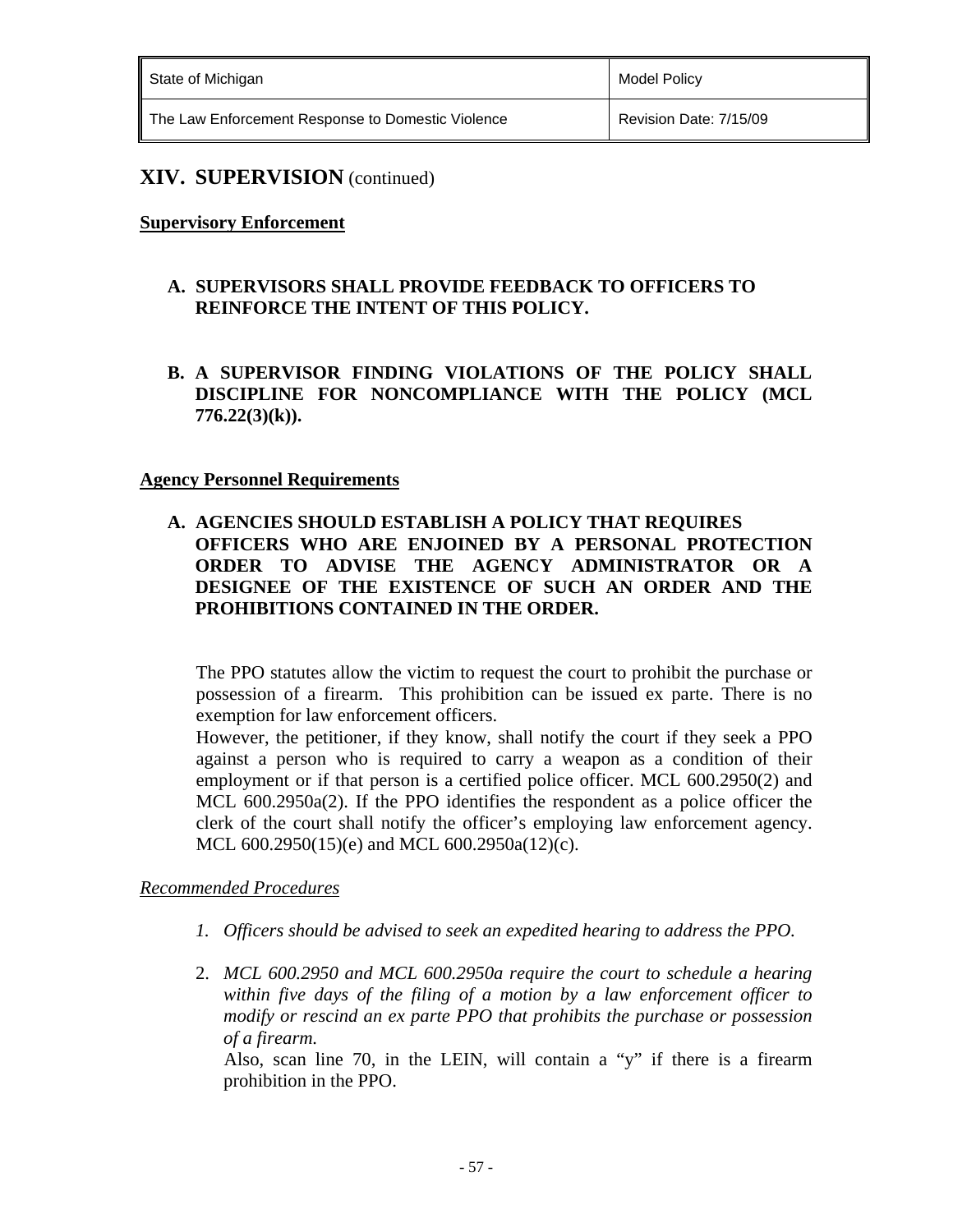| State of Michigan                                 | <b>Model Policy</b>    |
|---------------------------------------------------|------------------------|
| The Law Enforcement Response to Domestic Violence | Revision Date: 7/15/09 |

- **B. AGENCIES SHOULD DEVELOP A POLICY ADDRESSING WHAT ACTION SHOULD BE TAKEN REGARDING OFFICERS WHO ARE PROHIBITED BY A PERSONAL PROTECTION ORDER FROM POSSESSING A FIREARM.**
- **C. AGENCIES SHOULD CONDUCT AN INVESTIGATION TO DETERMINE WHAT ACTION SHOULD BE TAKEN REGARDING OFFICERS WHO ARE SUBJECT TO A PERSONAL PROTECTION ORDER THAT DOES NOT CONTAIN A SPECIFIC PROHIBITION ON THE POSSESSION OF A FIREARM.**
- **C. MCL 28.422b REQUIRES THE DEPARTMENT OF STATE POLICE TO SEND WRITTEN NOTICE TO A PERSON WHO IS THE SUBJECT OF THE PPO THAT THEY ARE PROHIBITED FROM PURCHASING A PISTOL OR OBTAINING A LICENSE TO CARRY A PISTOL CONCEALED. THIS NOTICE SHALL NOT BE SENT UNTIL THE DEPARTMENT HAS RECEIVED NOTICE THAT THE PERSON WHO IS THE SUBJECT OF THE PPO HAS BEEN SERVED WITH OR HAS RECEIVED NOTICE OF THE PPO.**

The prohibitions against obtaining a permit to purchase a pistol or obtain a permit to carry a weapon concealed are automatic based on the entry of any PPO into the LEIN. These prohibitions would

not affect the ability of a law enforcement officer to carry or possess a weapon as required by job requirements.

The PPO may also contain a specific prohibition against purchasing or possessing any firearm (see A above). This would prohibit a law enforcement officer from carrying or possessing a firearm even as required by the job.

#### **D. 18 U.S.C. SEC. 922g(8). MAKES IT UNLAWFUL FOR ANY PERSON CONVICTED OF A "MISDEMEANOR CRIME OF DOMESTIC VIOLENCE" TO SHIP, TRANSPORT, POSSESS OR RECEIVE FIREARMS OR AMMUNITION.**

This statute applies to governmental employees including police officers and would prohibit a law enforcement officer from carrying or possessing a firearm even as required by the job.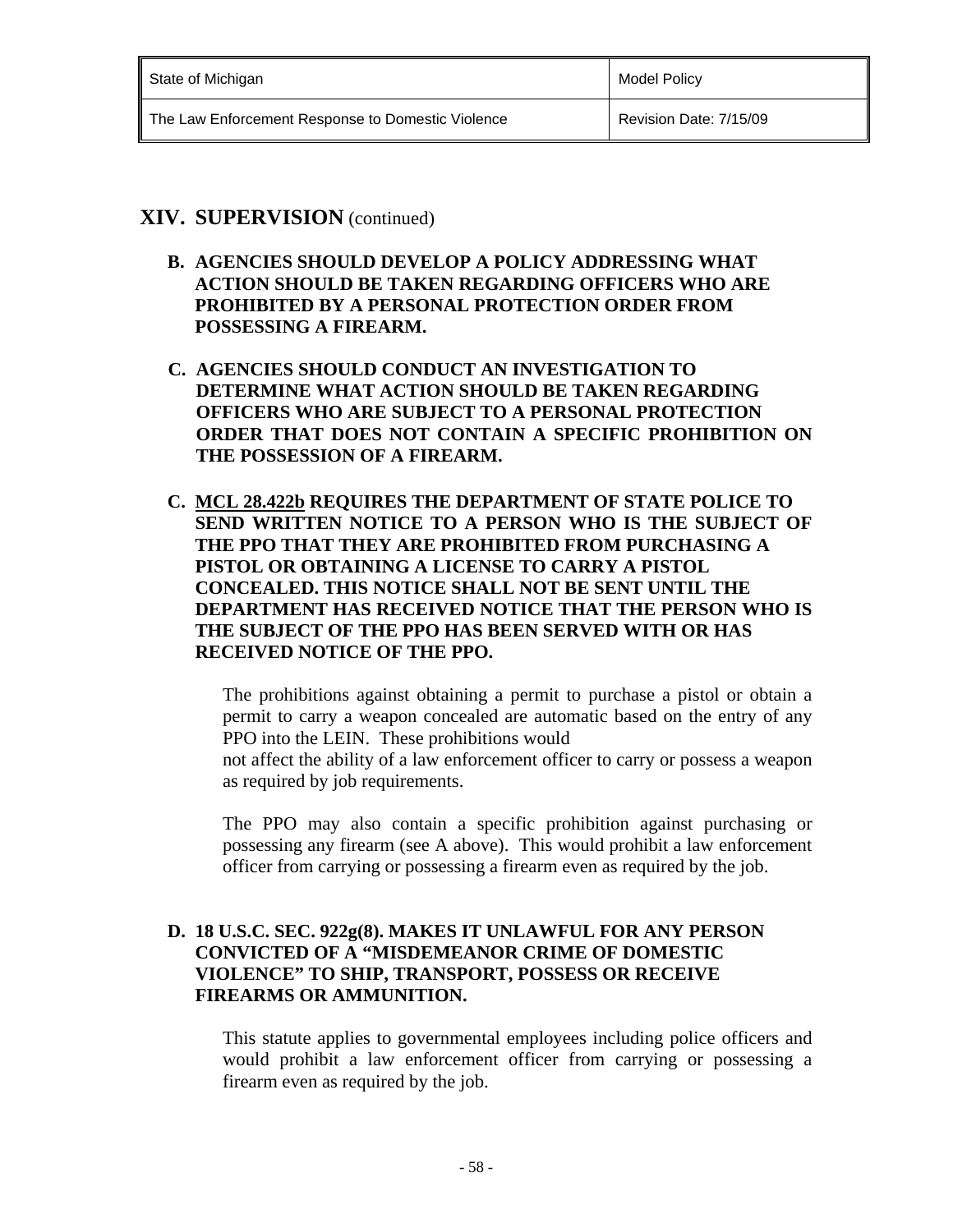| State of Michigan                                 | <b>Model Policy</b>    |
|---------------------------------------------------|------------------------|
| The Law Enforcement Response to Domestic Violence | Revision Date: 7/15/09 |

The Bureau of Alcohol, Tobacco and Firearms, (ATF), is charged with the implementation and enforcement of this law.

The International Association of Police Chiefs (IACP) has issued an advisory bulletin to agencies recommending actions that should be taken. The following recommended procedures are drawn from this source.

#### *Recommended Procedures*

- *1. Inform all current employees of the law and its consequences.*
- *2. Require officers to inform the agency of all past convictions and that they must immediately promptly notify the agency of new convictions.*
- *3. Conduct a survey of employment applications and personnel records to determine if current officers are affected.*
- *4. Have every officer complete a qualification inquiry or disclosure form indicating compliance with the law or past history.*
- *5. Have all job applicants complete a disclosure statement.*
- *6. If a conviction is found a review must be conducted to determine if it is a violation that is covered by sec. 658 which amends section 921(a) of Title 18 of the United States Code by adding at the end the following:*

 "33(a) ...the term 'misdemeanor crime of domestic violence' means an offense that:

- (1) is a misdemeanor under Federal or State law; and
- (2) has, as an element, the use or attempted use of physical force, or the threatened use of a deadly weapon, committed by a current or former spouse, parent or guardian of the victim, by a person with whom the victim shares a child in common, by a person who is cohabiting with or has cohabited with the victim as a spouse, parent, or guardian, or by a person similarly situated as a spouse, parent, or guardian of the victim.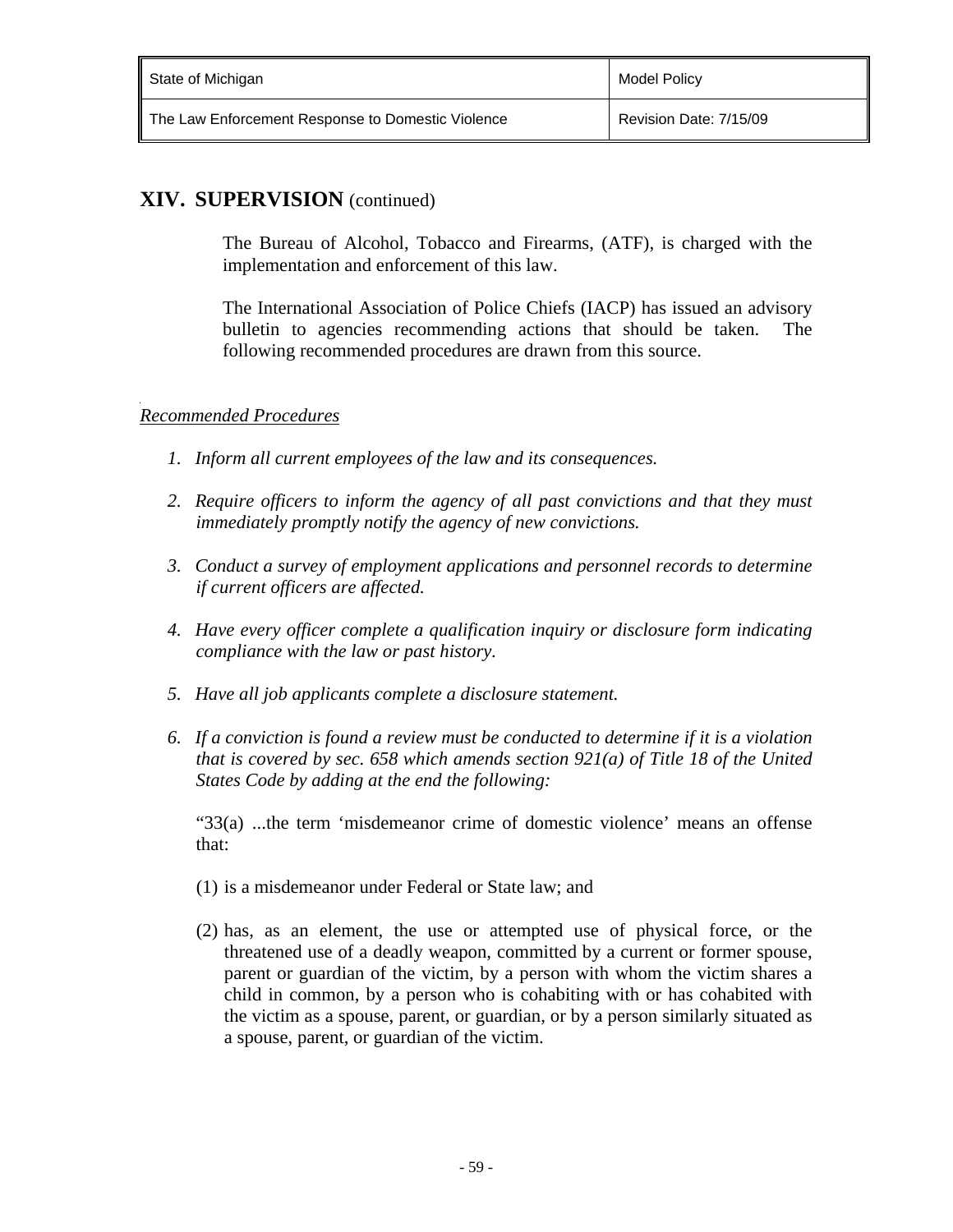| State of Michigan                                 | Model Policy           |
|---------------------------------------------------|------------------------|
| The Law Enforcement Response to Domestic Violence | Revision Date: 7/15/09 |

- (3) A person shall not be considered to have been convicted of such an offense for purposes of this chapter, unless:
	- (a) the person was represented by counsel in the case, or knowingly and intelligently waived the right to counsel in the case; and
	- (b) in the case of a prosecution for an offense described in this paragraph for which a person was entitled to a jury trial in the jurisdiction in which the case was tried, either:
		- (1) the case was tried by a jury, or
		- (2) the person knowingly and intelligently waived the right to have the case tried by a jury, by guilty plea or otherwise.
	- (4) A person shall not be considered to have been convicted of such an offense for purposes of this chapter if the conviction has been expunged or set aside, or is an offense for which the person has been pardoned or has had civil rights restored (if the law of the applicable jurisdiction provides for the loss of civil rights under such an offense) unless the pardon, expungement, or restoration of civil rights expressly provides that the person may not ship, transport, possess, or receive firearms."

### **F. LAW ENFORCEMENT AGENCIES MUST PROHIBIT THE TRANSFER OF WEAPONS AND AMMUNITION TO INDIVIDUALS AFFECTED BY 18 U.S.C. SEC. 922g, AS DEFINED IN SEC. 658.**

 18 U.S.C. SEC. 922g(8) also makes it unlawful for anyone to transfer or sell a firearm and/or ammunition to an individual convicted of a crime of domestic violence.

**G. FEDERAL LAW ALSO PROVIDES THAT PERSONS WHO ARE SUBJECT TO COURT ORDERS RESTRAINING THEM FROM ABUSING AN INTIMATE PARTNER MAY NOT PURCHASE OR POSSESS FIREARMS OR AMMUNITION. 18 U.S.C. 922(g)(9).**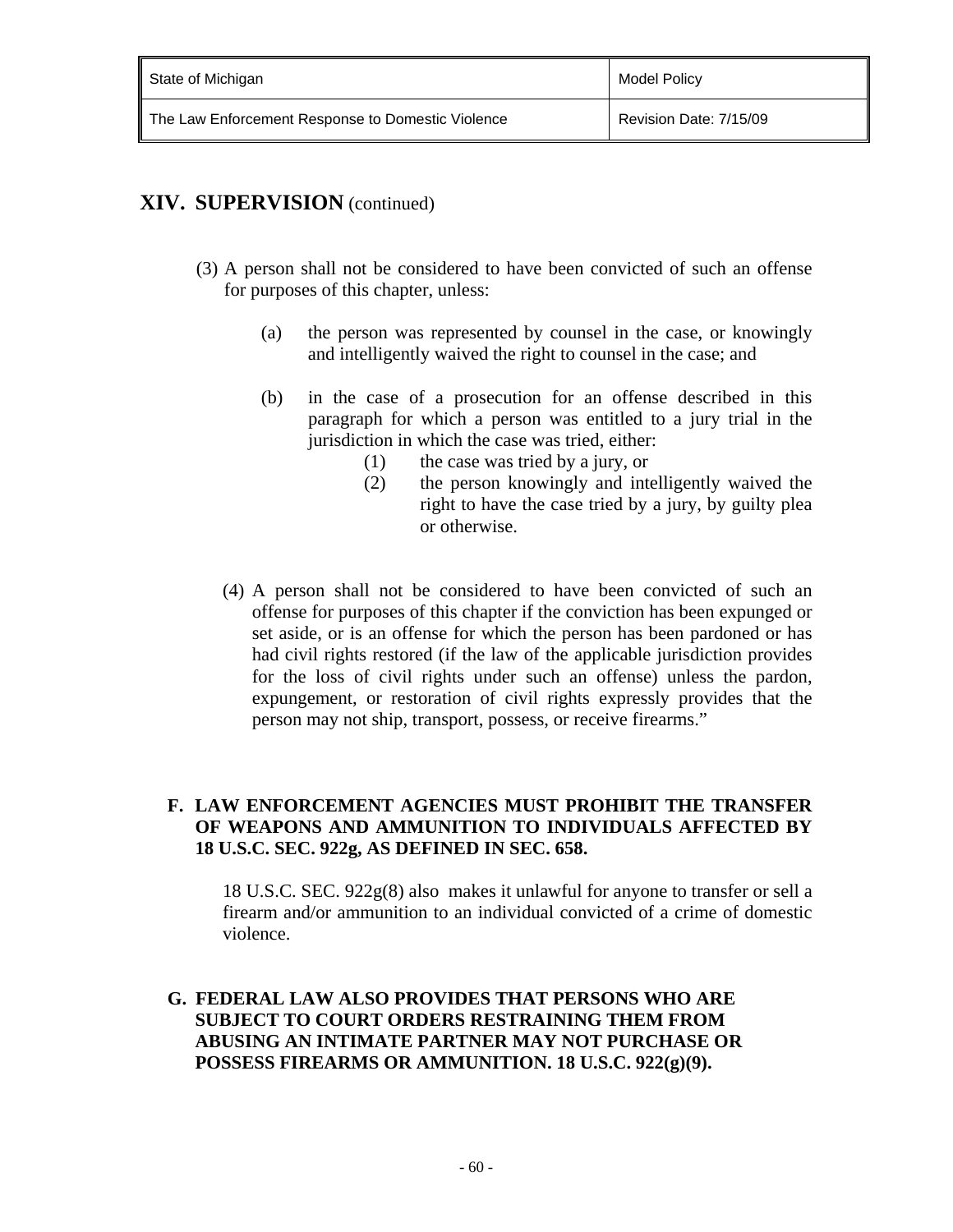| State of Michigan                                 | Model Policy           |
|---------------------------------------------------|------------------------|
| The Law Enforcement Response to Domestic Violence | Revision Date: 7/15/09 |

Intimate partner for purposes of the federal statute includes spouse, former spouse, child in common and resident or former resident of the same household. At this time, dating relationship is not included in the federal law as it pertains to this section. Orders covered by this section include Michigan personal protection orders, conditional release orders and probation orders that provide for the protection of a named party. The statute applies regardless of whether the protection order prohibits purchasing or possessing firearms or ammunition. If a personal protection order or conditional release order restraining a law enforcement officer does not address the purchase or possession of firearms, the officer will be permitted to carry a firearm in the line of duty. 18 U.S.C.  $922(g)(8)$ . Violations of federal law should be referred to the FBI or ATF for investigation.

# **XV. TRAINING**

### **Initial Training**

- **A. ALL AFFECTED AGENCY PERSONNEL INCLUDING OFFICERS, DISPATCHERS AND SUPERVISORS, SHALL BE TRAINED TO FOLLOW THIS POLICY. THE TRAINING MUST BE SUFFICIENT TO ENSURE AN UNDERSTANDING OF THE PROVISIONS OF THIS POLICY (MCL 776.22).**
- **B. ALL AFFECTED AGENCY PERSONNEL INCLUDING OFFICERS, DISPATCHERS AND SUPERVISORS, SHALL BE GIVEN A COPY OF THE POLICY AND SHALL BE RESPONSIBLE FOR KNOWING, UNDERSTANDING AND COMPLYING WITH THE PROVISIONS OF THE POLICY.**

*Training Recommendations* 

- *1. It is highly recommended that training on the policy include:* 
	- *a. the dynamics of domestic violence;*
	- *b. laws related to domestic violence; and*
	- *c. officer safety and response procedures.*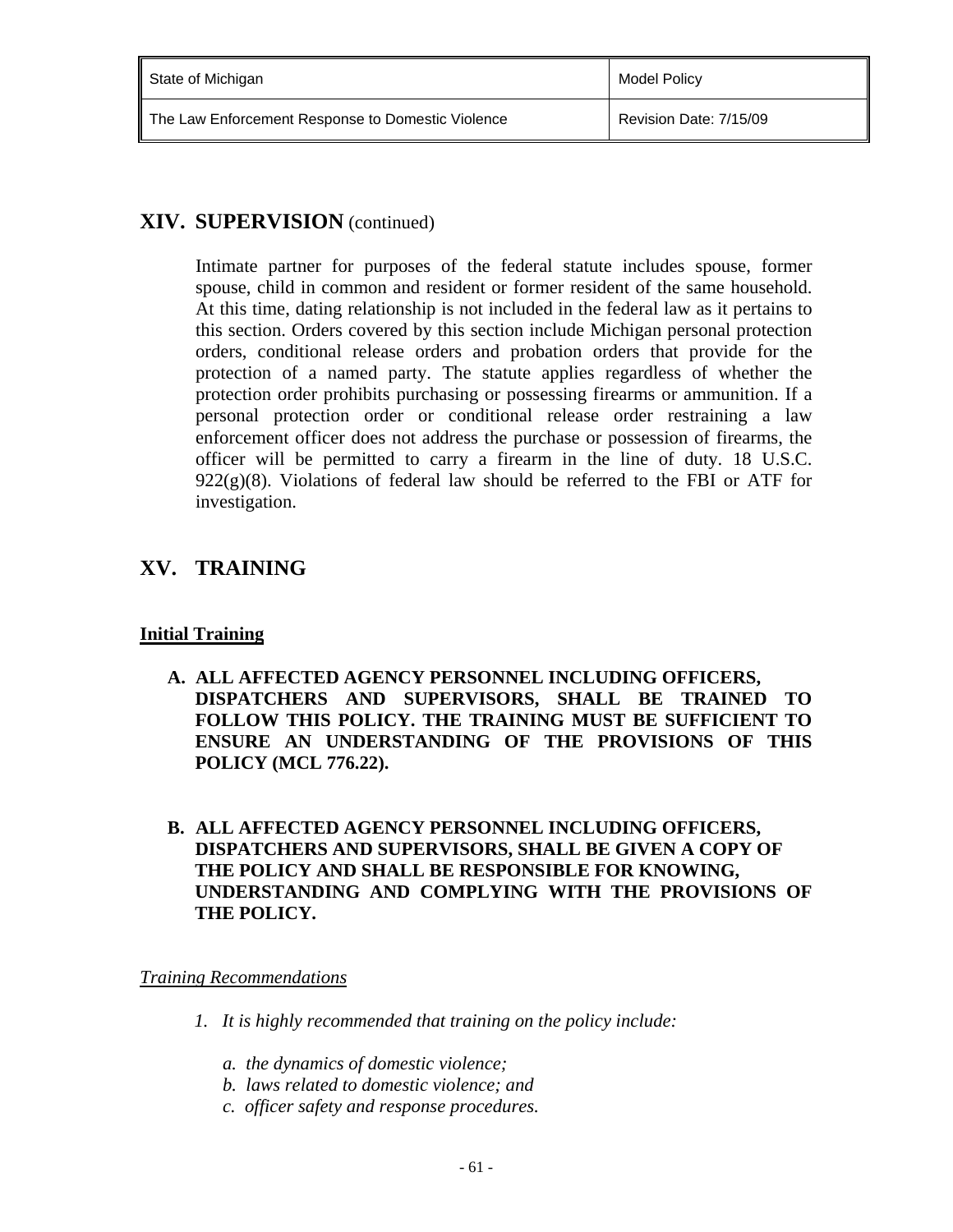| State of Michigan                                 | <b>Model Policy</b>    |
|---------------------------------------------------|------------------------|
| The Law Enforcement Response to Domestic Violence | Revision Date: 7/15/09 |

### **XV. TRAINING** (continued)

 *2. Training on the dynamics of domestic violence should be done by domestic violence service providers.*

### **Ongoing Training**

Ongoing training, supervision and accountability are essential for minimizing the risk of liability.

**A. POLICY REVIEW TRAINING SHALL BE SUFFICIENT TO CREATE AN UNDERSTANDING AND RETENTION OF THE REQUIREMENTS OF THIS POLICY. PERSONNEL SHALL BE ABLE TO PROPERLY ARTICULATE THIS POLICY ON THE WITNESS STAND IN COURT.**

### **B. A REVIEW OF TRAINING SHOULD INCLUDE ALL AFFECTED AGENCY PERSONNEL INCLUDING OFFICERS, DISPATCHERS AND SUPERVISORS. MCL 776.22.**

### *Training Recommendations*

- *1. Annual policy review training is highly recommended. Personnel should be given a copy of the policy, asked if they have any questions regarding the policy, and be required to sign a statement that they have received, read, and understand the policy.*
- *2. It is recommended that documentation of review training be maintained by the agency.*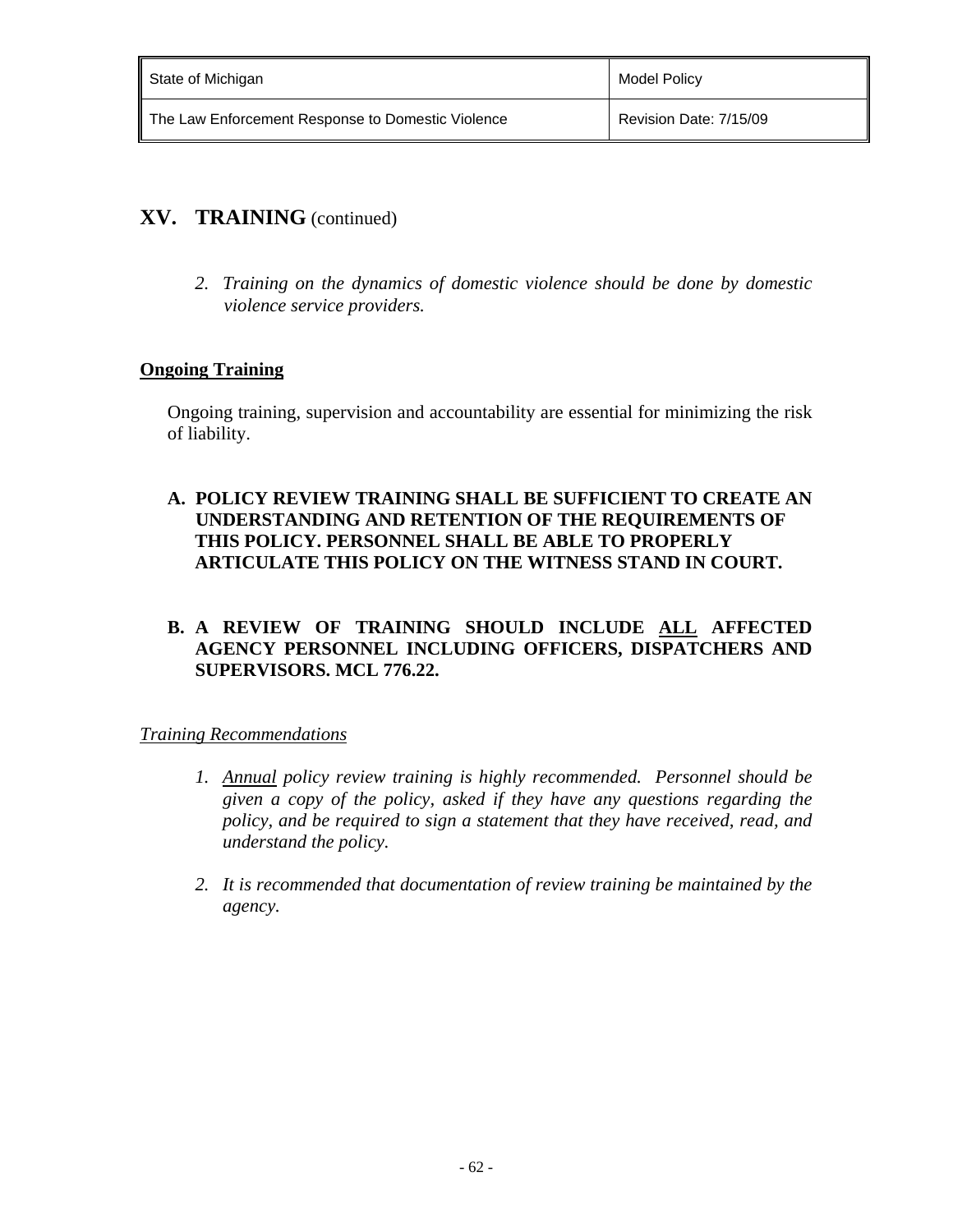| State of Michigan                                 | <b>Model Policy</b>    |
|---------------------------------------------------|------------------------|
| The Law Enforcement Response to Domestic Violence | Revision Date: 7/15/09 |

# **XVI. EVALUATION AND DATA COLLECTION**

### **Evaluation**

**A. THE EVALUATION GOAL OF THIS POLICY IS TO ENSURE 100% COMPLIANCE WITH THE PROVISIONS OF THIS POLICY.** 

### **B. THE POLICY SHALL BE MONITORED AND REVIEWED ANNUALLY TO DETERMINECOMPLIANCE AND THE NEED FOR MODIFICATION. MANAGEMENT SHALL DESIGNATE THE INDIVIDUAL WHO HAS RESPONSIBILITY FOR CONDUCTING THIS REVIEW** *(***MCL 776.22).**

### **C. TRAINING NEEDS SHOULD BE IDENTIFIED AS A RESULT OF DATA EVALUATION AND POLICY REVIEW.**

### *Recommended Procedures*

- *1. Domestic violence service providers and members of the community should participate in the review.*
- *2. Results of the annual review should be made available to all agency personnel, domestic violence service providers and the community. Dissemination of information is key to accountability.*

### **Data Collection**

- **A. DATA SHOULD BE COLLECTED TO ENABLE MEASUREMENT AND EVALUATION OF THIS POLICY'S EFFECTIVENESS IN MEETING ITS GOALS.**
- **B. A SEPARATE INCIDENT NUMBER SHALL BE ASSIGNED TO EACH DOMESTIC VIOLENCE RESPONSE DISPATCHED.**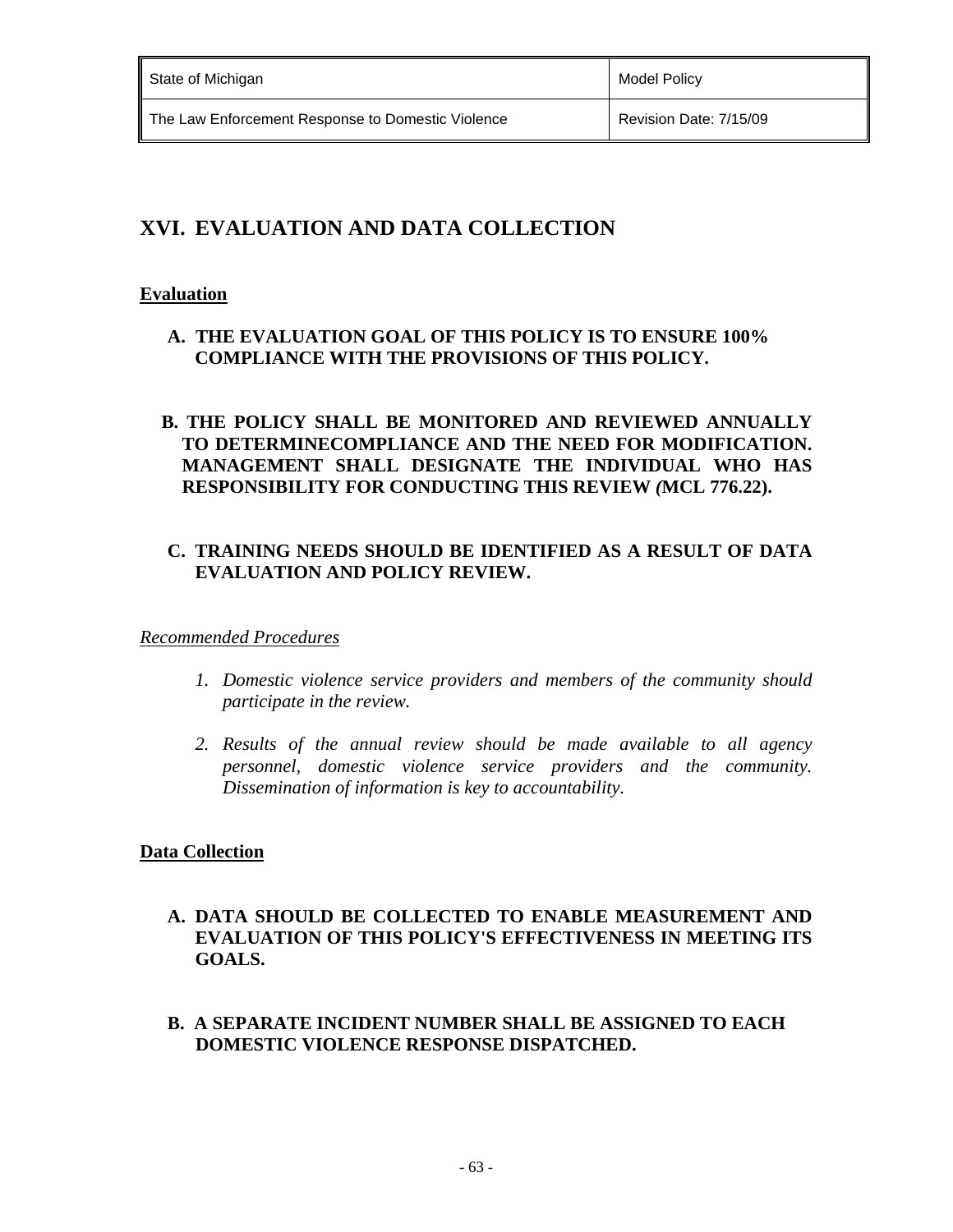# **XVI. EVALUATION AND DATA COLLECTION** (continued)

### **C. POLICE CHIEFS AND SHERIFFS SHALL REPORT TO THE MICHIGAN STATE POLICE, IN A MANNER PRESCRIBED BY THE DEPARTMENT, THE NUMBER OF DOMESTIC VIOLENCE INCIDENTS REPORTED (MCL 28.257).**

#### *Recommended Procedures*

- *1. Data should be collected documenting the following:* 
	- *a. Number of calls for service;*
	- *b. Number of calls dispatched;*
	- *c. Disposition of each response;*
	- *d. Reasons when no arrest is made;*
	- *e. Assaults on officers and by whom;*
	- *f. Services arranged for victims, such as ambulance, transportation to shelter, referral to shelter;*
	- *g. Weapons used by assailant;*
	- *h. Felonious assaults; and*
	- *i. Domestic violence homicides.*
- *2. Data shall be collected to permit evaluation of individual officer responses.* 
	- *a. Review of individual officer responses shall be conducted to enable enforcement of the policy.*
	- *b. Feedback shall be provided to officers.*